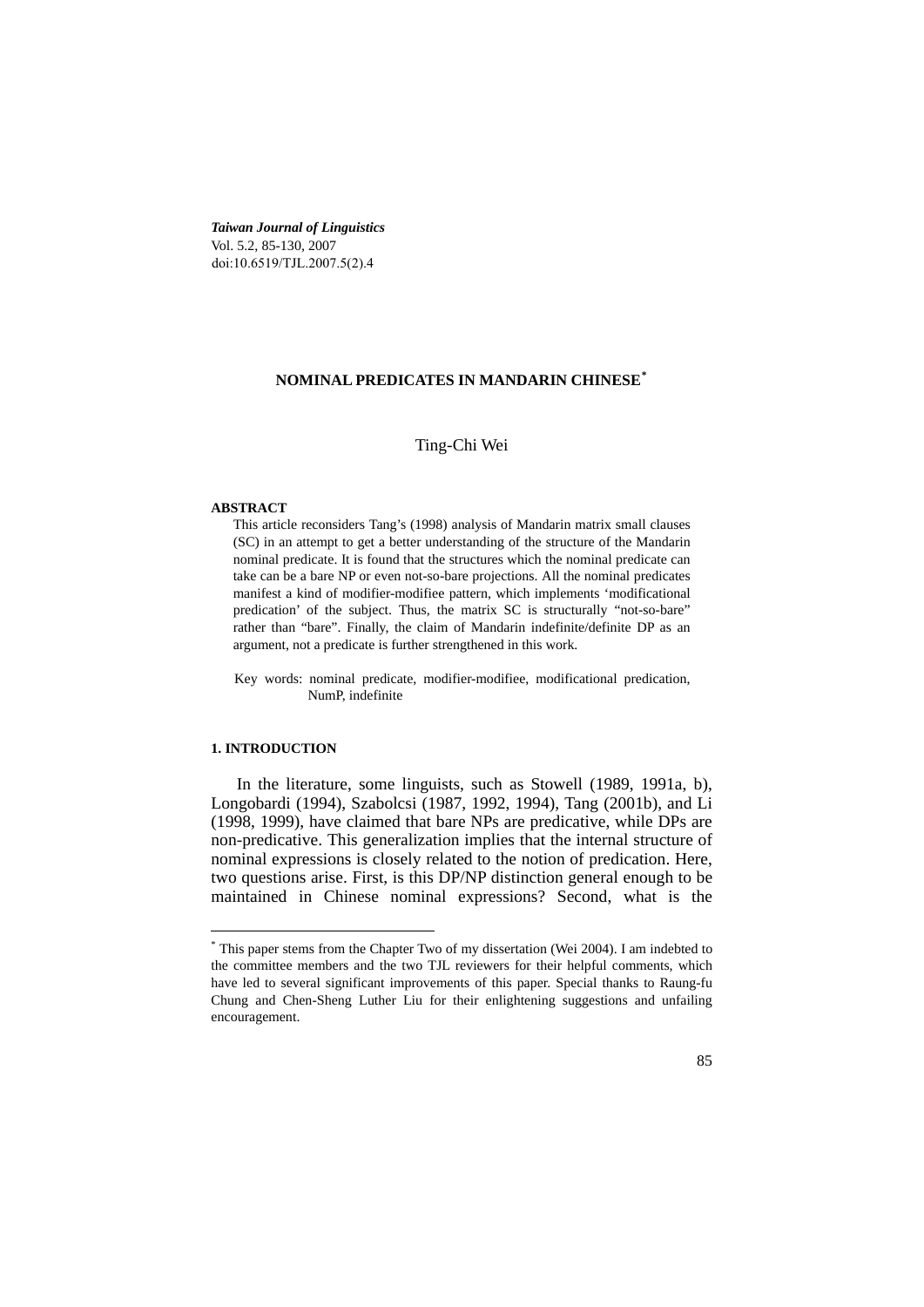relationship between the structure of nominal expression and predication? Chinese linguists (Zhu 1982, Chao 1968, Tang 1979, Lü 1980 et al.) have noticed that some nominals can be taken as predicates just *via* an omission of the copular verb, *shi* 'be'. However, such observation still cannot explain why "nominal expression" sometimes can play the role of predicate and sometimes cannot. In this paper, we propose that predication is not determined by the omission of *shi* 'be', but by the semantic and syntactic properties of the nominal expression. Based on Tang's (1998) "bareness" analysis of the Mandarin "matrix epistemic small clauses" (SC) and nominal predicates, it is observed that his bare-NP predicate analysis cannot satisfactorily explain all the variations of Mandarin nominal predicates, which include not only the "bare" NP itself but also the "not-so-bare" Num-Massifier-NP (denoting quantity), Num-Count classifier-NP (denoting quantity), and NP modified by an adjectival with a *–de* affix. More importantly, all these variations are dominated by a general principle, that is, a modifier-modifiee pattern. Every nominal predicate is bound to be composed of a modifier and a modifiee, which interact with each other to trigger a type of predication called "modificational predication". This can be taken as the answer to the second question. On the other hand, we also find that the nominal predicate construction actually is not a "bare" small clause, but a fully-fledged clause with every potential projection ranging from CP to VP. This claim is sustained by the existence of abundant examples of adverbials or final particles within nominal predicate sentences. Furthermore, a preliminary observation of the semantic interaction between subject and the nominal predicate helps confirm the fact that an indefinite or definite DP is an argument, not a predicate. As a result, the answer to the first question is that a discussion of DP as an argument is tenable, while one of NP as a predicate is too powerful to include other nominal candidates in Mandarin.

 The organization of this paper is as follows. Section 2 reviews Tang's analysis (1998) of Mandarin SCs and points out some problems in his analysis. Section 3 argues for a fully-fledged nominal predicate construction, with a modifier-modifiee pattern for Mandarin nominal predicates, the categories of which may be "bare" or "not-so-bare". Section 4 discusses examples of seeming nominal predicates. Section 5 reinterprets some "bareness" effects from the perspectives of our analysis and of Tang's (2005a, b) light *n*P analysis. Section 6 concludes this paper.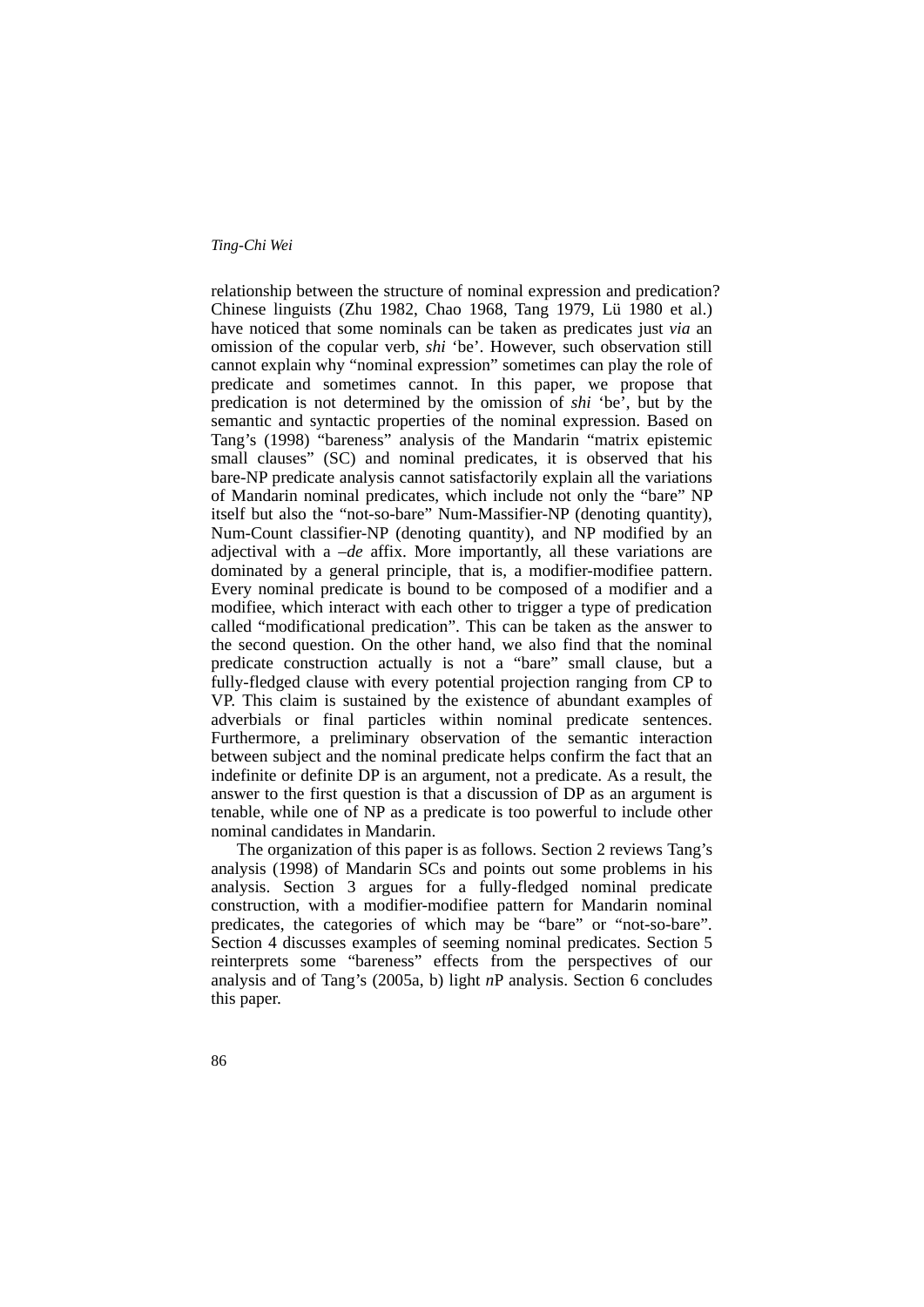#### **2. TANG'S ANALYSIS (1998) OF SCs AND HIS PROBLEMS**

 In Tang's analysis, the difference between the English SC and the Chinese SC lies in the "bareness" of the SC structure. The English SC is structurally "not-so-bare" (Kitagawa 1985, Horstein & Lightfoot 1987, Bower 1993, Nakayama 1988, Déchaine 1993, and Laka 1994), meaning that it is a matured clausal structure with functional projections as shown in (1), while the Chinese SC is structurally "bare", indicating that it is a pure, lexical projection without any functional projections inside as in (2).

(1) a. I consider John a genius.

1

- b. I consider  $\begin{bmatrix} C_{P-SC} & C \end{bmatrix}$  [TP John<sub>i</sub>  $\begin{bmatrix} T' & V-T \end{bmatrix}$   $\begin{bmatrix} V_P & t_i \end{bmatrix}$   $\begin{bmatrix} V' & V \end{bmatrix}$   $\begin{bmatrix} V_P & t_i \end{bmatrix}$   $\begin{bmatrix} V_P & t_i \end{bmatrix}$   $\begin{bmatrix} V_P & t_i \end{bmatrix}$ genius]]]]]]]]]
- $(2)$  a. Wo dang ta shagua. I consider him fool 'I consider him a fool.' b. Wo  $\left[\begin{bmatrix} v_P \text{ dang}_i-v \end{bmatrix} \right]$  [v<sub>P</sub> ta  $\left[v, t_i\right]$  [sc PRO shagua]]]] I consider him fool 'I consider him a fool.'

Tang (1998: 163-168) gives five pieces of evidence to support this contrast, including the distribution of adverbs, extraction of the predicate, extraction of the SC subject, the possessor of the predicate nominal, and the local binding of reflexives. The Chinese SC uniformly nullifies the above five phenomena because of its bareness of structure. Following Higginbotham (1985), he further interprets (2b) into a type of theta-binding satisfaction.<sup>[2](#page-2-1)</sup>

<span id="page-2-0"></span> $1$  Tang (1998) assumes that the maximal projection of an English SC (SC) is CP. Given the Internal Subject Hypothesis, he assumes that the subject of an SC undergoes a merger with  $\nu$  and moves to the specifier of TP.

<span id="page-2-1"></span> $2$  Theta-binding is based on the notion that a nominal like *dog* in (i) has an open place in it and that nominals can serve as predicates in main clauses in many languages (Higginbotham 1985: 560). On the basis of these arguments, the word *dog* has a thematic grid as part of its lexical entry, represented as [dog, -V +N, <1>]. The head nouns do not take arguments when they form NPs with determiners or measure-words; instead, the position <1> is accessible to the element in Spec, which serves as a binder of it. Some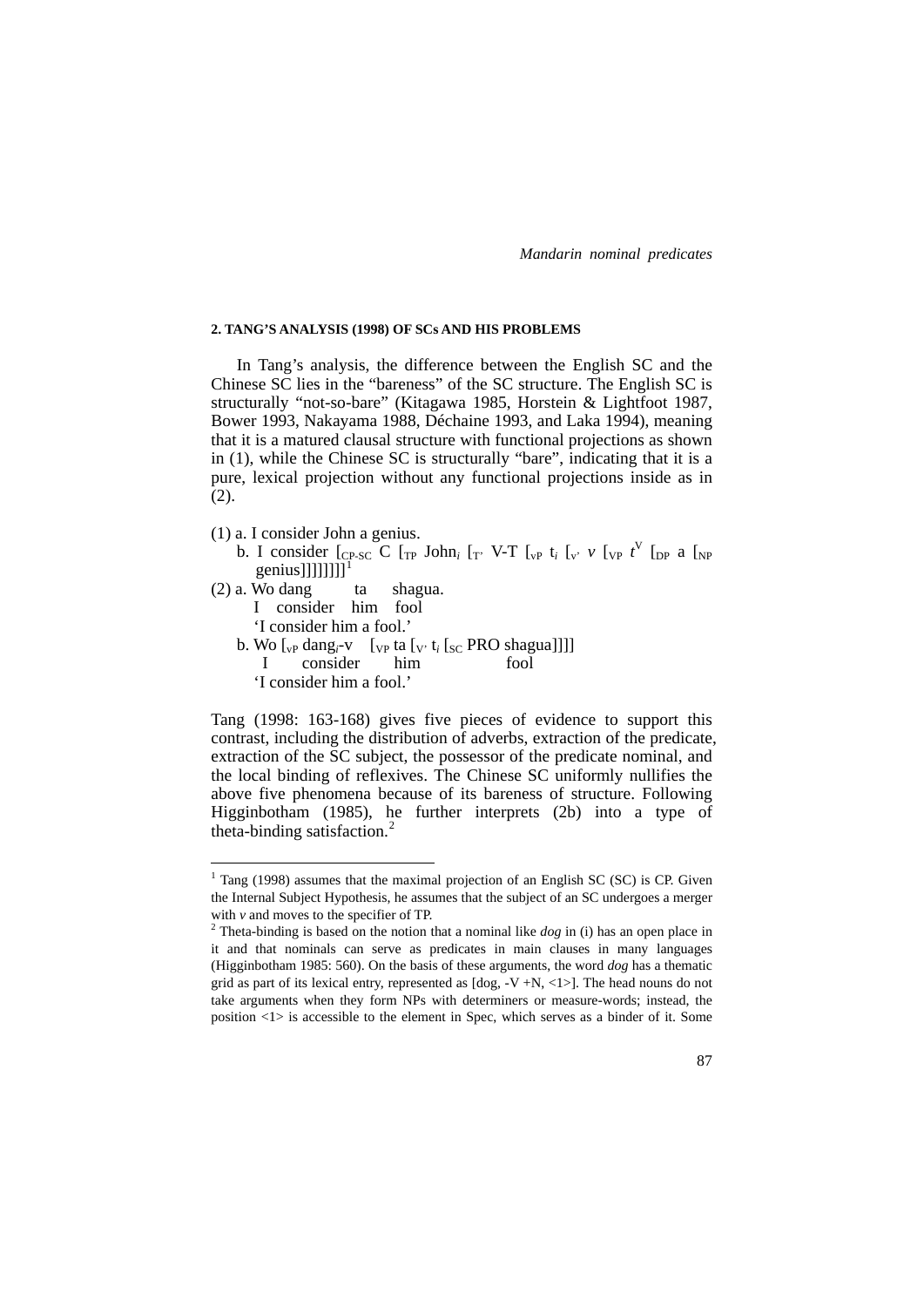# $(3)$  ....  $V$ [<sub>NP-SC</sub> Gen<sub>*i*</sub> [<sub>NP</sub> XP N<sub>*i*</sub>]</sub>

Given that the Chinese SC contains no predicative head (Bower 1993) or extended projection (Grimshaw 1991), XP is the subject of SC in (3) and can be either PRO or overt nominal (when the matrix predicate belongs to verbs of speech, e.g., *ma* 'scold'). There is a generic operator adjoined to the bare lexical projection, NP, and freely theta-binding the predicate nominal, which is referential. In Higginbotham's approach (1985), (3) is well-formed because theta-binding is satisfied.

 The "bareness" discrepancy between Chinese SC and English SC leads Tang to the parametrization of categorical features among languages such as English, Chinese, and Japanese. Tang (1998: 182) claims that the "combination" of the two primitive categorical features, substantive [N] and predicative [V], is subject to parametric variation. For instance, Chinese nouns contain a primary categorical feature, [N], along with a secondary primary categorical feature, [V]. Thus, Chinese nominals can be predicative in the bare SC. In contrast, English nouns contain only a primary categorical feature, [N]; that is, they cannot be predicative and need a fully-fledged clausal structure with functional projections (not-so-bare) to sustain their presence. Japanese nouns and adjectival nouns are divided into two types: (i)  $\langle N \rangle$  (without *–ni*) and (ii)  $\langle N, V \rangle$  (with  $-ni$ ). It follows that the Japanese SC is sometimes "bare" and sometimes "not-so-bare", depending on the nature of the nouns.

 After ensuring the parametric variation of the categorical features among languages, Tang (1998, 2001b, 2002a) extends the notion of the nominal predicates in SCs to that in the so-called "matrix epistemic small clause". His main thesis is that the nominal predicate sentence is not derived from the omission of the copulative verb *shi* 'be' (Chao 1968,

(i)  $(NP,<1^*)$  $\sqrt{2}$ Spec  $(N',<1>)$  $|$  $(N,<1>)$  | | the dog

<u>.</u>

binder is required, but the number cannot exceed more than one. The operation of theta-binding is illustrated as below.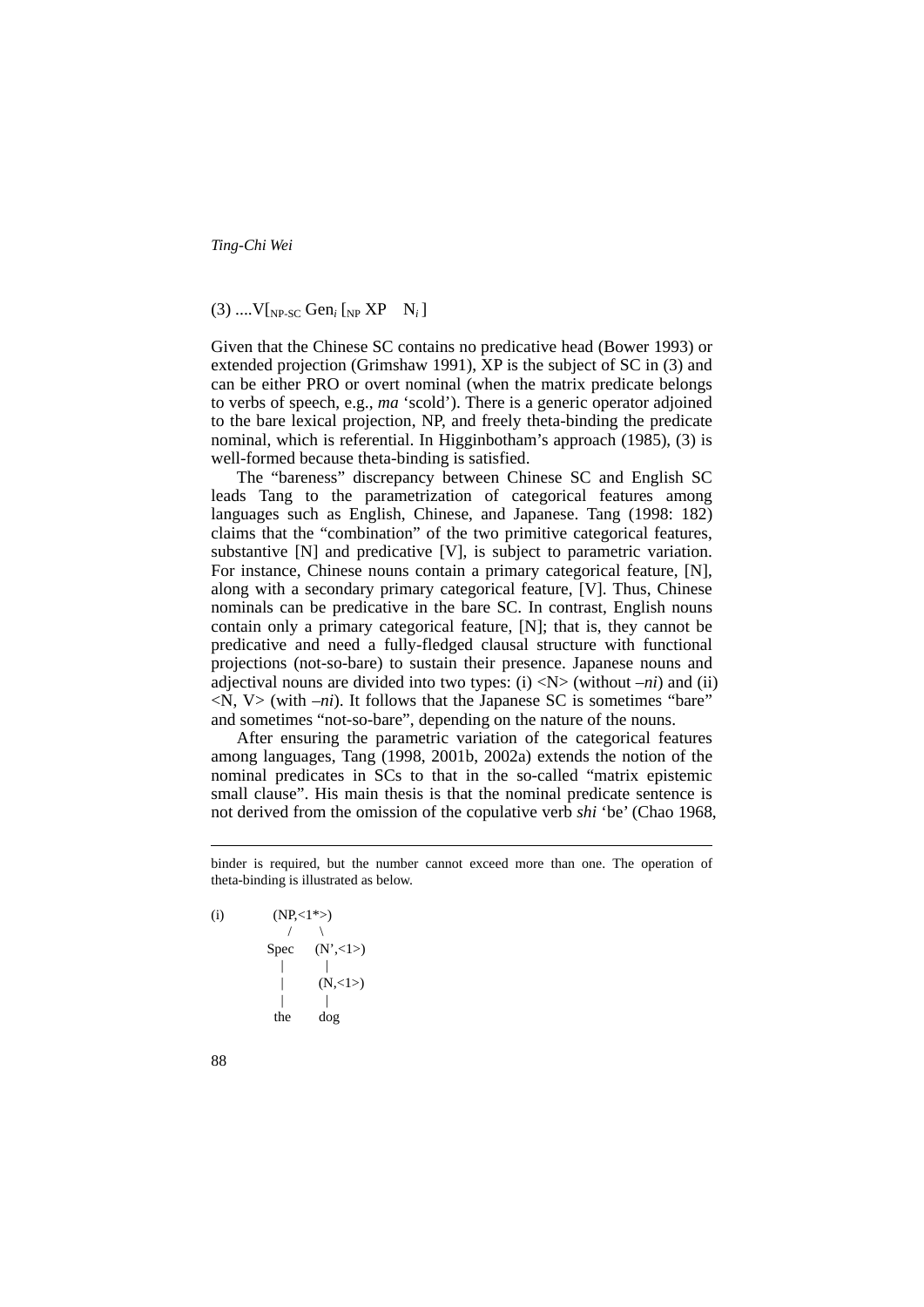Yue-Hashimoto 1969). It is a bare SC, the interpretation of which is just like that for an embedded SC, as shown in (4).

(4) a. [Subject  $[N^N]$ ] b.  $[Wo]_N$  Zhongguoren]]<br>I Chinese Chinese 'I am a Chinese.' c. [SC-NP Gen*<sup>i</sup>* [NP Wo Zhongguoren*i*]] I Chinese

Tang (1998, 2002a) offers evidence to support his analysis. First, if a matrix SC is formed by deleting *shi* 'be', we expect that (5b) is grammatical, but it is not.

(5) a. Wo shi yige Zhongguoren. I be one-Cl Chinese 'I am (a) Chinese.' b. \*Wo yige Zhongguoren. I one-Cl Chinese

Secondly, only when *shi* 'be' is present do sentential adverbs and focus adverbs appear.

(6) a. Ta *yexu* shi Zhangsan. he maybe be Zhangsan 'Maybe he is Zhangsan.<sup>7</sup><br>Ta *zhi* shi haizi. b. Ta zhi he only be child 'He is only a child.' c. \*Ta *yexu* Zhangsan. he maybe Zhangsan d. \*Ta *zhi* haizi. he only child

Thirdly, the sentential final particle *laizhe*, a past tense marker, cannot occur in the matrix SC, but it can in the copular sentence.

(7) a. \*Ta qiongguangdan *laizhe*. he poor-empty-egg Par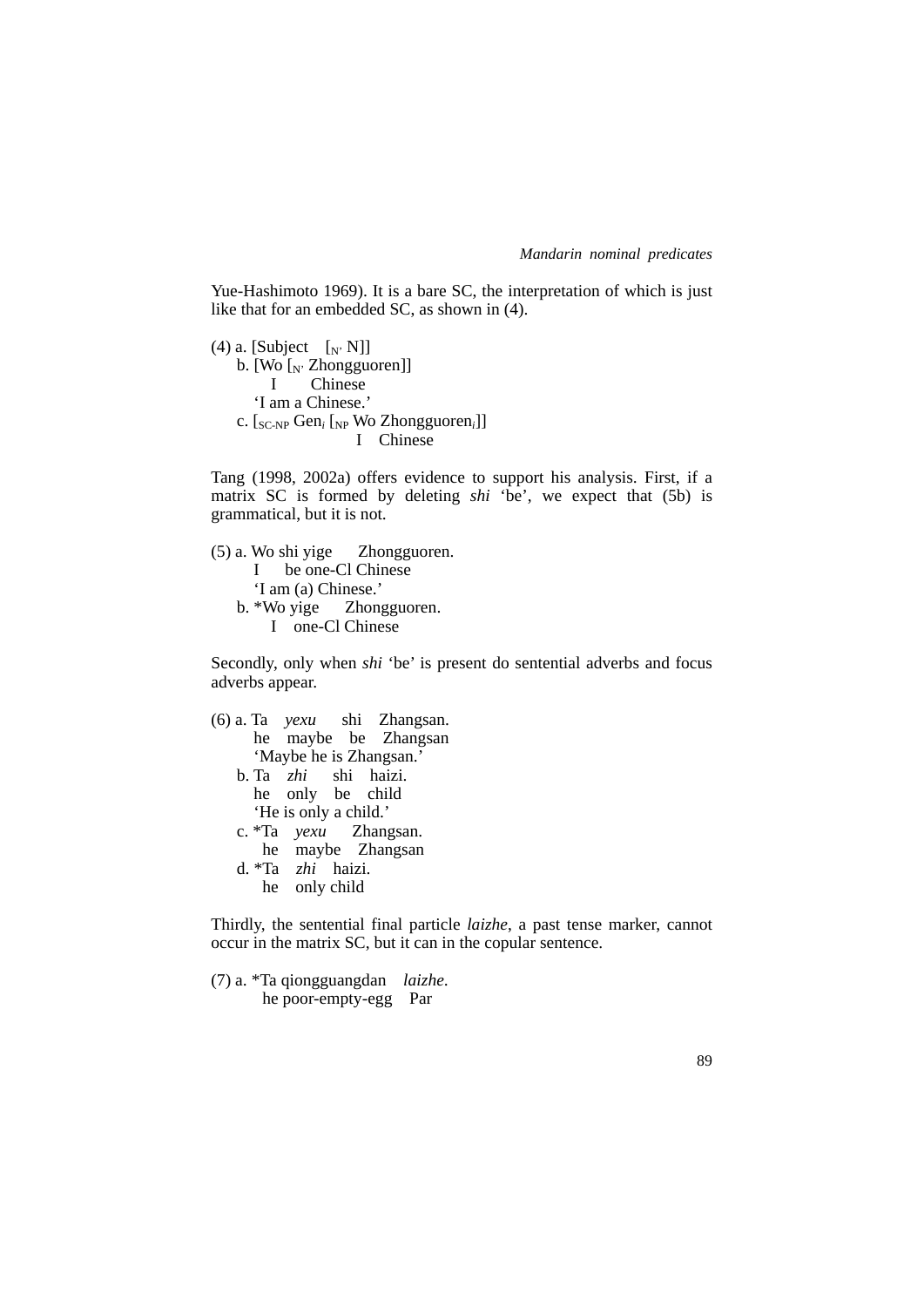b. (?)Ta shi qiongguangdan *laizhe*. he be poor-empty-egg Par 'He is a poor guy!'

Fourthly, the copula-less sentence can only describe a present situation, not a past situation, while the presence of *shi* 'be' makes the description of the past possible.

(8) a. \**qunian*, ta qiongguangdan. last-year he poor-empty-egg b. *qunian*, ta shi qiongguangdan. last-year he be poor-empty-egg 'Last year, he was a poor man.'

Finally, pragmatically, in the contrastive context, the copula-less sentence denotes a categorical judgment with a selective and contrastive implication (Kuroda 1992), whereas a copular sentence with a number-classifier preceding the nominal does not denote categorical judgment.

(9) a. Wo Zhongguoren, ni Aozhouren. I Chinese you Australian 'I am (a) Chinese, and you are an Australian.' b. # Wo shi Zhongguoren, ni shi Aozhouren. I be Chinese you be Australian

 In addition to matrix SCs, Tang also considers empty verb sentences in Chinese, including transitive 'verbless' sentences and locative 'verbless' sentences. The characteristic of this type is that there is an empty verb between subject and nominal elements as in (10). In other words, the nominals here are not predicative by nature.

(10) a. Wo  $\begin{bmatrix} v_P \end{bmatrix}$  [e] liangbu diannao] I two-Cl computer 'I have two computers.' b. Wu-li  $[\text{vp}[\text{v}][\text{e}]$  xueduo wenzi house-inside many mosquito 'There are many mosquitoes in the house.'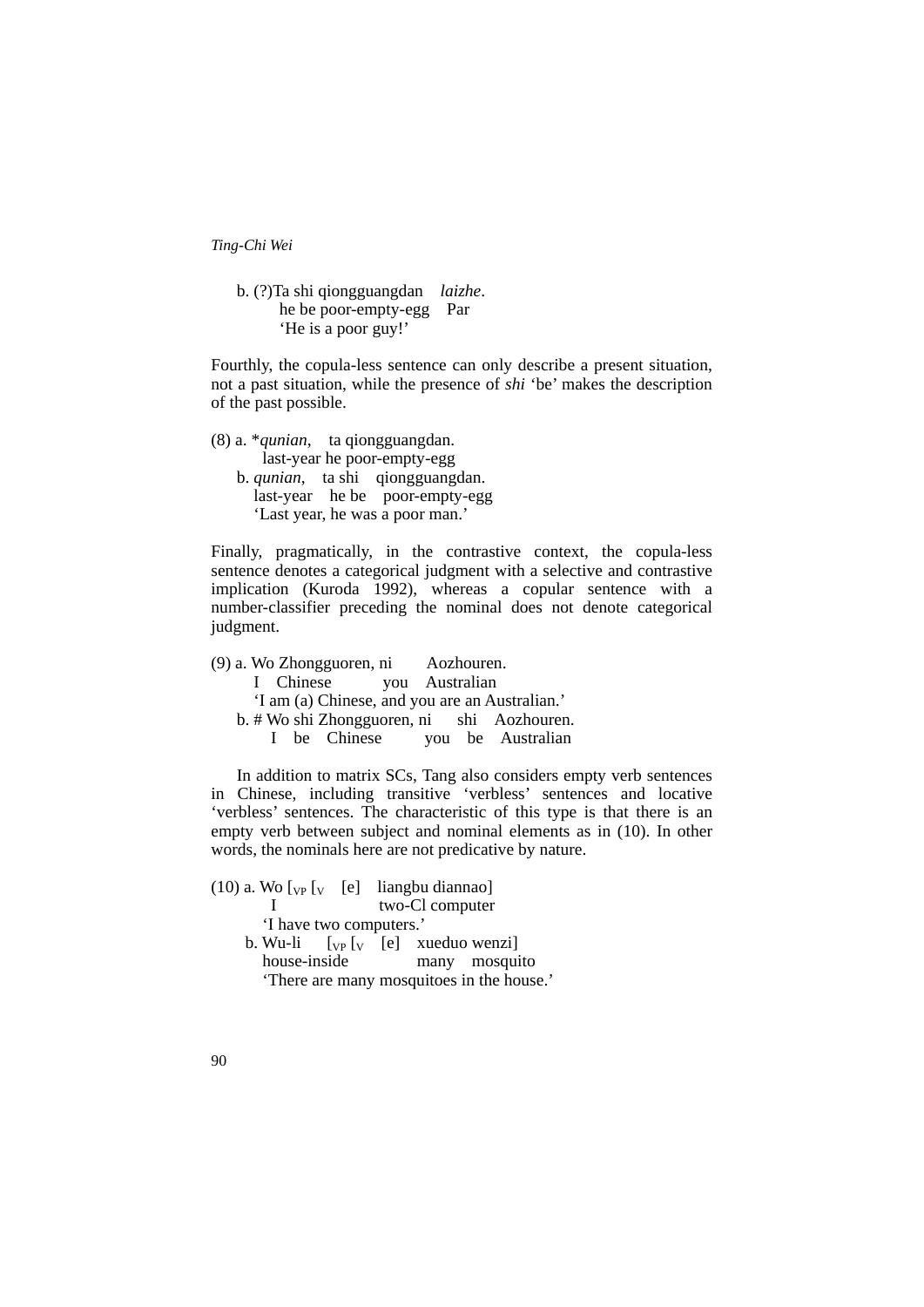Tang's analysis of bare matrix/embedded SCs in Chinese can be taken as a theoretical, pioneering work. However, there are two important issues which are not satisfactorily answered: (i) What is the nature of nominal predication in matrix and embedded small clauses? and (ii) Is the matrix SC really "bare"?

 Under Tang's approach, the closest answer to the first issue lies in the secondary categorical feature of the predicate nominal, [V]. In other words, any noun that is counted as a predicate is such due to the categorical feature [V], which is lacking in English and which appears in some Japanese (adjective) nouns. Although this generalization is a kind of parametric variation and is supposed to be general, it still runs the risk of being "too general". For instance, look at the following "matrix epistemic SC" in Chinese.

(11) a. Ta shagua. he fool 'He is a fool.' b. Ta Zhongguoren. he Chinese 'He is (a) Chinese.' c. \*Ta ren. he person d. \*Ta yanjing. (cf. *Ta ta yanjing*.) he eyes he big eyes

If the combination of categorical features in Chinese nouns,  $\langle N, V \rangle$ , can guarantee the predicative status of nominals, then it is possible for any noun to be predicative. However, as we can see from (11c) and (11d), the bare noun *ren* 'human' and *yanjing* 'eyes' fail to be predicative, indicating that categorical feature analysis cannot capture the whole picture of Chinese nominal predicates and that there must be some other more restrictive generalizations, regularizing the predication of Chinese nominal predicates.

 As to the second issue, Tang considers that the most direct way to understand the "matrix bare SC" is through the embedded SC, because both bare lexical projections are treated similarly. However, sometimes, such analogy may miss some crucial subtleties. Look at the following contrast.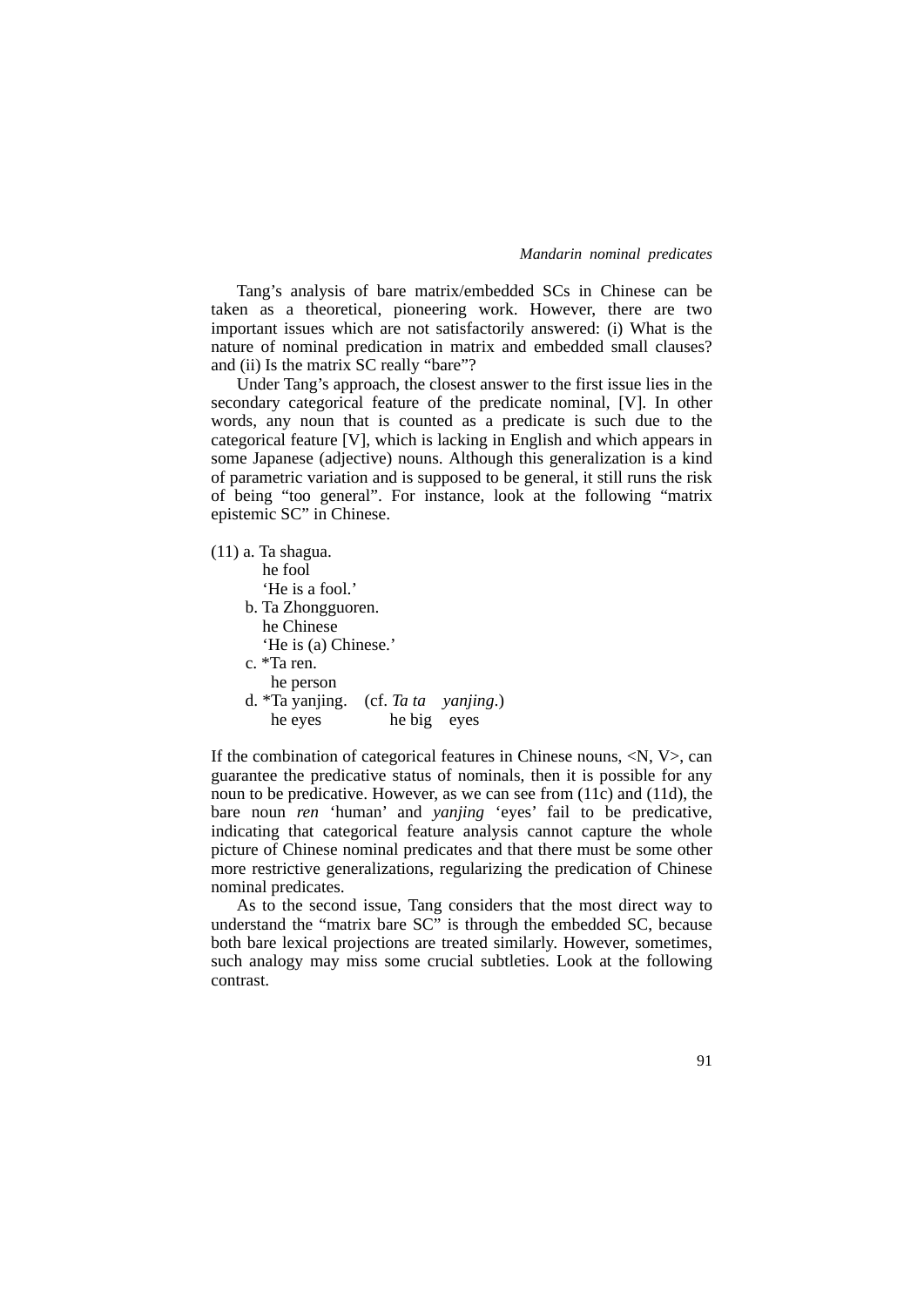| 'I consider him (to be) a student.' |
|-------------------------------------|
|                                     |
|                                     |
|                                     |
|                                     |

In (12a), the embedded bare SC, [*ta xuesheng*] 'he-student', is legitimate in the context of the matrix verb, *dang* 'consider', but the very same bare SC cannot stand alone, as shown in (12b). It implies that there might be some semantic or syntactic constraints on the existence of the matrix bare SC and that the term, SC, should be used more cautiously to refer to the embedded SC only. As reviewed previously, Tang's assumption of the bareness of the nominal predicate in copula-less copulative sentences depends on a comparison with the behaviors of *shi* 'be' sentences. We admit that in comparison with copular sentences, nominal predicate sentences are "barer"; for instance, they disallow sentential adverb, *yexu* 'perhaps', and focus adverb, *zhi* 'only', past-tense final particle, *laizhe*, and time adverb, *qunian* 'last year'. Nevertheless, we do find many examples of nominal predicates with adverbs, final particle, and NP time as follows.

(13) a. Jintian *gang/yijing/dou* xingqi san. (Zhu 1982) today just/already/all week three 'Today is just Wednesday; today is already Wednesday.' b. Zuotian *cai* xingqi san. yesterday just week three. 'Yesterday was just Wednesday.'

Chao (1968) and Zhu (1982) have already pointed out that nominal predicates can be preceded by adverbs. If such observations are correct, then Tang's bareness assumption of Chinese matrix small clause needs reconsidering. That is, the matrix bare SC, as a matter of fact, is "not-so-bare" due to the existence of adverb-licensing projections (Travis 1984, 1988). Hence, the data in (13) weaken Tang's analysis and cast doubt on the "bareness" of the nominal predicate sentences.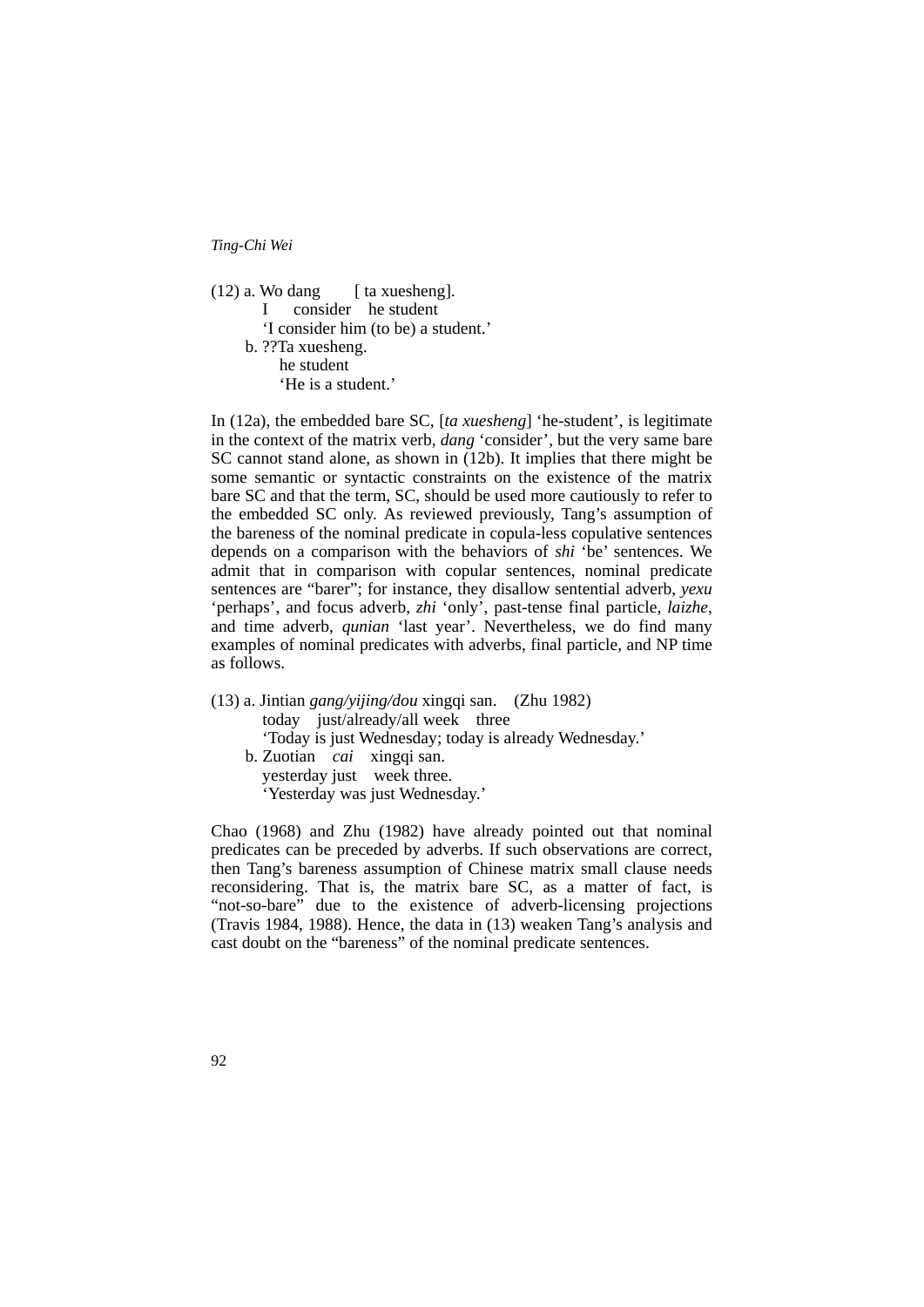### **3. THE STRUCTURE OF NOMINAL PREDICATE CONSTRUCTIONS**

### **3.1 Modifier-Modifiee Pattern Within Nominal Predicates**

 This section is devoted to the exploration of nominal predication in Chinese. We capture a general modifier-modifiee pattern among nominal predicate sentences. Nominal predicates were brought to light as early by Chao (1968), Zhu (1982), and many others. To make a more thorough survey, we collect the data in the literature.

| (14) a. Zhangsan shagua. (Zhu 1982, Tang 1998)                        |
|-----------------------------------------------------------------------|
| Zhangsan fool                                                         |
| 'Zhangsan is a fool.'                                                 |
| b. Zhangsan Taiwan ren.                                               |
| Zhangsan Taiwan person                                                |
| 'Zhangsan is (a) Taiwanese.'                                          |
| c. Zhangsan zhong xuesheng.                                           |
| Zhangsan middle student                                               |
| 'Zhangsan is a senior/junior high school student.'                    |
| d. Zhege haizi da yanjing.                                            |
| this-Cl child big eye                                                 |
| 'The child has big eyes.'                                             |
| yijin bakai qian.<br>e. Cai                                           |
| Vegetable one-Cl eight-Cl money                                       |
| 'The price of vegetables is eight dollars a Taiwan jin.' <sup>3</sup> |
| f. Zuotian xingqi liu.                                                |
| yesterday week six                                                    |
| 'Yesterday was Saturday.'                                             |
|                                                                       |

 Except for the sentences in (14a) which are subjective with an evaluative judgment, data from (14b) to (14f) are mostly objective with no personal judgment involved. Interestingly, this semantic and pragmatic discrepancy has a crucial impact on the syntactic representation. It is found that there is a kind of modifier-modifiee structural relation within the objective predicate nominal in order for it to be well-formed. For example, in (14b), the bare head noun, *ren* 'people'

<span id="page-8-0"></span> 3 One Taiwan *jin* amounts to 0.6 kilogram.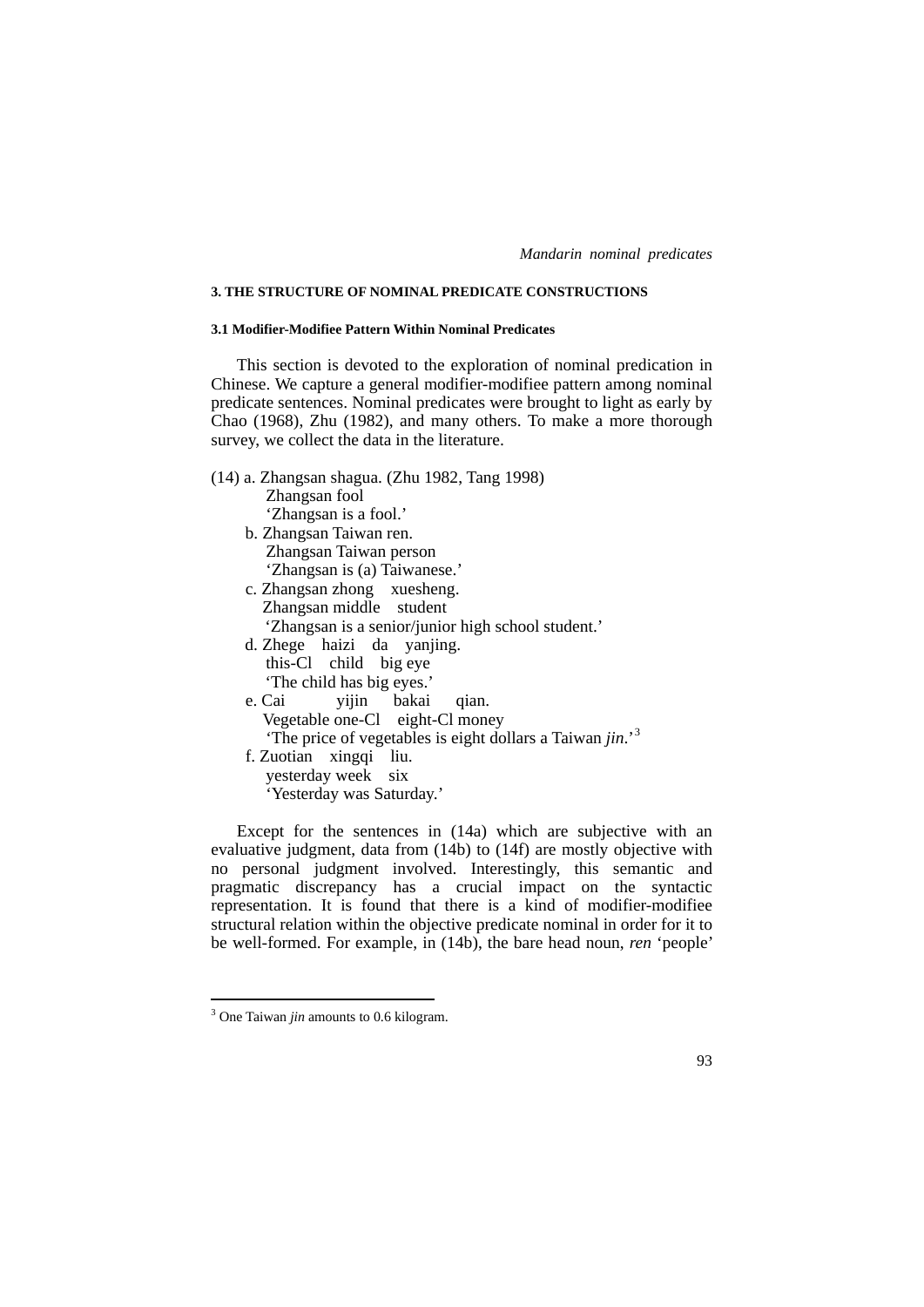cannot stand alone without the support of the NP modifier, *Taiwan* 'Taiwan', as illustrated in (15).

(15) Zhangsan [\*(Taiwan) [ren]] Zhangsan Taiwan people 'Zhangsan is (a) Taiwanese.'

The fact that bare NPs cannot be predicates violates the general NP-predicate analysis, held by Stowell (1989), Longobardi (1994), Szabolcsi (1994), Tang (2001b), and Li (1998, 1999), indicating that their claims need modifying to fit Chinese data. The same reasoning also applies to the other types of data, from (14c) to (14f), each of which reveals some interesting facts about this modificational relationship. In (14c), the nominal, *xuesheng* 'student' is a two-syllable noun, which, however, is an inseparable unit and should be counted as a bare head noun. Again, in (14c, d), the bare head nouns without NP/AP modifier are unacceptable predicates, challenging the claim that only a bare NP can be a predicate, as follows.

(16) a. Zhangsan [??(zhong (xue)) [xuesheng]] Zhangsan middle school student 'Zhangsan is a senior/junior high school student.' b. Zhe haizi  $\lceil * (da)$  [yanjing]]. this child big eye 'The child has big eyes.'

In (14e, f), we still can find the modifier-modifiee pattern. In (14e), the modifier is Num-Cl and modifiee is the head noun. This type is characterized by the fact that Num-Cl-N can be predicative. Num-Cl plays the role of modifier, and the head noun modifiee, which, sometimes, can be omitted if it can be predicted from the context as in (17a). (14f) also demonstrates that nominal predicate sentences expressing time also contain a modifier-modifiee pattern as shown in (17b).

 $(17)$  a. Cai vijin [bakai  $[(qian)]$ ] Vegetable one-Cl eight-Cl money 'The price of vegetables is eight dollars a Taiwan *jin*.'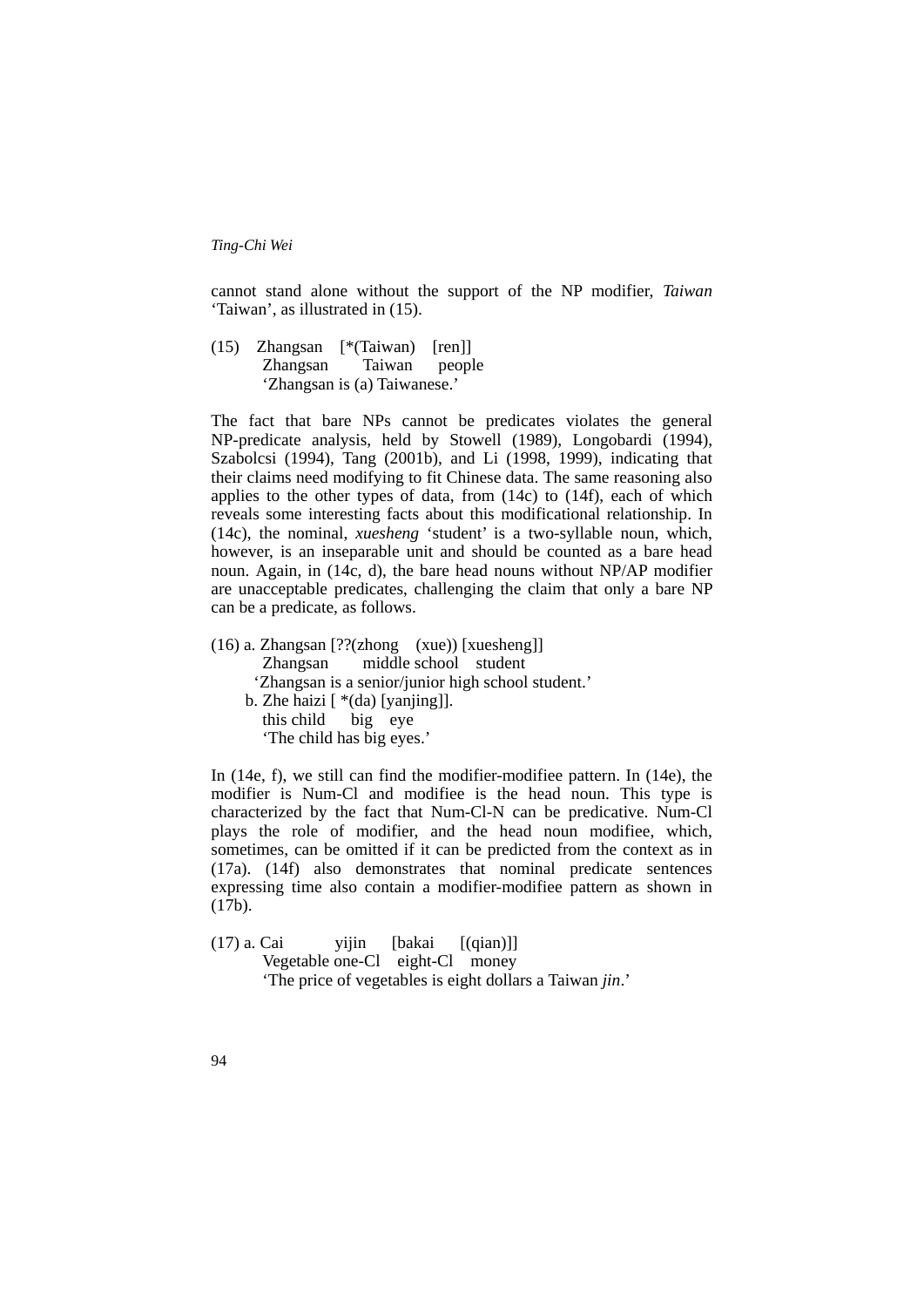b. Zuotian [xingqi [liu]] yesterday week six 'Yesterday was Saturday.'

 The above analyses show that the nominal predicate constructions share a common property—the modifier-modifiee relationship within nominal predicates, with one exception, (14a). Nominal in (14a) is an inseparable epithet, conveying evaluative, subjective denotation, distinct from the examples (14b)-(14f) with an objective, descriptive meaning. If we assume that an operator, which is responsible for expressing the speaker's personal judgment, precedes the epithet, then the nominal structure of (14a) can be represented as below.

(18) Zhangsan [*OP* [shagua]]. Zhangsan fool 'Zhangsan is a fool.'

The operator transmits the speaker's personal opinion about the subject and it creates an unsaturated open space in which the noun can be a predicate (Higginbotham 1985 and Rothstein 1983). In some way, it functions just as a modifier, affecting and transforming the status of the modifiee to become a predicate.<sup>[4](#page-10-0)</sup> Given this account, it follows that the analysis of NP-predicate needs reconsidering with respect to the syntactic status of the predicate nominal in Chinese and that modifier-triggering predication has to be taken into account to capture the relationship between predication and the structure of the nominal.

#### **3.2 Syntactic Status of Nominal Predicates**

1

 Many linguists (Stowell 1989, 1991a, b, Longobardi 1994, Szabolcsi 1987, 1992, 1994, Tang 2001b, and Li 1998, 1999) agree that the bare NP is predicative, while the DP is non-predicative. For the Chinese language, Tang (1998, 2001b, 2002a) concludes that both SCs and matrix SCs follow this basic tenet: only the Bare NP can be predicative as in (19).

<span id="page-10-0"></span><sup>&</sup>lt;sup>4</sup> We also can assume that objective nouns have an objective operator attached and that such case does not trigger predication but is considered a default meaning of the nominal predicate.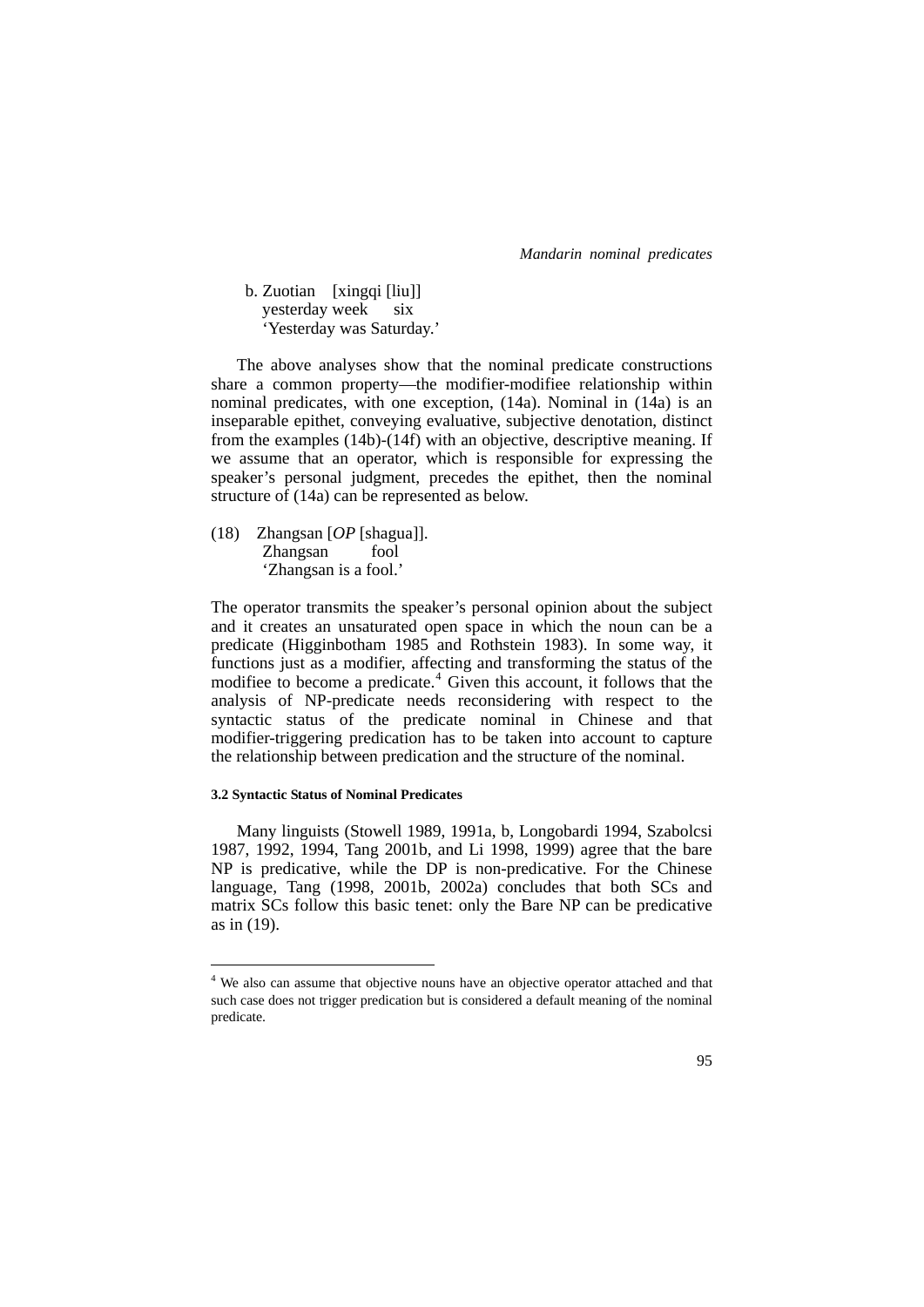| (19) a. Wo dang [Zhangsan shagua].   |
|--------------------------------------|
| consider Zhangsan fool               |
| 'I consider Zhangsan a fool.'        |
| b. * Wo dang [Zhangsan yige shagua]. |
| I consider Zhangsan one-Cl fool      |
| c. Zhangsan shagua.                  |
| Zhangsan fool                        |
| 'Zhangsan is a fool.'                |
| d. *Zhangsan yige shagua.            |
| Zhangsan one-Cl fool                 |
|                                      |

When the number-classifier *yige* 'one' precedes the head noun as in (19b) and (19d), the sentences become ungrammatical. On the other hand, Tang also admits that nominal predicates, denoting the character and quality of the subject, can be common nouns, proper names, and even numerals. That is to say, a sentence like (20) also belongs to his copula-less bare sentence.

(20) yibei kafei [wukai qian]. one-cup coffee five-Cl money 'A cup of coffee is five dollars.'

The Num-Cl-N structure in (20) becomes an apparent counter-example to the bare NP predicate analysis. In Tang's (1998: 148-9) footnote, Luther Liu and Yafei Li provide more Num-Cl-N examples, (21a, b) and (21c, d), respectively, which are interpreted from the angles of the fossilization of idioms or categorial change. For the former interpretation, the Num-Cl-N structures, such as *yipan sansha* 'a plate of loose sand' (21b), are regarded as a fossilized expression, and for the latter, as in (21c), *yige* 'one' is assumed to be internalized as a part of the adjectival modifier, in contrast to (21d) which still has an apparent Num-Cl-N structure. Furthermore, in order to escape the dilemma of the bare NP predicate analysis, Tang, in line with Cheng and Sybesma's (1998) analysis, suggests that mass-classifiers such as those in (21a, b) be actually base-generated at N, later moving to Cl (Tang 1998: 161).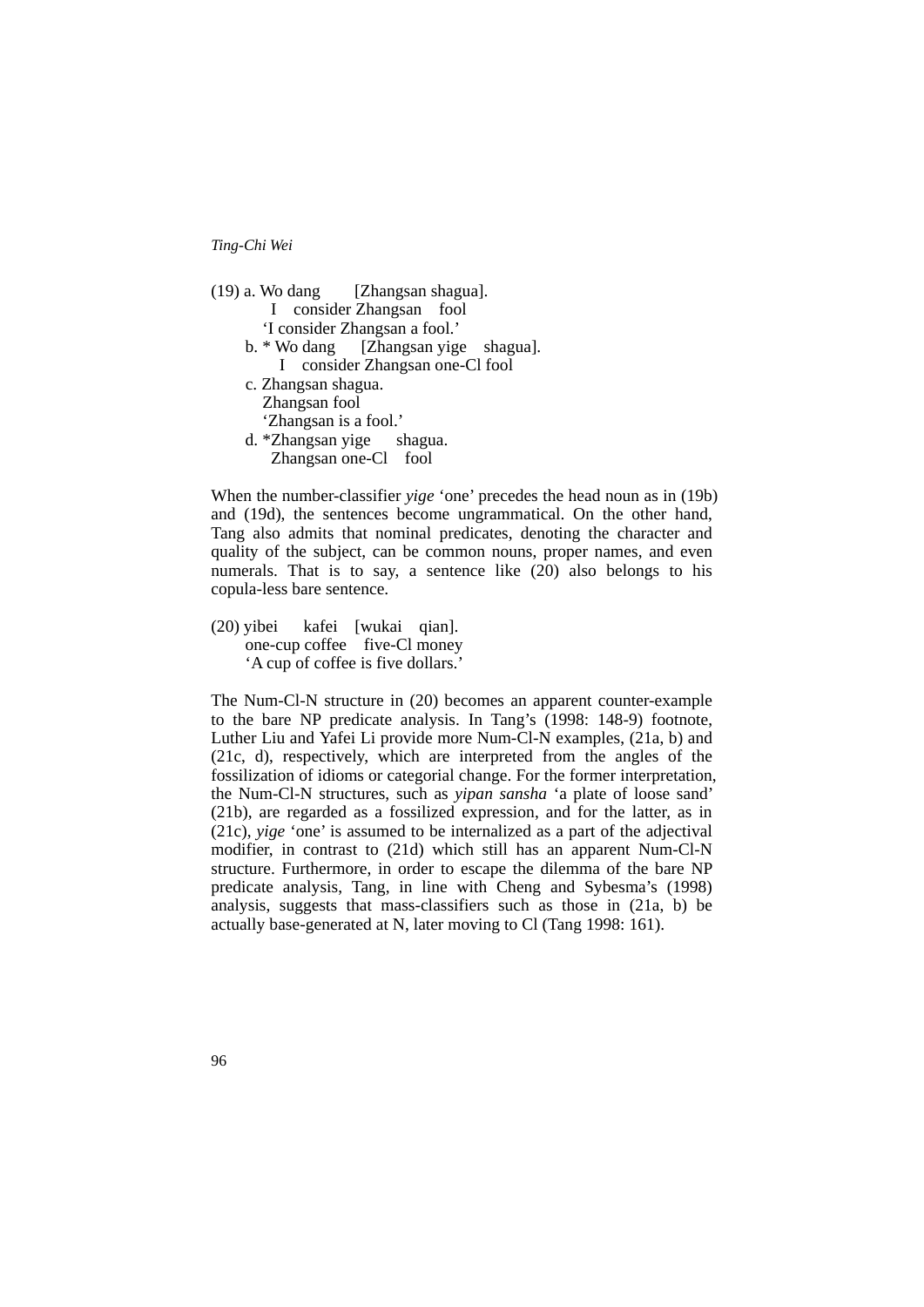$(21)$  a. Wo dang [*ta yi-keng dabian /yi-tuo niufen/*  I consider he one-pit shit one-lump cowshit *ban-dun feigang*]. half-ton waste steel 'I consider him a good-for-nothing/a lump of cowshit/a half ton of waste steel.' b. Wo dang tamen [*yi-pan sansha/* I consider they one-plate loose-sand *yi-tan choushui*]. one-pool stinking-water 'I consider them in a state of disunity/a pool of stinking water.' c. Wo dang ta [*quan shijie zui da de yige shagua*]. I consider he all world most big De one-Cl fool 'I consider him the biggest fool in the whole world.' d. \*Wo dang ta *yige* [*quan shijie zui da de shagua*]. I consider he one-Cl whole world most big De fool

In fact, his assertion of N-to-Cl movement amounts to saying that the nominal predicate is not a bare NP, but at least a Cl-NP structure, and this argument obviously goes against the bare-NP predicate analysis. Furthermore, this explanation is also too weak to explain the contrast between the grammaticality of (20) and the ungrammaticality of (19b, d), both of which contain the same structure, Num-Count Cl-NP. In the following, we will propose that (20) and (21) can be accounted for in terms of the mass/count classifier distinction (Tai and Wang 1990, Croft 1994, Cheng and Sybesma 1999) and DP/NumP distinction (Li 1998, Longobardi 1994) and finally come to the conclusion that nominal predicates are sometimes bare nouns and sometimes "not-so-bare" nouns (Cheng and Sybesma 1999). This result obviously is not in conformity with the spirit of bare NP-predicate analysis.

 The examples in (22) show that the "not-so-bare" Num-Massifier-NP as a nominal predicate can be found in the matrix clause with ease.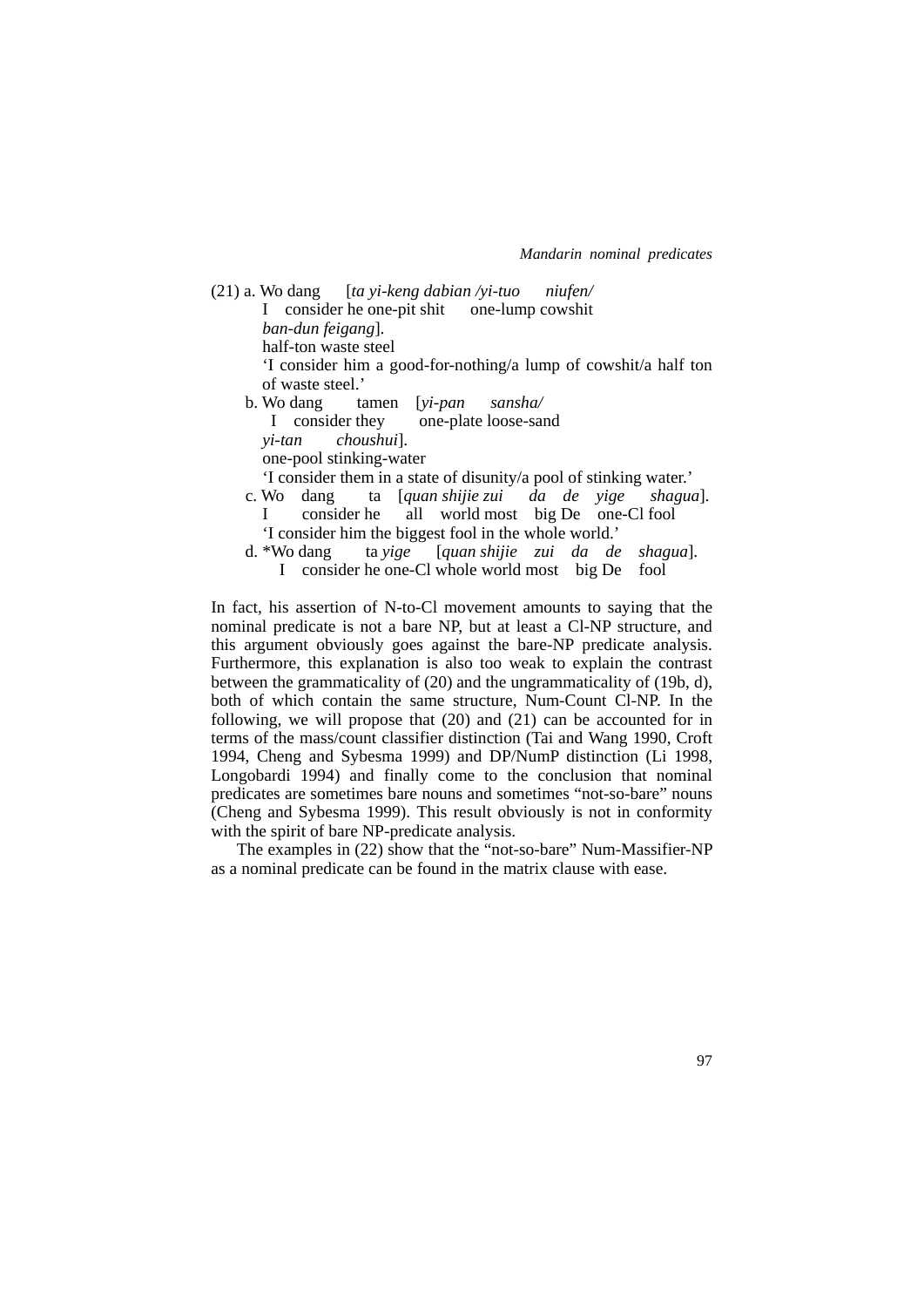#### $(22)$  Tamen [ $_{\text{NumP}}$   $yi$ *-qun*  $shagua$ <sup>[5](#page-13-0)</sup> they one-group fool 'They are a group of fools.'

According to the classification of classifiers made by Tai and Wang (1990) and Croft (1994), classifiers that create a unit of measure are called mass-classifiers (massifiers) (e.g., *ping* 'bottle', *ba* 'handful', and *wan* 'bowl'), being used to measure mass nouns, which lack a built-in semantic partitioning. On the other hand, classifiers that simply name the unit in which the entity denoted by a noun naturally occurs are called count-classifiers (e.g., *ge*, *zhi*, and *wei*). Following this categorization, Cheng and Sybesma (1998, 1999) group *qun* 'group' in (22) as a massifier. Our first inference is that Num-massifier-N in (21a, b) and (22) is an eligible candidate for predicates especially when focusing on the quantity of the noun phrase. In contrast to mass classifiers, count classifiers in (19b, d) and (20) present different syntactic behaviors in the Num-count classifier-NP. *Ge* in (19b, d) and *kuai* 'dollar' in (20) are both grouped as count classifiers given the previous definitions. However, why is the former ungrammatical and the latter grammatical?

 Here I will follow Li's (1998) proposal that a Num-Cl-N sequence can be analyzed either as a DP, denoting indefiniteness, or NumP, denoting quantity. We assume that although (19b, d) and (20) have the same superficial sequence, Num-Count Classifier-NP, those in (19b, d) are actually indefinite DPs, while those in (20) are quantity-denoting NumP as Num-massifier-NP in (21a, b) and (22). We propose that the crucial factor affecting the choice of DP/NumP lies in the existence of the (in)definiteness of the nominals in question. In the first place, when the subject is a proper name like *Zhangsan*, it tends to form a kind of identificational sentence by means of the insertion of the copulative verb *shi* 'be' before the indefinite object *yige shagua* 'a fool', which is

1

<span id="page-13-0"></span><sup>5</sup> I thank one reviewer for pointing out my mistake of classifying *tiao* 'stretch' as a massifier in (i), which, as Chao (1968:586) suggests, should be an individual classifier. In that sense, *yi-tiao xin* 'one-Cl heart' as a Num-Count Classifier-NP can still be predicative just like *wu-kai qian* 'five-Cl money' in (20) by denoting it as a quantity-denoting NumP. Thus, it will not pose a problem to my analysis.

<sup>(</sup>i) Dajia [NumP *yi-tiao xin*]

everyone one-Cl heart

 <sup>&#</sup>x27;Everyone is of one heart; everyone unites.'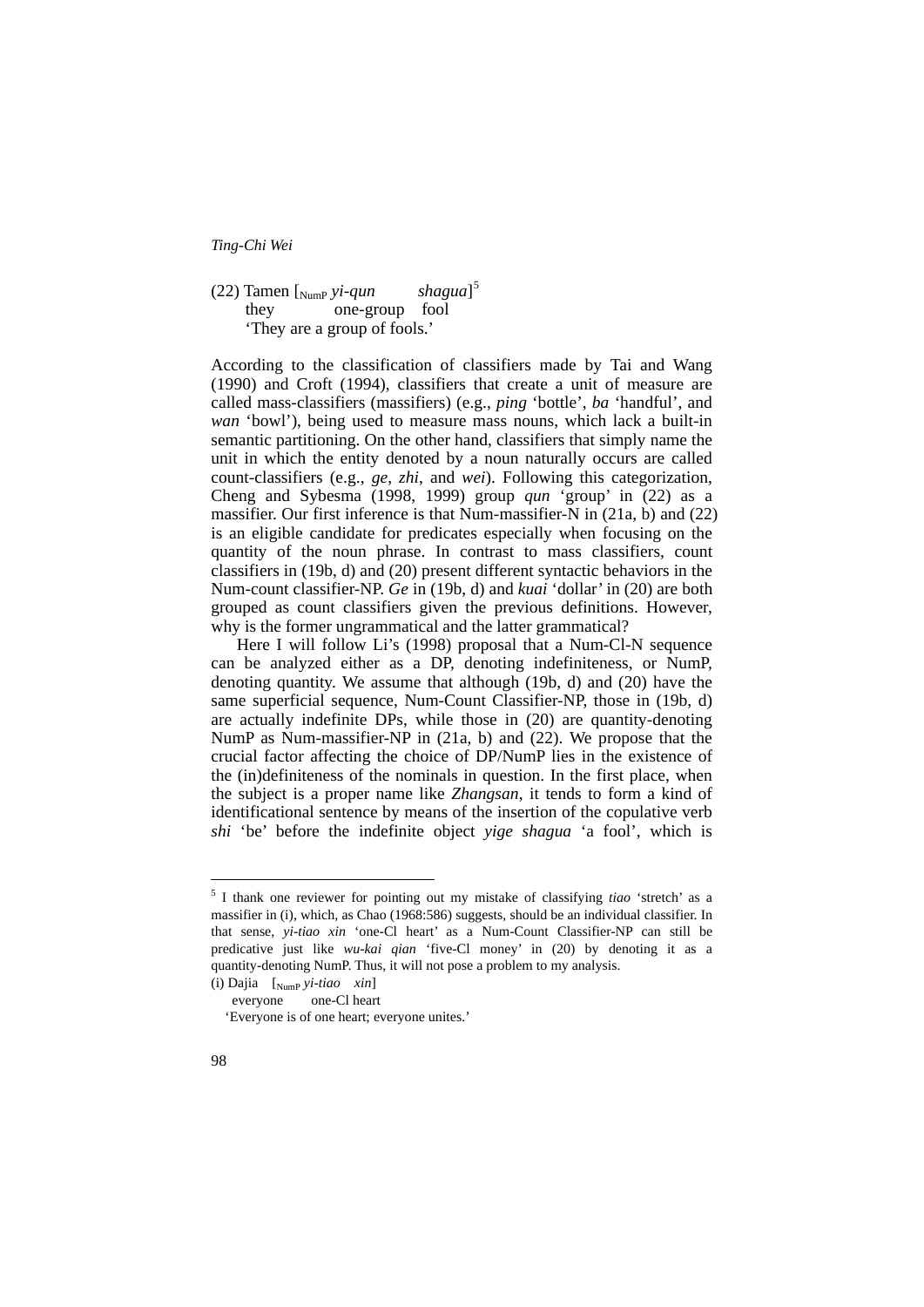defined by Li (1998) as a DP on the basis of the fact that it is the D that determines the (in)definiteness of a nominal, as illustrated in (23).

(23) [*Zhangsan*] shi [DP[D e] [NumP *yige shagua*]] Zhangsan be one-Cl fool 'Zhangsan is a fool.'

The well-formedness of (23) can be explained from both syntactic and semantic perspectives. Syntactically, in terms of Longobardi's (1994) analysis, depicting that an indefinite DP, an argument, can only stay at post-verbal position, not preverbal position, for the empty D head, like other empty categories, has to be lexically governed by a verb, like *shi* 'be', to satisfy the ECP. Hence, when a copulative verb is absent as in (19b, d), the empty D head of the argument DP will not be properly governed and the sentences are ungrammatical. Semantically speaking, according to Croft (1994), Paris (1981), and Iljic (1994), a count-classifier such as *ge* is, in a sense, a manifestation of individuation or singularization, meaning that it can extract discrete occurrences in the discourse/world context. The singularizing function of count-classifiers is just like D, which, in the terminology of Longobardi (1994), has the ability to identify a single unit from whatever is described by N(P) (cf. Higginbotham 1985). Here, we will take the position that the existence of a count-classifier may presuppose the presence of a covert D as in (23), because of their parallel function.

 Can the indefinite DP analysis explain the examples provided by Yafei Li in (21c, d)? In (21d), its empty D head is not "properly governed" as (19b, d); thus, it is not available for consideration. As to (21c), a review suggests that the AP-*de*-Num-Cl-NP sequence *quan shijie zui da de yige shagua* 'the biggest fool in the world' may be an appositive phrase of the subject *ta* 'he', just as in my analysis of the definite NP *zhege shagua* 'this fool' as an appositive phrase of *Zhangsan* in (24).

(24) Zhangsan *zhege shagua*. Zhangsan this-Cl fool 'Zhangsan this fool.'

We argue that  $(24)$  is not a sentence, but an appositive phrase. Evidence shows that it can be placed freely in the subject and object positions, or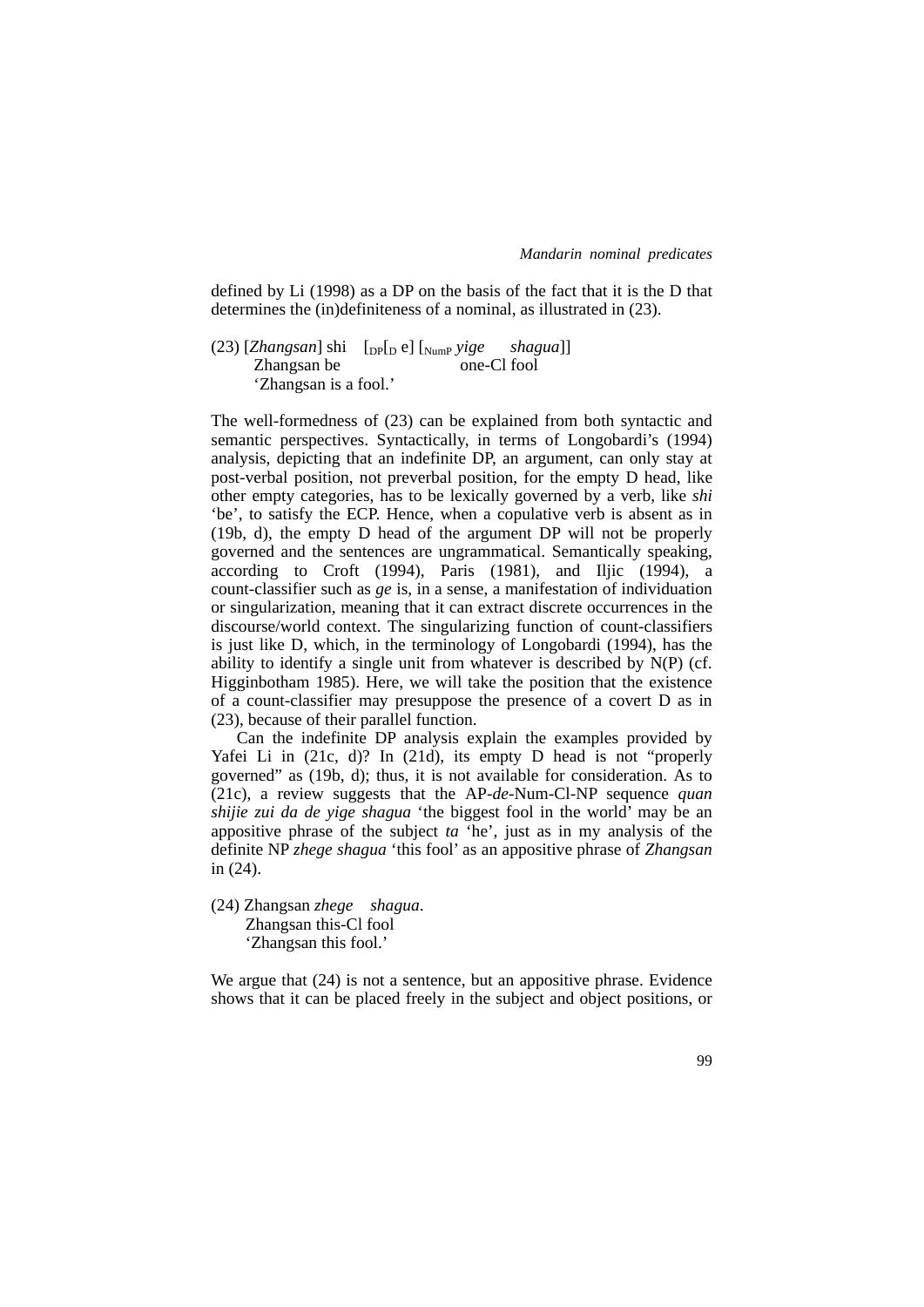even the argument positions after the passive *bei* or the preposition *ba* and *gen* 'with' as in (25), indicating that it is a nominal constituent. In contrast, the real nominal predicate sentence *Zhangsan shagua* 'Zhangsan is a fool' cannot appear in those positions. Accordingly, (24) differs from the nominal predicate structure and the claim that DP cannot be a predicate still holds. Actually, the AP-*de*-Num-Cl-NP sequence *quan shijie zui da de yige shagua* 'the biggest fool in the world' behaves just like *zhege shaqua* 'this fool' in the contexts of (25), proving that the former can be regarded as an appositive phrase as well. Valid as it is, it seems that the appositive analysis can only account for the distribution of AP-*de*-Num-Cl-NP in the matrix clause (25) but not in the small clause. As shown in (26), the same sequence can alternatively serve as a predicate, while the appositive phrase *zhege shagua* 'this fool' cannot. We propose that in (21c) the modifier *quan shijie zui da de* 'the biggest in the world' triggers the predication of the following nominal modifiee *yi-ge shagua* 'a fool'. The modifier-modifiee complex is later predicated of the subject *ta* 'he' with the relation of identification. Such predication has its syntactic projection, something like PrP as held by Bowers (1993). The head can "properly govern" the empty D head within DP *yi-ge*  shagua 'a fool'; hence, (21c) is well-formed, <sup>[6](#page-15-0)</sup> since *zhege shagua* in a DP structure cannot trigger predication within small clause.

(25) a. [Zhangsan zhege shagua/Zhangsan quan shijie zui da de Zhangsan this-Cl fool Zhangsan whole world most big De yige shagua/ \*Zhangsan shagua] hen ben. one-Cl fool Zhangsan fool very stupid 'Zhangsan, this fool/the biggest fool in the world, is very stupid.' b. Wo taoyan [Zhangsan zhege shagua/Zhangsan quan shijie I hate Zhangsan this-Cl fool Zhangsan whole world zui da de yige shagua/\*Zhangsan shagua]. most big De one-Cl fool Zhangsan fool 'I hate Zhangsan, this fool/the biggest fool in the world.'

<u>.</u>

<span id="page-15-0"></span><sup>6</sup> We temporarily extend Longobardi's (1994) "lexical government" to "proper government", owing to the fact that we are not sure whether the Predicational Head is as what Bowers has claimed, a functional projection, which obviously is against "lexical government" analysis.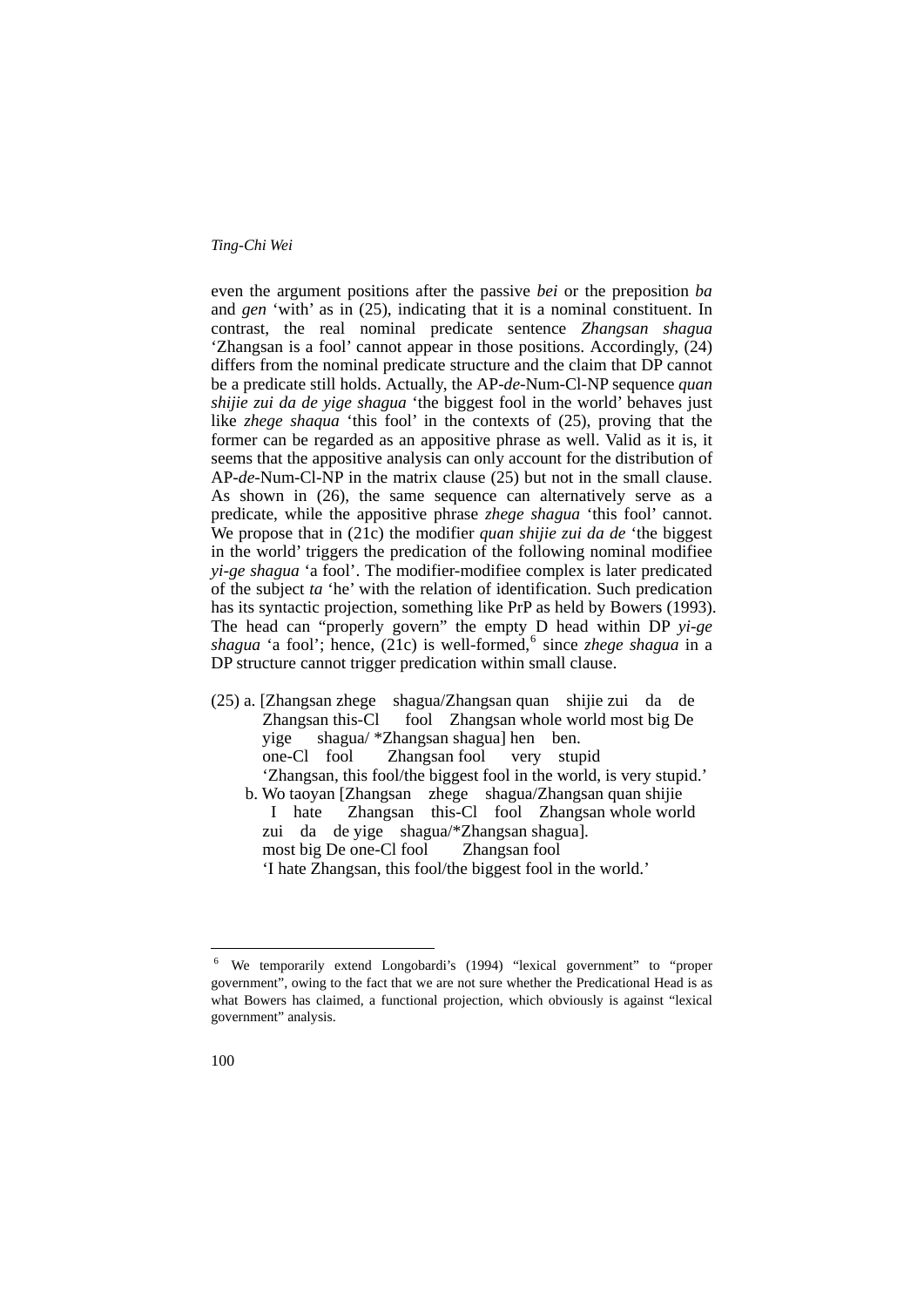- c. Wo bei [Zhangsan zhege shagua/Zhangsan quan shijie I Passive Zhangsan this-Cl fool Zhangsan whole world zui da de yige shagua/ \*Zhangsan shagua] pian le. most big De one-Cl fool Zhangsan fool cheat Par 'I was cheated by Zhangsan, this fool/the biggest fool in the world.'
- d. Wo ba [Zhangsan zhege shagua/Zhangsan quan shijie zui I BA Zhangsan this-Cl fool Zhangsan whole world most da de yige shagua/ \*Zhangsan shagua] ci le. big De one-Cl fool Zhangsan fool fire Par 'I fired Zhangsan this fool/the biggest fool in the world.'
- e. Wo gen [Zhangsan zhege shagua/Zhangsan quan shijie I with Zhangsan this-Cl fool Zhangsan whole world zui da de yige shagua/\*Zhangsan shagua] chifan. most big De one-Cl fool Zhangsan fool dine 'I dined with Zhangsan this fool/the biggest fool in the world.'

 $(26)$  Wo dang [ta [quan shijie zui da de yige shagua/ I consider he all world most big De one-Cl fool \*zhege shagua]]. this-Cl fool

'I consider him the biggest fool in the world.'

 Secondly, when the subject is a quantifier noun or a proper name such as in (20), it also can take a NumP with quantity denotation as its predicate. These sentences conform to Longobardi's analysis, because there is no empty D head existing and the Num head is also filled; therefore, the lexical government requirement is irrelevant. More examples similar to (20) are listed below.

(27) a. yige ren [NumP *yige pingguo*] one-Cl person one-Cl apple 'There is one apple for each person.' b. yige ren [NumP *yizhang chuang*] one-Cl person one-Cl bed 'There is one bed for each person.'

The Num-Cl-N structures in (27) all express the meaning of quantity. But, a question arises: "Why cannot the Num-Count Cl-N in (23) be taken as a NumP predicate just like that in (27) to avoid the ECP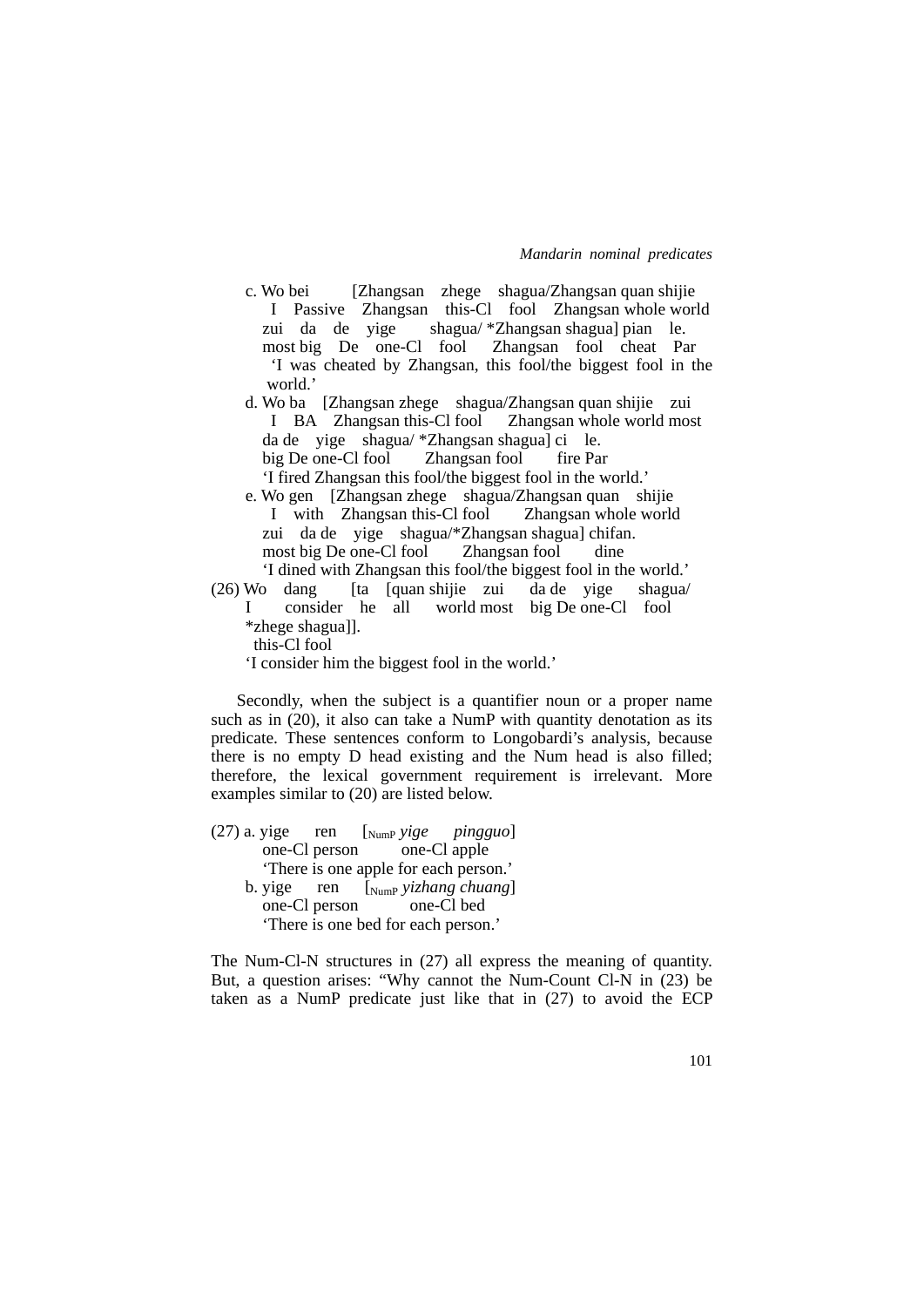violation?" It is proposed that the answer lies in the semantic matching between subject and predicate. Look at the following contrast.

| (28) a. Zhangsan yige erzi.         |
|-------------------------------------|
| Zhangsan one-Cl son                 |
| 'Zhangsan has a son.'               |
| b. Yangguo cai yizhi shou.          |
| Yangguo just one-Cl arm             |
| 'Yangguo has just one arm.'         |
| c. *Zhangsan yige shagua.           |
| Zhangsan one-Cl fool                |
| d. *Zhangsan yige xuesheng.         |
| Zhangsan one-Cl student             |
| e. (Mei) yige laoshi yige xuesheng. |
| Every one-Cl teacher one-Cl student |
| 'Every teacher has a student.'      |
|                                     |

In (28a, b), *erzi* 'son' and *shou* 'arm' are a countable kinship term and a body-part of the subject, respectively. The whole sequence, Num-Count Cl-NP, apparently expresses quantity meaning when matching the subject, whereas in (28c, d) *shagua* 'fool' and *xuesheng* 'student' depict the (personality/profession) identity of the subject. When they are preceded by a Num-count classifier structure such as *yige* 'one', the whole sequence, *yige shagua/yige xuesheng* 'a fool/a student', conveys an indefinite meaning. That is to say, both sentences function as identificational sentences, which need a copular verb to license the zero D head of the second DP (Longobardi 1994).<sup>[7](#page-17-0)</sup> But note that when the subject is a quantifier noun as in (28e), it requires a NumP to denote predicative quantity meaning. The contrast between (28d) and (28e) again shows that the semantic relationship between subject and predicate plays a role in determining the category of the second nominals, either DP or NumP. There is one thing in common among examples such as (20), (27), and (28a, b, e); that is, they all contain "quantity denotation" and the overt verb, *you* 'have', can be inserted in them. In other words, quantity denotation between subject and predicate will naturally require a NumP nominal to be a predicate, while identity denotation requires a

1

<span id="page-17-0"></span> $7$  For (28d), in contrastive context, it can be interpreted as 'Zhangsan has one student'. In this case, the same sequence is interpreted as a NumP denoting quantity just like (28e).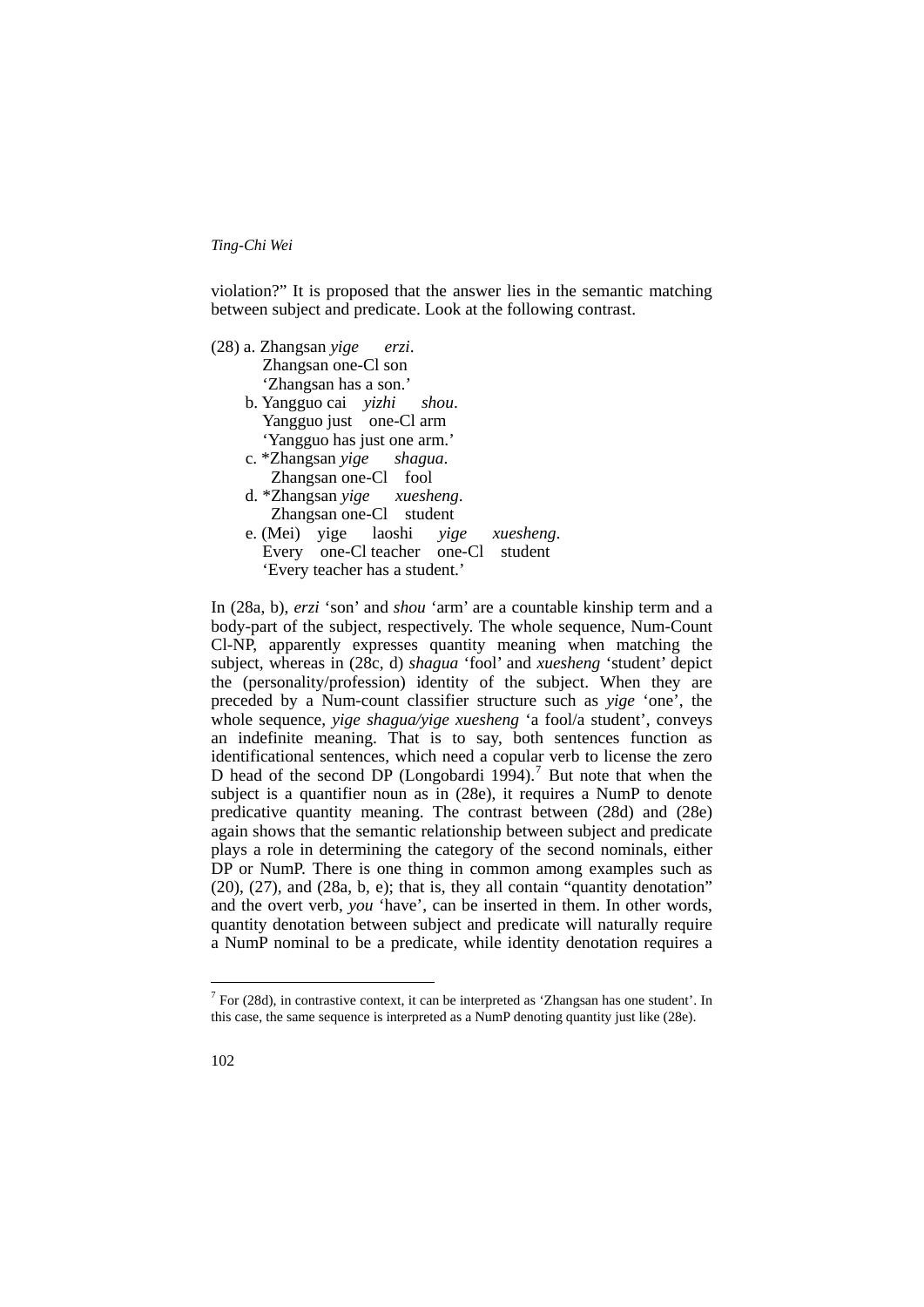DP argument along with an inserted verb like *shi* 'be'. Given that the "not-so-bare" NumP can be a predicate, Tang's bare NP predicate analysis needs further consideration.

 Until now, we have found that in addition to some bare NP predicates as Tang claims, there still exist some "not-so-bare" nominal predicates, including the quantity-denoting Num-Massifier-NP and Num-Count Cl-NP and even ClP (e.g., *xingqi-liu* 'Saturday'). Moreover, it is interesting to note that the modifier-modifiee pattern plays a role in both bare and not-so-bare nominal predicates. What is more, we assume that [Num-Mass classifier] and [Num-Count classifier] can each be counted as a modifier, which along with the modifiee NP forms and triggers modificational predication. In the following, we will preliminarily analyze the structure of the bare NP, especially when it is modified by a nominal phrase or an adjectival phrase as in (14b-f), to see if the bare NP predicate analysis is too strong or too weak. It turns out that it is too strong to include some "not-so-bare' cases.

#### **3.3 A Test of Bareness**

 So far, in fact, there is only one type which is able to be qualified as a pure bare NP predicate structure. It is (14a), which contains an epithet with a subjective and an evaluative denotation. The other examples from (14b-f) cannot be regarded as "pure" bare NP predicates, because there are modifiers, such as N(P), A(P), and even Num-Cl and Cl, preceding the modifiee of the bare  $N(P)s$ . The aim here is to carry out a preliminary investigation to discover whether this modifier is adjoined to a projection inside the NP or outside the NP. It is believed that this survey can make us better understand how "bare" the nominal predicate is. If the result shows that both alternatives are possible, then it is possible that the notion of modificational predication can be extended to the range of both "inside/outside NP", which directly supports our view that sometimes a "not-so-bare" nominal predicate is unavoidable. We will clarify this issue in terms of the notion of conjunction and ellipsis; that is, elements within an NP cannot be elided separately and should strictly follow the Lexical Integrity Hypothesis, regulating that no syntactic operation may affect part of a lexical item. If the deletion results in ungrammaticality, then the sequence in question should be an inseparable lexical item; otherwise, it belongs to syntactic operation.

Look at the following conjunction sentences.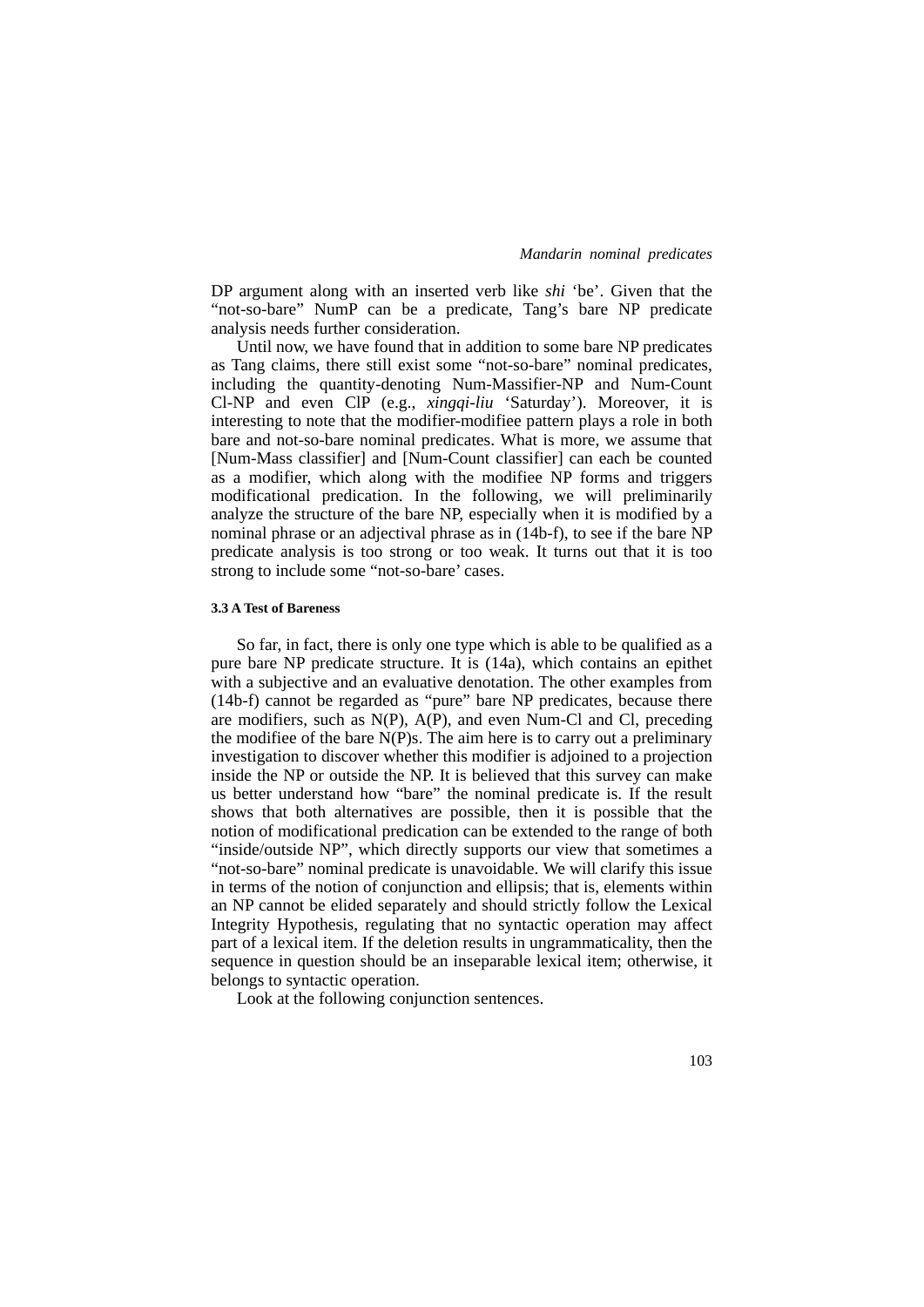(29) a. \*Zhangsan [shagua], Lisi [e] Zhangsan fool Lisi b. \*Zhangsan [Kejia [ren]], Lisi [Minnan [e]] Zhangsan Hakka person Lisi South-Min c. \*Zhangsan [daxue [xiaozhang]], Lisi [xiaoxue [e]] Zhangsan university principal Lisi primary school d. \*Zhangsan [huang [toufa]], Lisi [bai [e]] Zhangsan yellow hair Lisi white e. Zhangsan [huang-se de [toufa]], Lisi [bai-se de [e]] Zhangsan yellow-color De hair Lisi white-color De 'Zhangsan has yellow hair and Lisi has white.' f. Cai [bakuai [qian]], huangdou [wukuai [e]] vegetable eight-Cl money soybean five-Cl 'Vegetables are eight dollars, and soybeans are five.' g. \*Cai [bakuai [qian], huangdou [wu [e]] vegetable eight-Cl money soybean five h. \*Qunian [da [xuan]], jinnian [chu [e]] last-year big election this-year preliminary i. \*Qunian [daxuan [nian]], jinnian [chuxuan [e]] last-year big-election year this-year preliminary-election j. \*Wuyue [Duanwu [jie]], bayue [Zhongqiu [e]] May Duanwu Festival August Mid-autumn

In the second conjunct, the bare NP head cannot be deleted by itself as in (29a, b, c, d, h, i, j). (29e) shows that when the modifier has an adjectival marker *–de*, the bare NP deletion is possible, indicating that the modifier is outside the NP projection. In addition, in (29f), the Num-Cl sequence can stand alone without the aid of the bare NP, but Num cannot exist without a classifier as shown in (29g), indicating that Num and Cl have to co-occur in Chinese (Tang 1990). (29i) and (29j) show that when the bare NP is deleted in the first conjunct, it has to be elided as well in the second and that when the bare NP is present in the first conjunct, it also has to be present in the second. That is, the presence/absence of the first bare NP is on a par with that of the second.

 To account for these phenomena, we assume that the modifiers in  $(29a, b, c, d, h, i, j)$  are adjoined to N', which is inseparable, as shown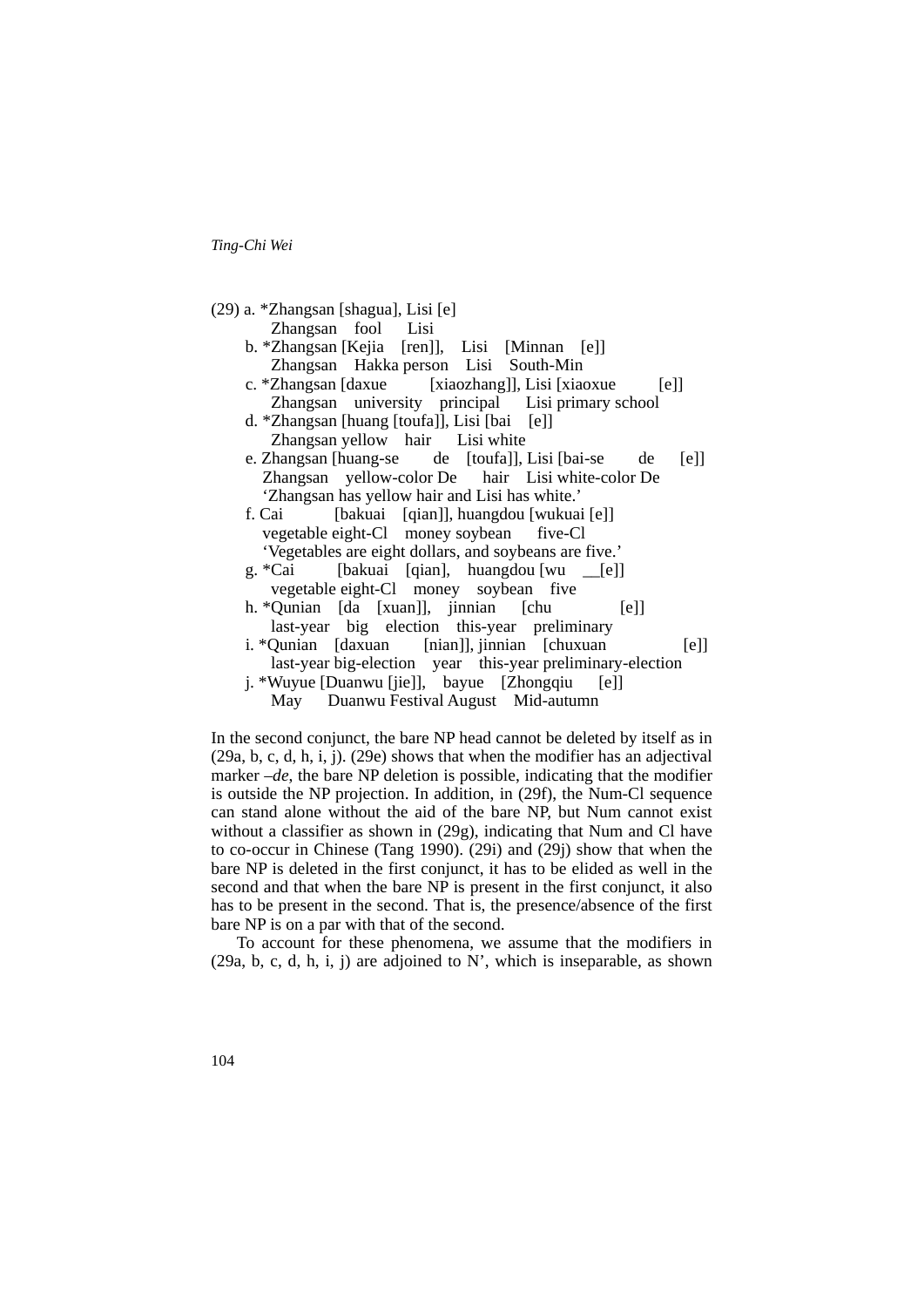below in (30a). The modifiers are preliminarily represented as  $A(P)/N(P)$ .<sup>[8](#page-20-0)</sup>



1

As to (29e) and (29f), we postulate that adjectivals with *–de* as well as Num-Cl sequences are located at the positions outside the bare NP as illustrated in (30b). AP*-de* is adjoined to NP below the Num-Cl sequence, because it is possible to form nominal predicate with the Num-Cl-AP-*de*-NP structure as in (31a) instead of with the AP-*de*-Num-Cl-NP structure as in (31b), especially when the relationship between subject and nominal predicate is a kind of possession.<sup>[9](#page-20-1)</sup> In addition, as discussed in (25), when the relationship is a kind of identification, AP-*de*-Num-Cl-NP is an appositive phrase as shown in (31c), not a nominal predicate in the matrix clause, whereas Num-Cl-AP-*de*-NP in (31d) is ruled out with D left ungoverned.<sup>[10](#page-20-2)</sup> Hence, AP*-de* is placed under Num-Cl within a nominal predicate.

<span id="page-20-0"></span><sup>8</sup> NP projections may not satisfactorily explain the distinction between [OP [*shagua*]] 'fool' with derogatory meaning and *xuesheng* 'student'. It is possible that these modifiers in question occur under N within the lexical structure.

<span id="page-20-1"></span> $\frac{9}{1}$  thank a reviewer for pointing out a problem in my previous analysis concerning the possibility of modification of AP-de over NumP or NP. That failure may be attributed to the fact that AP-de-Num-Cl-NP tends to induce a specific reading, generating a non-predicative DP.

<span id="page-20-2"></span><sup>&</sup>lt;sup>10</sup> More discussions on possession and identification will be made in the next section.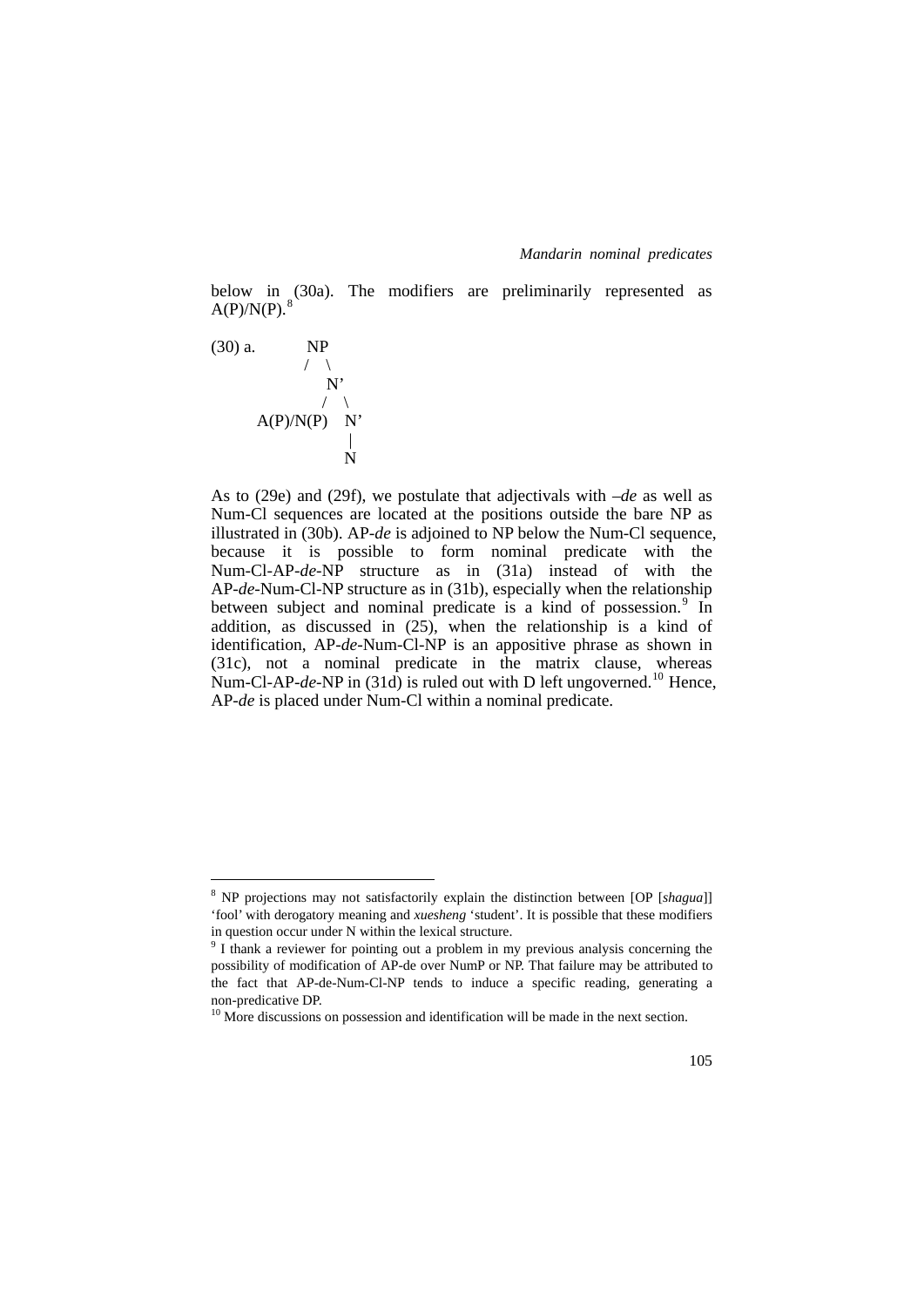

 From (31), one thing is certain: Whether the modifier is outside or inside the NP, modificational predication is still at work. Thus, the predicate nominal can be either a bare NP or a not-so-bare nominal structure, including a Num-Mass Cl-NP, Num-Count Cl-NP (denoting quantity), ClP, or AP-*de*-NP.

#### **3.4 Nominal Predicate Construction with Modificational Predication**

 In Section 2, we mentioned that Tang's claim of the existence of matrix bare SC will run into some problems. Not only is it structurally different from the SC as in (32), but also its 'bareness' is negated by the fact that some functional-head licensing adverbs, final particles, and NP-time adverbs are able to appear therein, as repeated below in  $(33)$ .<sup>[11](#page-21-0)</sup>

<u>.</u>

<span id="page-21-0"></span><sup>11</sup> Luther Liu (p.c.) points out that adverbs such as *gang* 'just' and *cai* 'just' denote the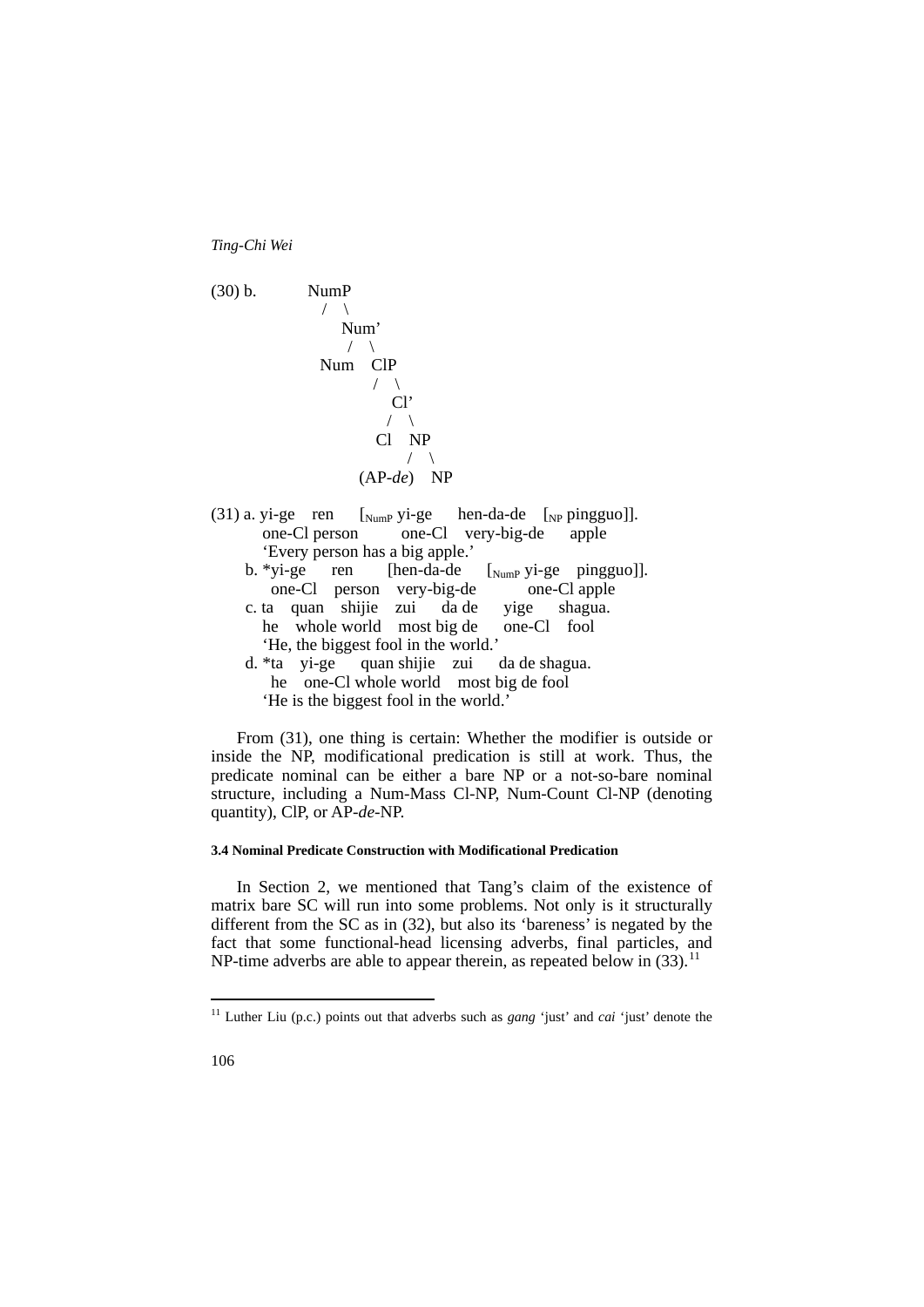- $(32)$  a. Wo dang [ta xuesheng]. I consider he student
	- 'I treat him as a student.'
	- b. ??ta xuesheng.
		- he student

<u>.</u>

- (33) a. Jintian *gang/yijing/dou* xingqi san. (Zhu 1982) (Adverb) today just/already/all week three 'Today is just Wednesday; today is already Wednesday.'
	- b. *Zuotian cai* xingqi ri. (NP-time and adverb) yesterday just week day 'Yesterday was just Sunday.'
	- c. Ta *yijing/dou* ershi sui *le*. (Zhu 1982) (Adverb and particle) he already/all two-ten age Par 'He is already twenty years old.'

The examples in (32) and (33) directly support the claim that the notion of 'bareness' cannot adequately explain the structure of 'matrix SC'. A priori, a fully-fledged clause is postulated to satisfy the notion of "not-so-bare" with respect to matrix SCs and nominal predicates.

(34)  $[CP [IP\text{ Subject } [...] [Pre\text{Number } [Number \text{Number } [N\text{ modifier } [N\text{ modifier } ]]]]]]$ 

 Convincing as it is, (34) is simply a generalization rather than an explanation, according to the comments of one of the reviewers of this paper. Thus, based on Lü 's (1941) phrase-clause transition analysis of the Chinese modifier-modifiee *Pian-Zheng-Shi* (偏正式), we propose a syntactic and semantic account to explain why the first elements within nominal predicates such as N-N, A-N, A-de-NP, (Adj-de) Num-Cl-NP, Cl-NP, and Mood-N can be recognized as modifiers in function and how the modifier-modifiee is modificationally predicated of the subject.

 *Via* phrase-clause transition, Lu\_ has claimed that the phrase *gao-shan* 'high-mountain' can turn into *shan-gao* 'mountain-high' and *wuxian-pu* (五線譜) 'staff' can be realized as *pu-(you) wuxian* (譜(有)五線) 'a staff with five lines'. In this vein, it is assumed that a "mini" clause can be identified within a nominal predicate. More specifically, the phrasal modifier-modifiee can be semantically realized as a clause with the

conception of "temporariness". Their cause and effect will be left for further research.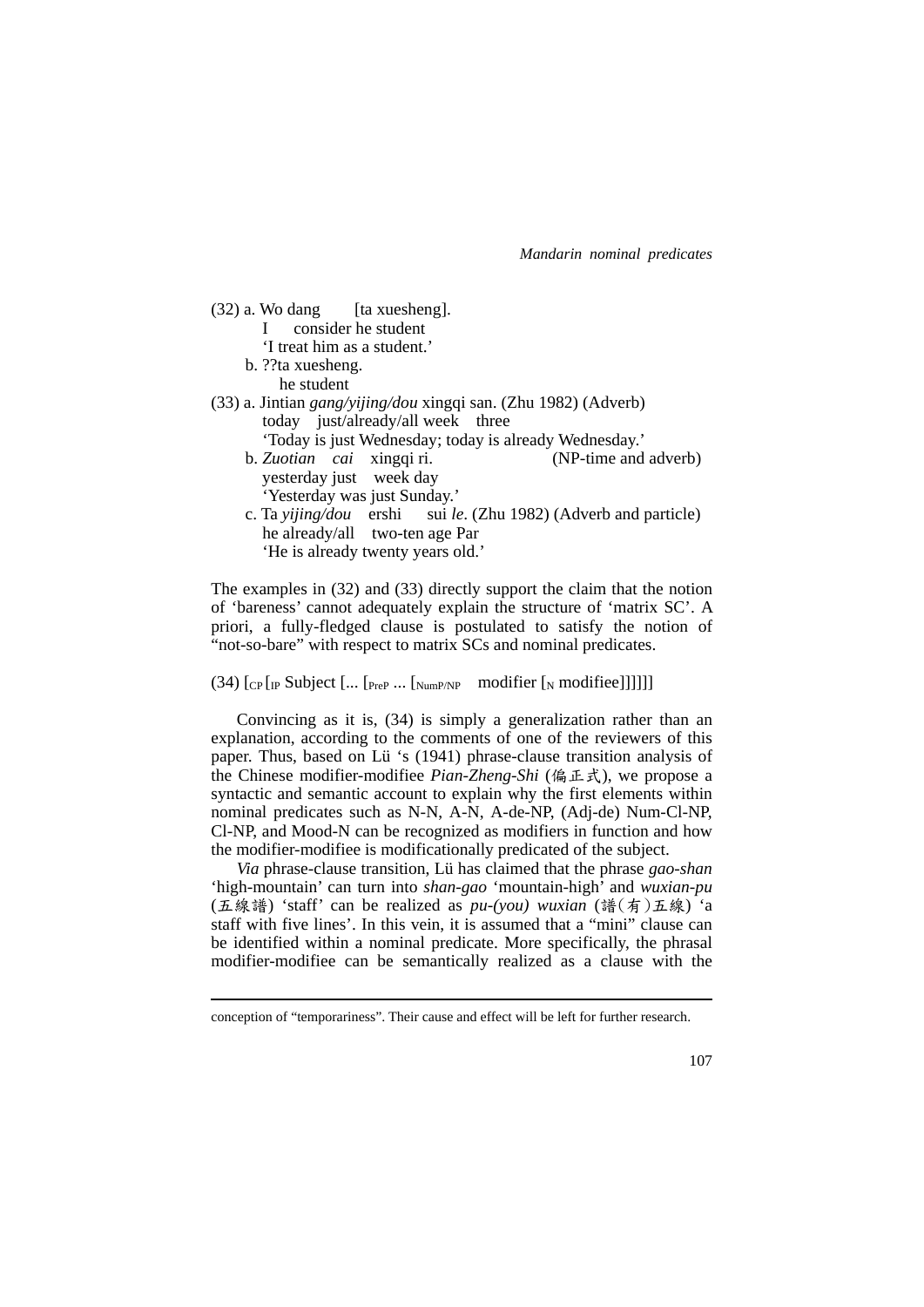modifiee as the subject and modifier as an adverbial modifier (argument) of an implicit verb, which interpretation varies with the diverse relationships between modifier and modifiee, as shown below.

| $(35) N-N$ :                                                  |
|---------------------------------------------------------------|
| a. Taiwan-ren                                                 |
| Taiwan-person 'Taiwanese.'                                    |
| 'People were born in Taiwan.'                                 |
| 'People were born into a Taiwanese family.'                   |
| 'People live in Taiwan.'                                      |
| 'People originate from/come from the Taiwanese culture/land.' |
| etc.                                                          |
| b. kouzu-<br>huajia<br>(Instrument)                           |
| mouth-foot painter                                            |
| 'The painter paints with his mouth and feet.'                 |
| c. gaozhong- laoshi (Location)                                |
| high-school teacher                                           |
| 'Teachers teach at senior high schools.'                      |
| $(36)$ A-N/Adj-de NP                                          |
| da(-de)-yanjing<br>(Degree)                                   |
| big De eye                                                    |
| 'The size of eyes is considered as being big.'                |
| $(37)$ Num-Cl-NP                                              |
| a. bakuai-qian<br>(Quantity)                                  |
| eight-Cl-money                                                |
| 'The money amounts to eight dollars.'                         |
| b. yi-ge-xuesheng<br>(Quantity)                               |
| one-Cl-student                                                |
| 'The number of students amounts to one.'                      |
| (Quantity)<br>c. yi-tiao-xin                                  |
| one-Cl-heart                                                  |
| 'Hearts are unified as one.'                                  |
| d. yi-duzi-qi<br>(Quantity)                                   |
| one-belly-anger                                               |
| 'Anger fills stomach.'                                        |
| $(38)$ Cl-NP                                                  |
| xingqi-liu<br>(Quantity)                                      |
| week-six                                                      |
| 'The numeral six is counted on a weekly basis.'               |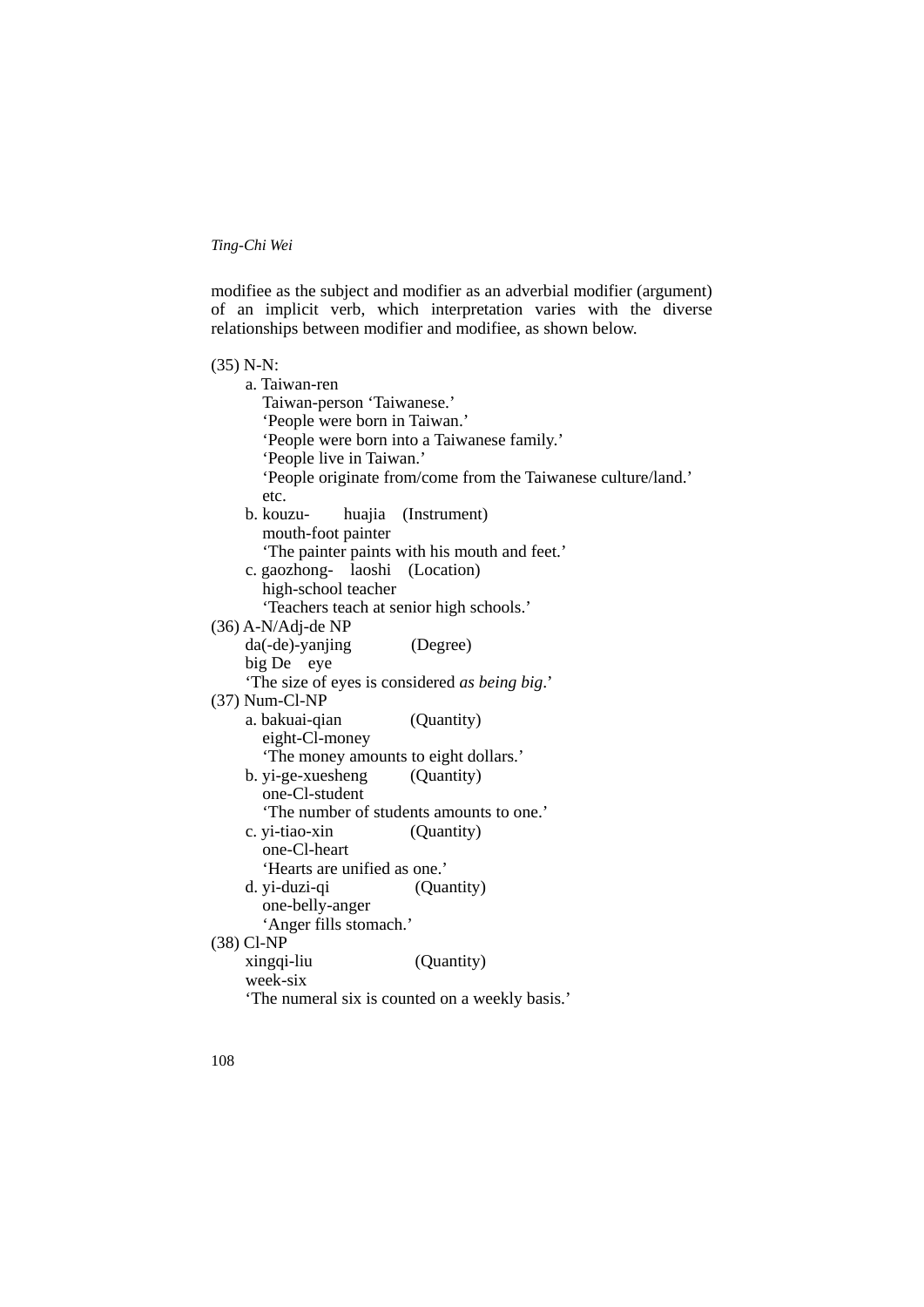| $(39)$ Mood-N |                                                                          |  |
|---------------|--------------------------------------------------------------------------|--|
| OP-shagua     | (Manner)                                                                 |  |
| fool          |                                                                          |  |
|               | 'The term <i>shagua</i> is interpreted in a subjective, derogatory way.' |  |

The semantic function of the modifiers is to modify the postulated implicit verb and serve as an adverbial argument (Davidson 1967, Parsons 1990). If this assumption is on the right track, the source of the modificational predication may be partially derived from this implicit verb along with its modifier. $^{12}$  $^{12}$  $^{12}$ 

 In addition, we also find that there exist two basic relations between the modifiee and the matrix subject: Identification and possession as shown in (40). In fact, these relations can help to clarify whether a Num-Cl-NP is an indefinite DP or a quantity-denoting NumP, as discussed in Section 3.2, repeated here as (41). In (41a), the subject-modifiee relation is "identification"; thus, *yi-ge xuesheng* 'a student' is an indefinite DP, which cannot be a predicate. In (41b), the subject-modifiee relation is possession; consequently, *yi-ge xuesheng* 'a student' is interpreted as a predicative NumP here.

(40) a. Subject-modifiee relation: identification Zhangsan Taiwan-ren. Zhangsan Taiwan-person 'Zhangsan is (a) Taiwanese'

1

<span id="page-24-0"></span> $12$  This analysis does not imply that the modifier-modifiee has to be equal to the modifiee-modifier in meaning. For example, *da-yanjing* 'big eyes' does not necessarily have to be interpreted as *yanjing-da* 'eyes are big.' At least, when the time adverb *xiao-shi-hou* 'in the childhood' is attached, the two sequences perform differently in syntax and semantics.

<sup>(</sup>i) a. ??ta xia-shi-hou da-yanjing. he in-the-childhood big-eye 'When he was small, he had big eyes.' b. Ta xia-shi-hou yanjing da. he in-the-childhood eye big 'His eyes were big when he was small.'

That is, the phrase-clause transition is only interpreted in the logical form.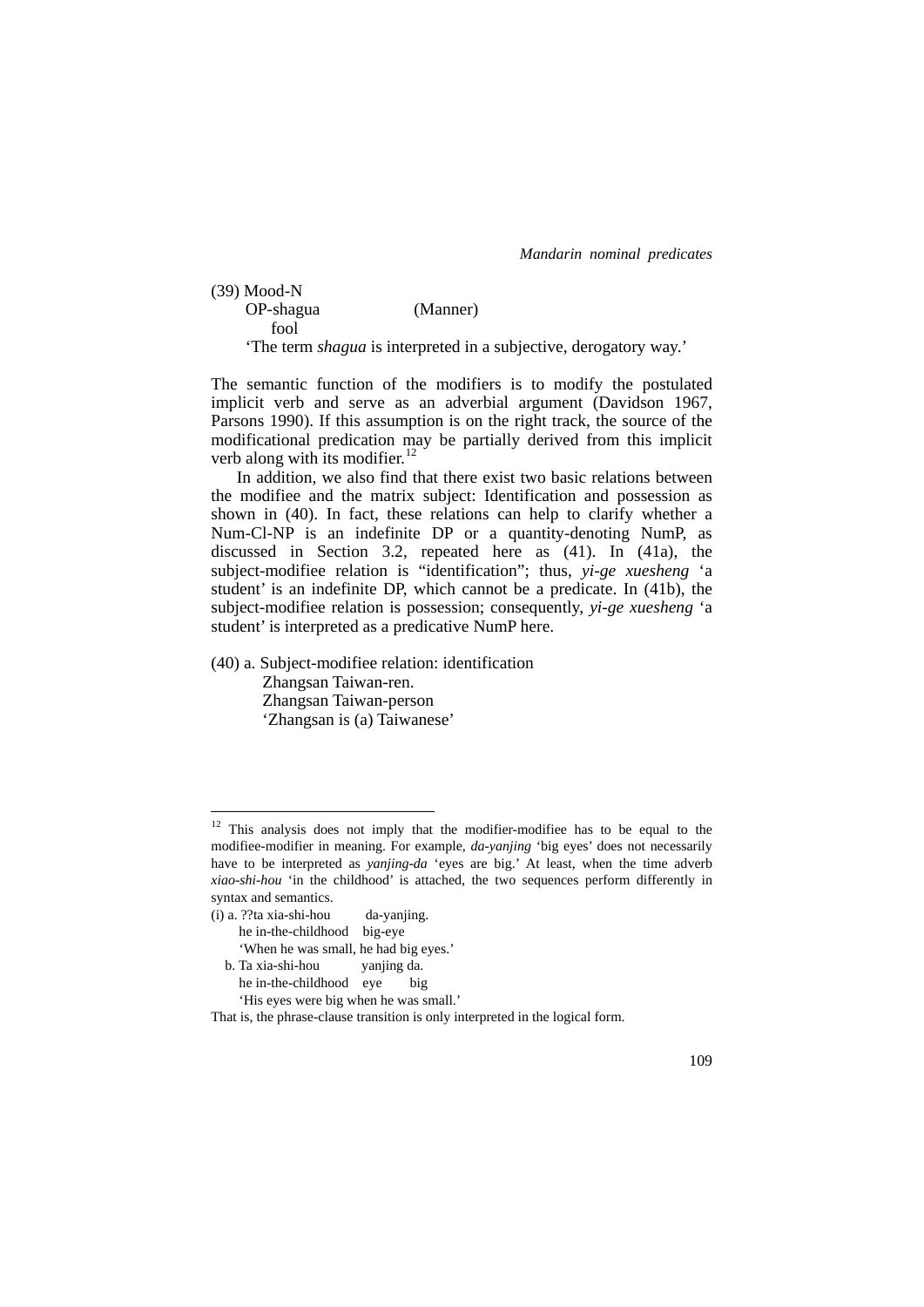| b. Subject-modifiee relation: possession                               |  |  |              |              |
|------------------------------------------------------------------------|--|--|--------------|--------------|
| Zhangsan da-yanjing.                                                   |  |  |              |              |
| Zhangsan big-eye                                                       |  |  |              |              |
| 'Zhangsan's eyes are big.'                                             |  |  |              |              |
| (41) a. *Zhangsan yi-ge xuesheng. (Identification: non-predicative DP) |  |  |              |              |
| Zhangsan one-Cl student                                                |  |  |              |              |
|                                                                        |  |  | $\mathbf{1}$ | $\mathbf{r}$ |

- b. yi-ge laoshi yi-ge xuesheng. (Possession: predicative NumP) One-Cl teacher one-Cl student
	- 'The number of the students that each teacher has is one.'

 From the above, we lead to the conclusion that the modifier modifies an implicit verb, implementing modification and predication within the modifier-modifiee phrase, which as a whole is predicated of the matrix subject in the way of either identification or possession.

# **4. EXAMPLES OF SEEMING NOMINAL PREDICATES**

 There are three types of sentences that are *prima facie* similar to the nominal predicate sentences but after scrutiny show some traits distinct from those of nominal predicate construction. It is worth while to investigate them in detail to delineate a clearer picture of the nominal predicate. These ambiguous structures include equative sentences with proper names, implicit transitive sentences, and locative subject sentences.

### **4.1 Proper Names**

 Tang (1998, 2001b, 2002a) claims that a matrix SC like (42a) is in conformity with Chomsky's (1993, 1995) ideas of economy—with only one subject and one bare NP predicate being able to convey the meaning of identity. On the other hand, it is also possible that an empty verb, the meaning of which depends on the context such as *xuan* 'choose', may appear as in (42b), a so-called transitive 'verbless' sentence, which explanation sounds less comprehensible than (42a).

(42) a. [Wo [Zhangsan]] I Zhangsan 'I am Zhangsan.'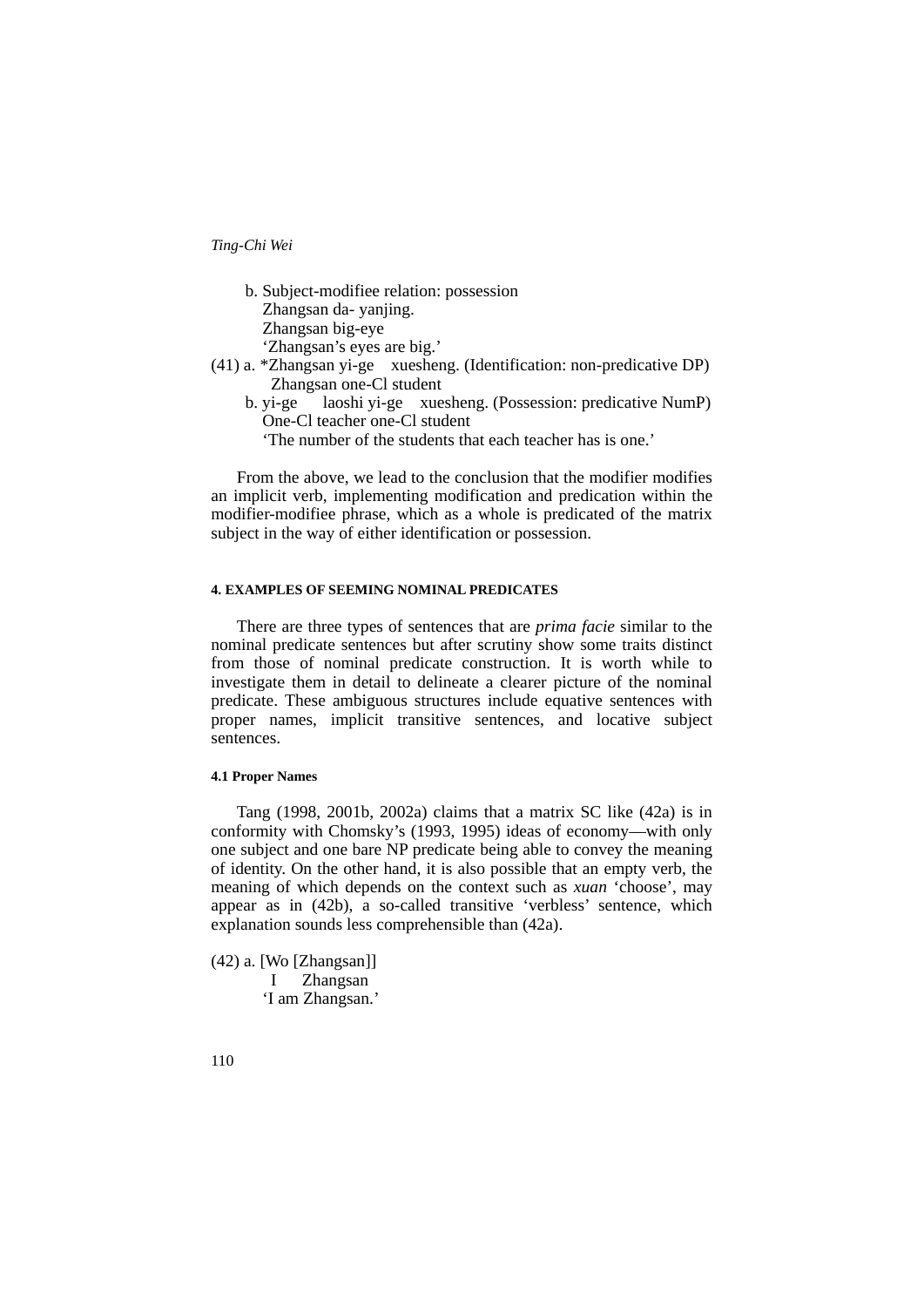b. Wo [e] Zhangsan, (ni [e] Lisi)

I Zhangsan you Lisi

'I [choose] Zhangsan, (and you [choose] Lisi).'

Temporarily putting aside the contrastive context needed as in (42b), we will focus on the syntactic feasibility of this sentence. There are at least three different views on the syntactic status of a Chinese proper name. First of all, as we have just reviewed, Tang (1998, 2001b, 2002a) considers it a bare NP. Secondly, Li (1999) thinks that it is base-generated at D or [Spec, DP] position with definite denotation; hence, the nominal is actually a DP (Abney 1987, Ritter 1995). According to Cheng and Sybesma (1999), following Longobardi (1994), a Chinese definite proper name may base-generate at N and then move to Cl position, driven by its property; that is, it is as a ClP. Tang's aim is to define the proper name as a predicate, while Li's and Cheng and Sybesma's attempts are from the perspective of argument-hood. In either case, for the predicative proper name, it might be a bare NP, a DP, or even a ClP.

 The disadvantage of Tang's view is that the bare NP (nominal predicate) analysis of the proper name misses the definiteness of the nominal expression in (42a). He has claimed that the empty verb as a focus marker in (42b) can trigger the definiteness effect of the noun. For (42a), given that *Zhangsan* is a definite referential expression, it will violate the generalization that Chinese deictics (indexical expression), a type of definites, cannot be predicative, which he outlined in Tang (2002b).[13](#page-26-0) What if the nominal predicate *Zhangsan* is indefinite in a non-episodic context, denoting the identity reading (Tang 2001a:208)? This assumption still cannot escape the fate of being ruled out given the potential indefinite projection, DP, which is not predicative (Longobardi 1994). Li's account is tenable in (42b), but not in (42a), because her DP

1

<span id="page-26-0"></span><sup>&</sup>lt;sup>13</sup> Higginbotham (1987) and Stowell (1989) hold that English definite expressions cannot be predicative, either. However, Rapoport (1987:166) claims that English definite noun phrases can be a predicate and there is often ambiguous in a choice between a predicative and an equative reading as in (i).

<sup>(</sup>i) Urit is the professor.

a. Predicative reading: 'Urit has the property of being the professor; one of Urit's characteristics is that she is the professor.'

b. Equative reading: 'Urit and the professor are the same person; Urit is the one who is the professor.'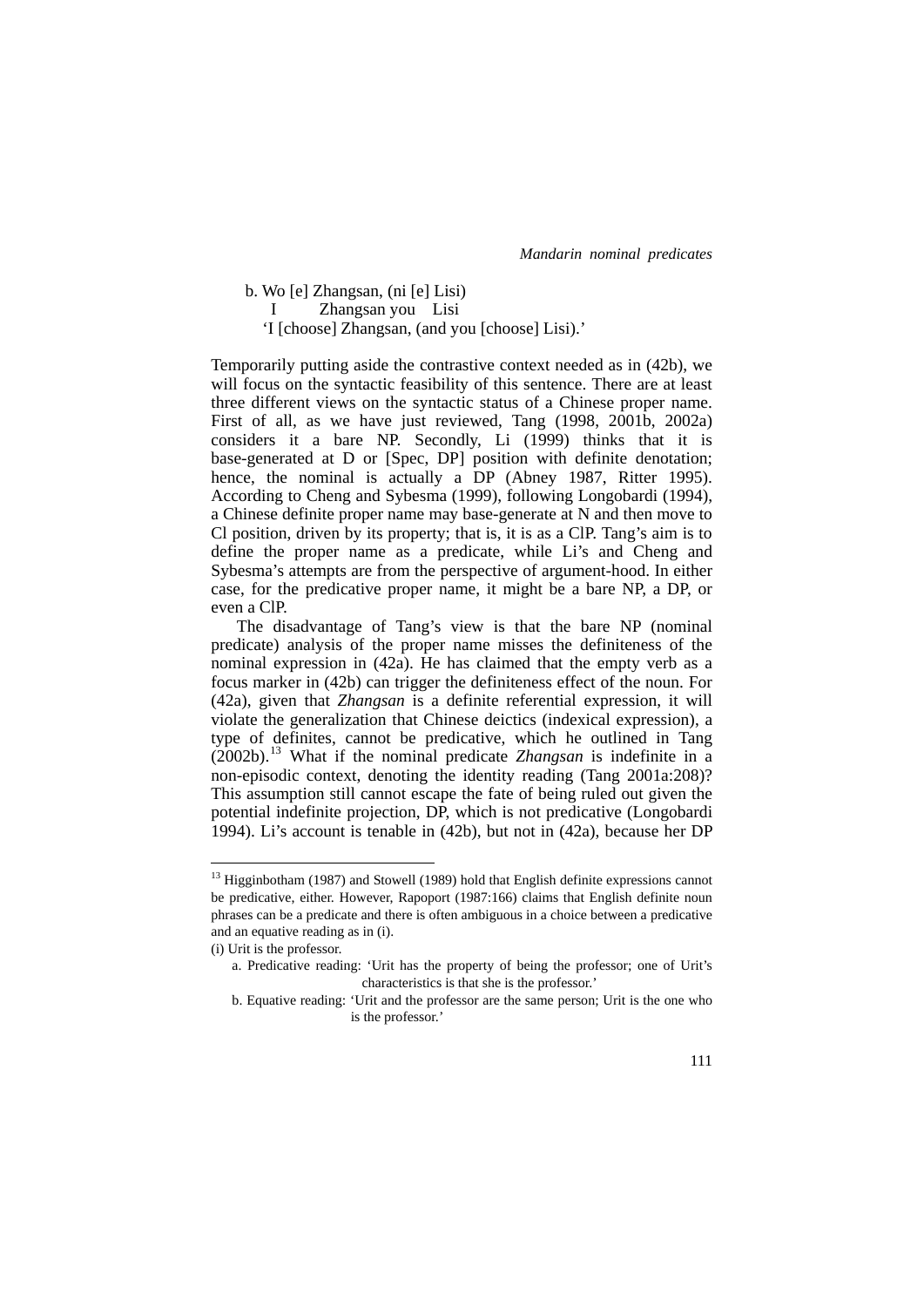analysis amounts to claiming that the proper name is an argument, not a predicate. Thus, a verb is needed to assign the accusative case to the DP. Cheng and Sybesma (1999) are skeptical about the existence of D elements in Chinese; they use the NumP to represent Chinese indefinite NPs and ClPs to define Chinese definite NPs. Here, a question arises: "Is the ClP pertinent to being a predicate?" After surveying the data from (14b-f), even though there is one example found to support this inference, that is, [ClP *xingqi* 'week' [*liu* 'six']] 'Saturday', it is easy to distinguish *Zhangsan* from the predicative *xingqi-liu* 'Saturday'. The former is definite, while the latter is generic. In addition, these two phrases are analyzed according to different theoretical bases. Cheng and Sybesma dispense with D in contrast to our analysis. Hence, their ClP cannot be taken for granted as a counterpart of the predicative ClP assumed in this work. In other words, their ClP analysis is not directly correlated with the predicative property of *Zhangsan*.

 In the vein of Li's DP analysis of proper names, we propose that in (42a) there is an 'empty linking verb' intervening between the subject and the proper name (DP) as shown in (42b). In addition to the prevalent claim that the definite DP cannot be predicative, there are still three other significant features which distinguish (42a) from other predicate nominal constructions in (14b-f). In the first place, the proper name does not contain an evaluative or subjective judgment like the predicative nominal expression, *shagua* 'fool', in (14a). Second, the proper name does not show any modifier-modifiee pattern as in (14b-f). Third, in (42a), the subject and the proper name can be freely reversed as in (43a) and (43b, c), while examples (14b-f) cannot (Rapoport 1987).

- (43) a. [Zhangsan [wo]] Zhangsan I 'Zhangsan is I.'
	- b. Nage ren Zhangsan. that-Cl person Zhangsan 'That person is Zhangsan.' c. Zhangsan nage ren.
		- Zhangsan that-Cl person 'Zhangsan is that person.'

From these three unique properties, we assume that a sentence like (42a) is different from the previous nominal predicate sentences, which are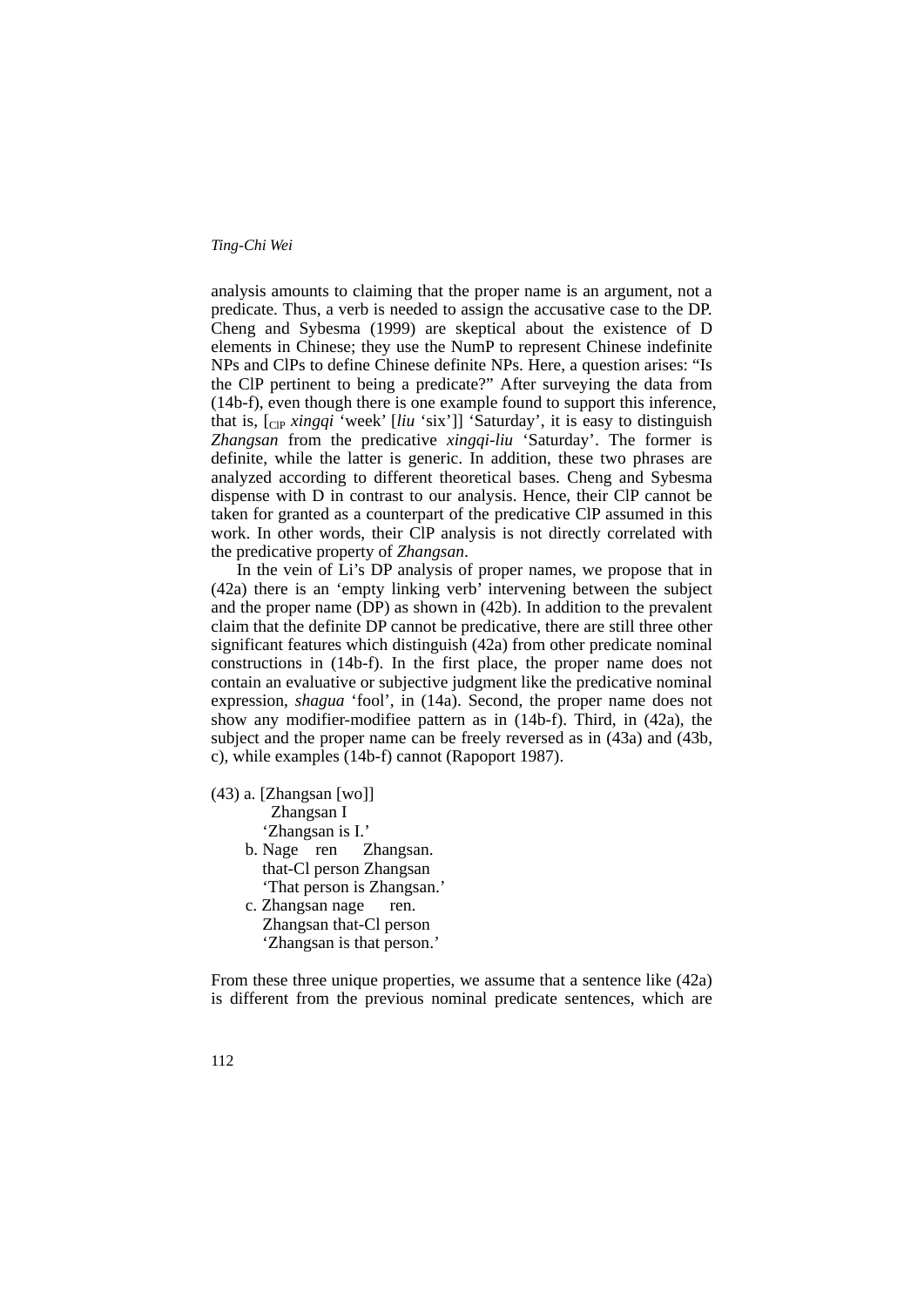reminiscent of Rapoport's (1987:133-136) and Akmajian's (1970:162) distinction between equative sentences and predicative sentences, respectively. In Rapoport's analysis, the crucial distinction that relates to our discussion lies in the referentiality of nominals. In equatives, there are two referential nominals (two definites); in predicatives, there is a non-referential nominal (no (in)definiteness effect) (cf. Rothstein 1983). In analogy, (42a) can be thought of as a parallel to the equative sentences, while (14b-f) to predicative sentences. Rapoport also thinks that proper names cannot be predicative, but equative. In addition, he also believes that this distinction is not deduced from the verb 'be', but from the direction of thematic role assignment. In predicatives, the post-copular XP has the ability to assign a theta-role; in equatives, it receives one. Here, we will not go into the details of theta-assignment, but we agree that the copular verb has no place in this distinction. Correspondingly, we postulate that there is an empty copular verb existing between the subject and the second nominal in (42a), represented as (42b). It follows that this empty verb can be an empty linking verb or an empty transitive verb, the meaning of which depends on context. With this empty verb, issues relating to the definiteness and projection of the proper name in (42a) or even those of definite nouns and pronouns in (43) can be captured. Given that the element in D can determine (in)definiteness, a proper name, with the DP projection (Li 1998), will be regarded as the definite argument of the empty verb.

 It is worth while to note that although (42b) is analyzed as the representation of (42a), it will demonstrate different interpretations in different contexts. For example, when the empty verb is interpreted as 'choose', the subject and the following nominal in (42b) are not reversible. Actually, it is no longer an equative sentence expressing identity, but a transitive 'verbless' sentence, following Tang's terminology, which will be surveyed in the next section.<sup>[14](#page-28-0)</sup>

1

<span id="page-28-0"></span><sup>&</sup>lt;sup>14</sup> The example in (i) is analyzed as a typical nominal predicate construction. *Zhen(de)/jia(de)* 'true/fake' is the modifier and *Zhangsan* the modifiee. Given our analysis that modificational predication occurs within the range from syntactic NumP to lexical 'X, it follows that the proper name *Zhangsan* here may be at N position (Cheng and Sybesma 1999), not at D or the Spec of D position (Li 1999).

<sup>(</sup>i) Ta *zhen(de) /jia(de)* Zhangsan. he real-Mod fake-Mod Zhangsan 'He is a/the real/fake Zhangsan.'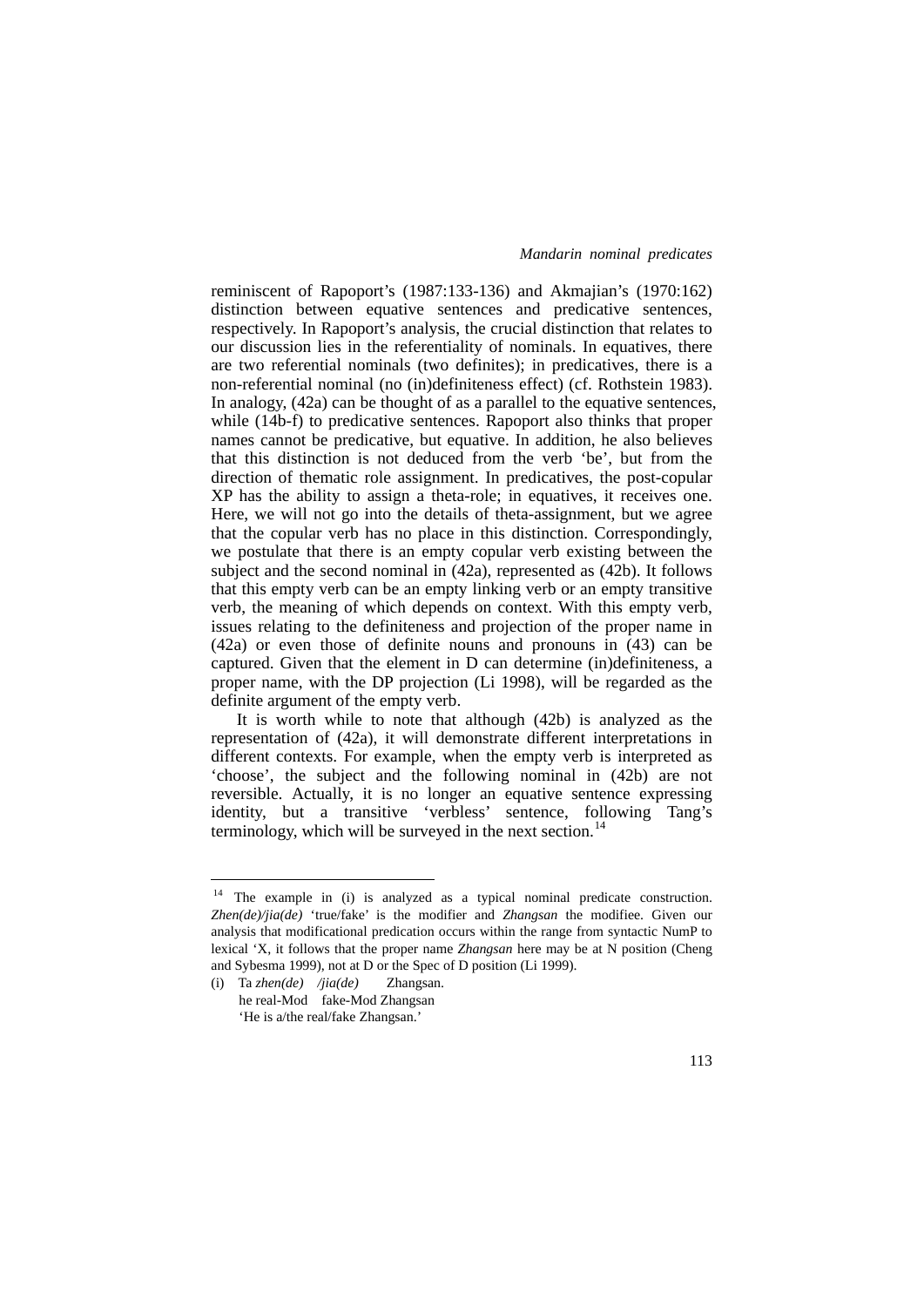#### **4.2 Transitive 'Verbless' Sentences**

 Tang (1998, 2001a) specifies that the main characteristic of the type is that it contains an empty verb, which meaning will depend on the episodic context and that the second nominal expression is definite. We believe that the two sequences in  $(44a)$  are not nominal predicate sentences, and that (44b) and (44c) are ambiguous, interpreted either as a transitive 'verbless' sentence or as a nominal predicate sentence.

- (44) a. Zhuxi nimen xuan shei? Wo [e] Zhangsan, ta [e] Lisi. chairman you choose who(m) I Zhangsan he Lisi 'Whom did you choose as the chairman? I chose Zhangsan, and he Lisi.'
	- b. Wo [e] yifu hua.
		- I one-Cl picture
		- (i) \*'I have a picture.'
		- (ii) 'I have one picture.'
	- c. Zhangsan [e] liangge erzi. Zhangsan two-Cl son 'Zhangsan has two sons.'

In (44a), the empty verb can be realized as *xuan* 'choose', which makes the sentence irreversible and distinct from the equative construction. In (44b, c), when the empty verbs are interpreted as 'have', the sentences mean 'I have one picture', rather than 'I have a picture', and 'Zhangsan has two sons' instead of "Zhangsan has any two sons,' respectively. Hence, according to Tang's analysis, *yifu hua* 'one picture', *liangge erzi* 'two sons', and *Zhangsan/Lisi* are all regarded as definite NPs, which are DPs in the sense of Li (1998, 1999). The empty verb is needed to assign a case and theta role to the following DP and even to "lexically-govern" the empty D head (Longobardi 1994). Below, we hold that it is also possible for an indefinite DP to be located in the position after the empty verb.

 However, how can we explain the discrepancy between this analysis and our previous assertion that NumP denoting quantity can be predicative as in (14e), (20), (21a, b), (22) and (27)? In the following, we will try to integrate these two observations by investigating the functions of the Num-Cl-N sequences more closely. Semantically speaking, there are two types of Num-Cl-N. The first type refers to those Num-Cl-N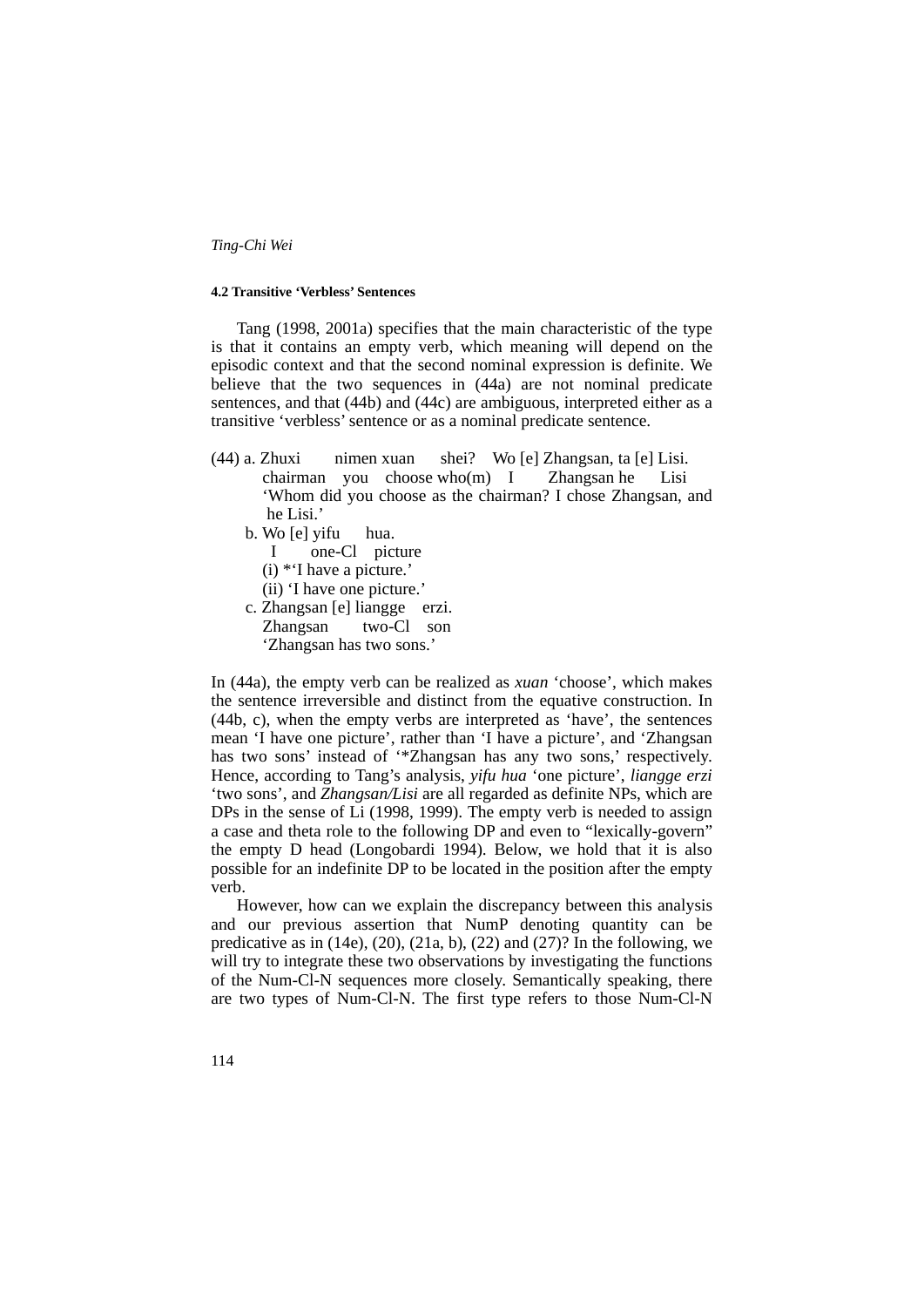sequences with two ambiguous interpretations in certain conditions. One interpretation results from an empty verb followed by definite/indefinite DP and the other from a quantity-denoting NumP. The second type refers to Num-Cl-N sequences with only a denotation of quantity.

 In terms of the semantic correlation between subject and the following nominal, the first type of Num-Cl-N can be further sub-categorized into two sub-types. The first sub-type refers to those in which the relationship between subject and the nominal belongs to a kinship or whole-part relation as in (45). In addition to the quantity-denoting NumP interpretation in (45a, c, e), as we have proposed previously, this sub-type can also be explained *via* inserting an empty verb in front of the DP, which can be definite as in (45b, d) (Tang 1998) or indefinite/existential as in (45f).

| (45) a. A: Wo bu zhidao Zhangsan ji-ge<br>erzi.                                       |
|---------------------------------------------------------------------------------------|
| I not know Zhangsan how-many-Cl son                                                   |
| 'I don't know how many sons Zhangsan has.'                                            |
| B: Zhangsan [Nump liangge erzi]                                                       |
| Zhangsan two-Cl son                                                                   |
| 'Zhangsan has two sons.' (Quantity)                                                   |
| b. A: Mali shen le liangge erzi ma?                                                   |
| Mary give-birth-to Par two-Cl son Q                                                   |
| 'Did Mary give birth to two sons?'                                                    |
| B: shide, Mali [e] [ <sub>DP</sub> liangge erzi]                                      |
| yes Mary two-Cl son                                                                   |
| 'Yes, Mary gave birth to (the) two sons.' (Definite reading)                          |
| c. A: Wo bu zhidao nazhi mao jizhi<br>jiao?                                           |
| I not know that-Cl cat how-many-Cl foot                                               |
| 'I don't know how many feet that that cat has.'                                       |
| B: Nazhi mao $\begin{bmatrix} \text{Num} \text{P} \text{ Sanzhi} \end{bmatrix}$ jiao] |
| that-Cl cat three-Cl foot                                                             |
| 'That cat has three feet.' (Quantity)                                                 |
| d. A: nazhi mao zhi sheng sanzhi jiao ma?                                             |
| that-Cl cat only left three-Cl foot Q                                                 |
| 'Does that cat have only three feet left?'                                            |
| B: shide, nazhi mao [e] $[p_{\text{P}}]$ sanzhi jiao]                                 |
| yes that-Cl cat three-Cl feet                                                         |
| 'Yes, that cat has only (the) three feet.' (Definite reading)                         |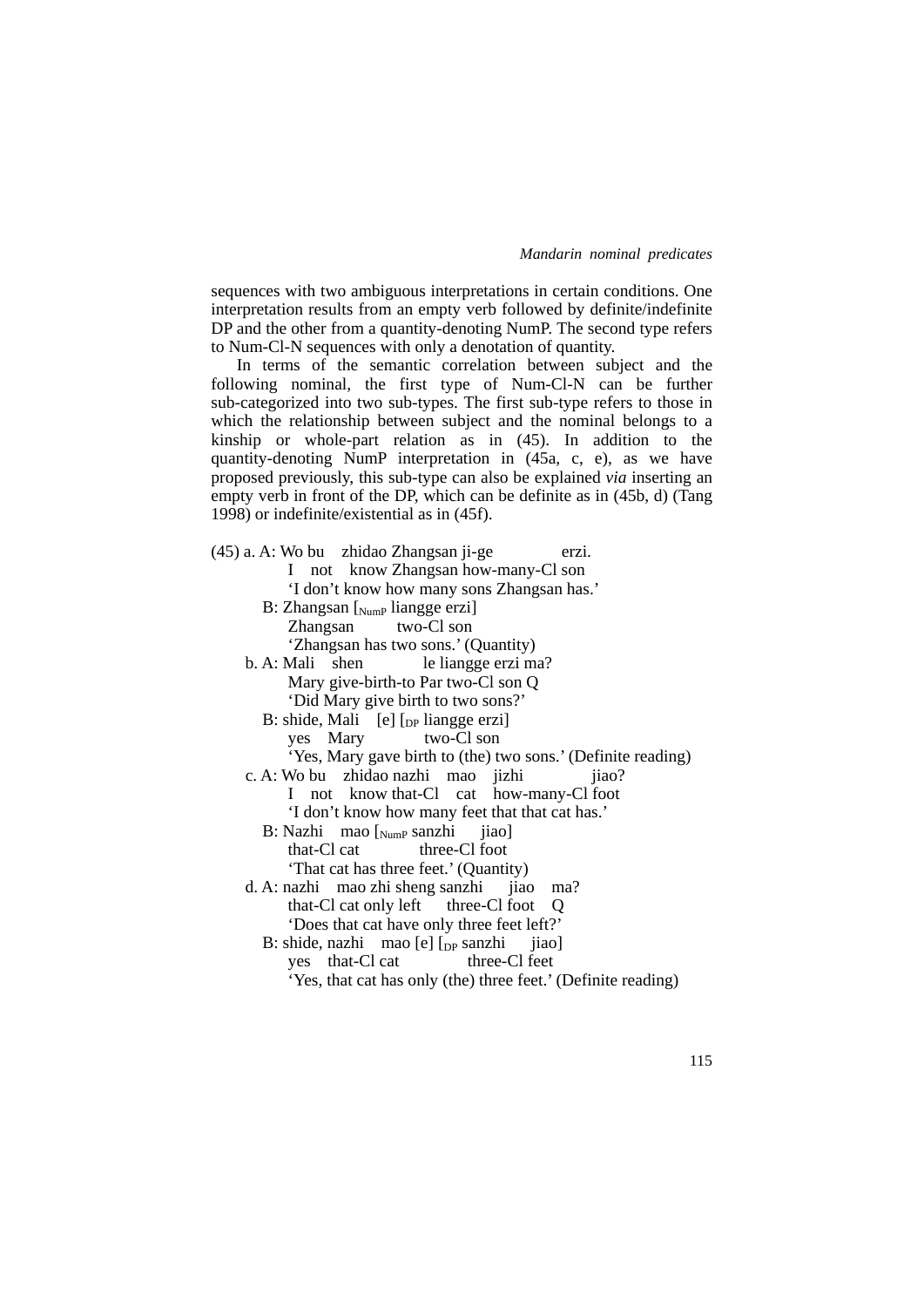e. [yizhi hama]  $\left[ \text{NumP} \right]$  yizhang zui]  $\left[ \text{NumP} \right]$  liangge yanjing] one-Cl frog one-Cl mouth two-Cl eyes [NumP sitiao tui] four-Cl legs 'The numbers of a frog's mouth, eye, and leg are one, two, and four, respectively.' (Quantity) f. [yizhi hama] [[e] yizhang zui] [[e] liangge yanjing] one-Cl frog one-Cl mouth two-Cl eyes [[e] sitiao tui] four-Cl legs 'A frog has one mouth, two eyes, and four legs.' (Existential reading) (46) a. A: ni shouchang tade hua ma. you collect his picture Q 'Do you collect his pictures?' B: you, wo [e] yifu hua. have I one-Cl picture 'Yes, I have one of his pictures.' (Definiteness)<sup>[15](#page-31-0)</sup> b. A: ni you jifu hua. you have how-many-Cl picture 'How many pictures do you have?' B: Wo yifu hua. I one-Cl picture 'I have one (picture).' (Quantity) c. A: na sanbu diannao shei mai de. that three-Cl computer who buy DE 'Who bought those three computers?' B: Ta [e] liangbu diannao, wo [e] yibu diannao he two-Cl computer I one-Cl computer 'He bought two of them, and I bought one.' (Definiteness) d. A: ni you jibu diannao. you have how-many-Cl computer 'How many computers do you have?' B: Wo yibu diannao. I one-Cl computer 'I have a computer.' (Quantity) 1

<span id="page-31-0"></span><sup>&</sup>lt;sup>15</sup> A review points out that *yi-fu hua* 'one-Cl picture' should not be definite in this example, which is quoted from Tang's (2001b) analysis for illustration. I agree with the reviewer's judgment and think that both (46aB) and (46cB) should be specific readings.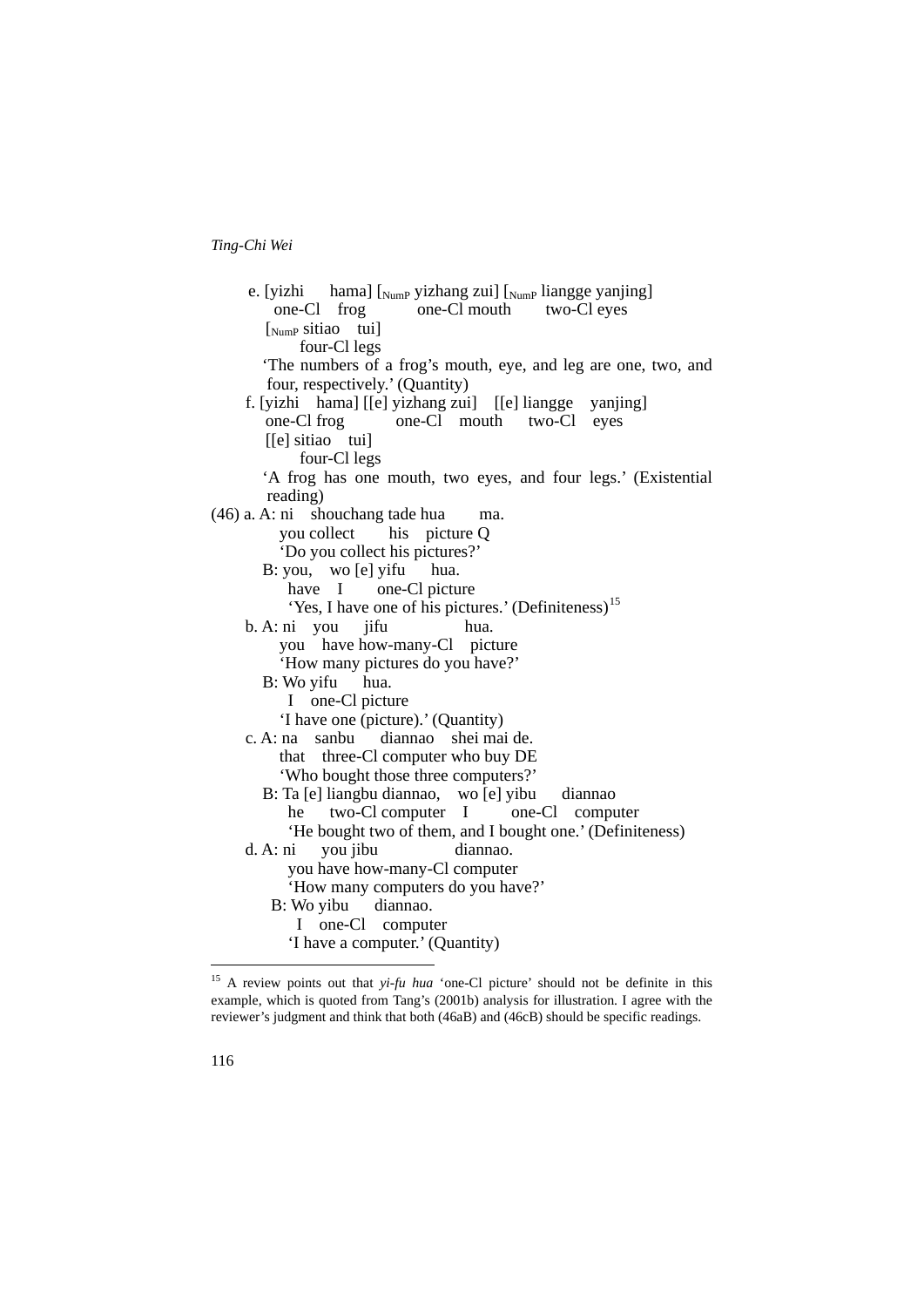| e. Laoshi shuo yige       | ren | [e] yige pingguo |  |
|---------------------------|-----|------------------|--|
| teacher say one-Cl person |     | one-Cl apple     |  |

- (i) 'For every x, x a person, there is a y, y an apple, and  $x_y$ .' 'The teacher says that every person has an apple each.' (Existential reading)
- (ii) '\*For every x, x a person, there is a y, y the apple, and  $x_y$ .' '\*The teacher says that every person has a specific apple.'
- f. Laoshi shuo yige ren [NumP yige pingguo] teacher say one-Cl person one-Cl apple 'The teacher says that there is one apple per person.' (Quantity)

In the second subtype as in (46), *prima facie*, the subject and the following nominal are semantically unrelated, but they still can be placed together only if the semantic content of the empty verb is appropriately realized. In general, the empty verb can be naturally captured with the aid of the context, a salvaging device used to denote a presupposed set and to bridge the gap between subject and the DP (Tang 2001b) as in (46a, c). In (46a), the empty verb is realized as *shouchang* 'collect' and in (46c) as *mai* 'buy'. According to Tang (1998), the nominal DP after the empty verb is merely perceived as 'definiteness'. However, we find that when the subject is a quantifier phrase, the second nominal can be regarded as an indefinite DP as in (46e). For example, when the empty verb is interpreted as *fen* 'distribute' and *you* 'have', the DP turns out to be indefinite and existential with a distributive meaning. Of course, for the Num-Cl-N in this sub-type, as predicted, another alternative, quantity-denoting NumP, is also available and the NumP is considered as a predicate. Hence, like the first sub-type, besides quantity denotation, the DP after the empty verb can also be definite and indefinite. Even though (45) and (46) are similar and parallel, the discrepancies between them are two-fold. First, the semantic bond between the subject and the NP are closer in (45) than in (46). Second, owing to the previous reason, in general, (46) relies much more on the context to derive the connection between subject and the Num-Cl-N than (45) does, except for indefinite/existential Num-Cl-Ns in (45f) and (46f).

 The second type of Num-Cl-N usually involves age, price, number and totality, which cause examples of this type to be interpreted as quantity-denoting NumPs as in (47). Moreover, as we have mentioned previously, the Num-Mass Classifier-N sequence, even when interpreted as an idiomatic expression, can be a predicate as well, as shown in (47d),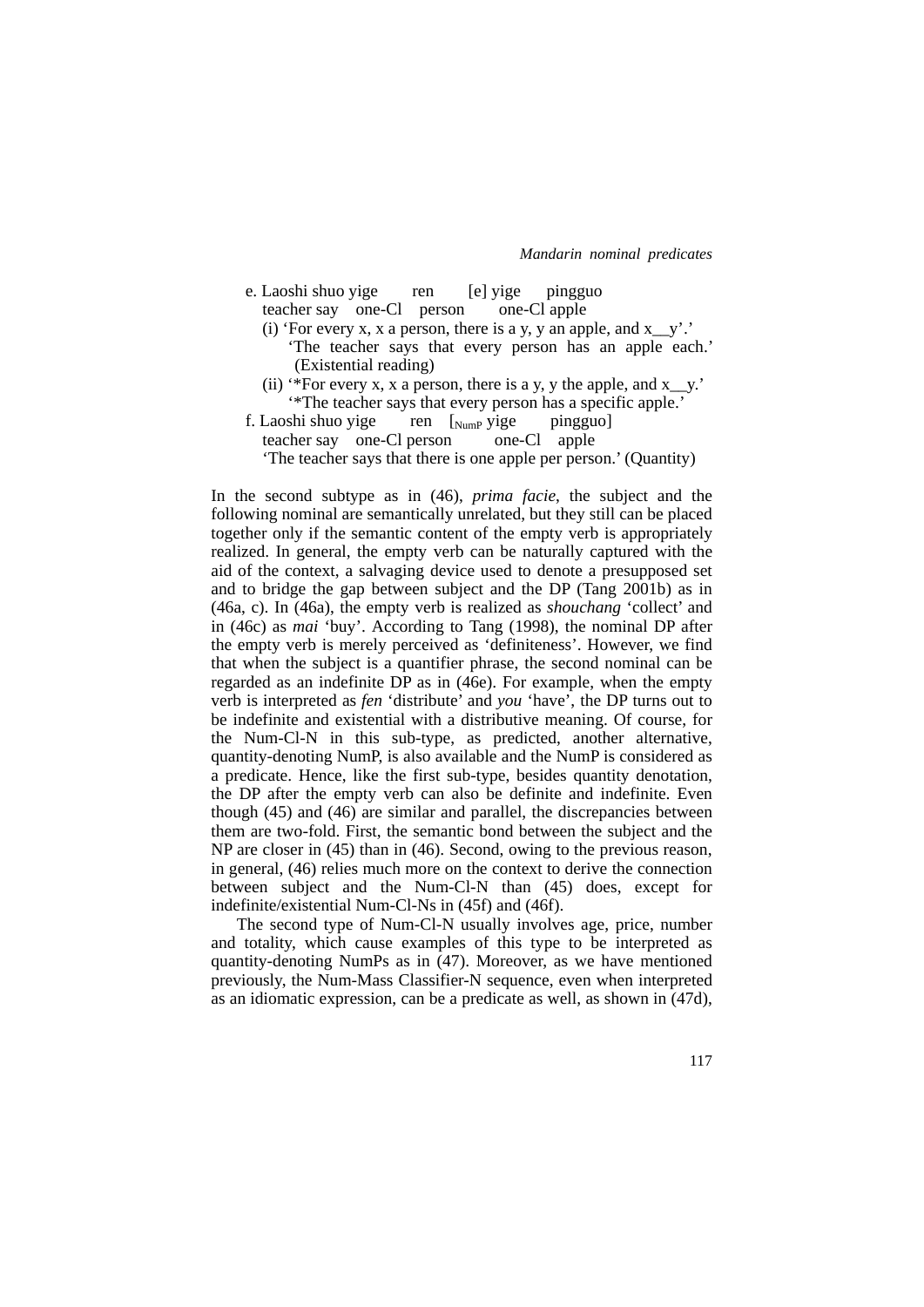which usually conveys a metaphoric connotation along with the quantity meaning. Even though a verb may possibly be inserted between the subject and the Num-Cl-N, it still does not affect its quantity interpretation.

| (47) a. Cai             |                                 | yijin bakuai qian. |                                                          | (Price)              |
|-------------------------|---------------------------------|--------------------|----------------------------------------------------------|----------------------|
|                         | vegetable one-Cl eight-Cl money |                    |                                                          |                      |
|                         |                                 |                    | 'Vegetables are eight dollars a Taiwan jin.'             |                      |
| b. Ta sanshi sui.       |                                 |                    |                                                          | (Age)                |
| he thirty age           |                                 |                    |                                                          |                      |
|                         | 'He is thirty years old.'       |                    |                                                          |                      |
| c. Tamen (yigong) yibai |                                 |                    | ren.                                                     | (Totality)           |
|                         | they totally one-hundred person |                    |                                                          |                      |
|                         |                                 |                    | 'There are one hundred persons altogether.'              |                      |
| d. Tamen yipan sansha.  |                                 |                    |                                                          | (Massifier metaphor) |
|                         | they one-Cl loose-sand          |                    |                                                          |                      |
|                         |                                 |                    | They are a plate of loose sand (in a state of disunity). |                      |

 These two types of transitive 'verbless' sentences reflect the complexities of human cognition, which is actually dominated by the conception of economy (Chomsky 1993, 1995)—within the reachable range of human cognition, to say something in the briefest way. What manifests in this analysis is not a strict, clear-cut categorization, but a degree of scale. The sentences in (45) and (47) contain information rich and direct enough for listeners to make predicative connections with less effort than in the examples in (46), which instead have to rely much more on context/world knowledge to achieve full interpretation. The parsing processes, of course, cost more and make the sentences less perceptible once heard. Even though one of the interpretations of transitive 'verbless' sentences is not counted as a nominal predicate construction, the other potential quantity denotation still strictly observes the modifier-modifiee pattern.

### **4.3 Locative 'Verbless' Sentences**

 Our account of locative 'verbless' sentences in (48) is quite close to Tang's (1998).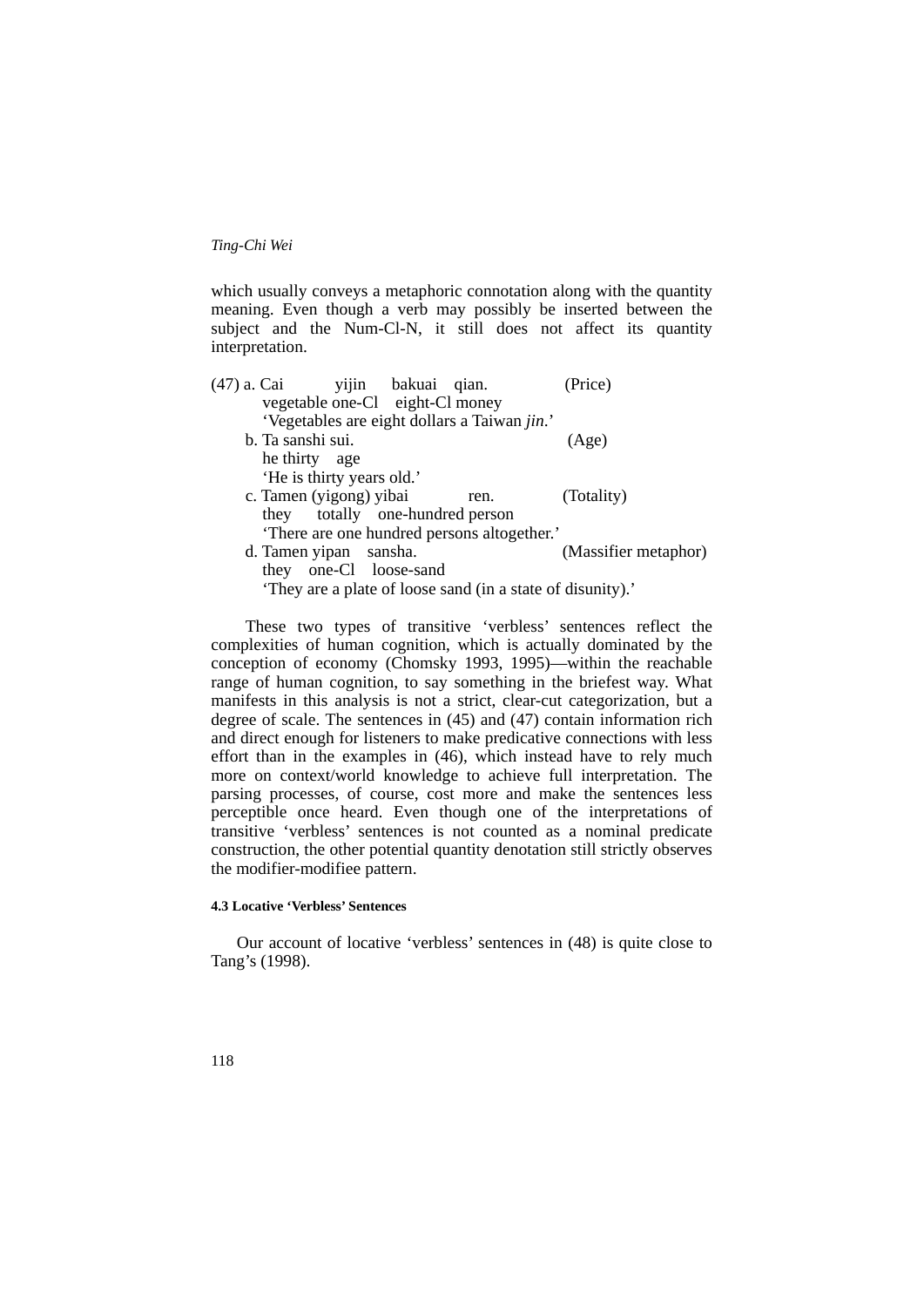(48) a. Shan-shang jing (shi) chahua. mountain-up all be camellia 'There are camellias all over the mountains.' b. Wu-wai (yijing) (shi) yi-pian qihei. (Tang 1998) house-outside already be one-Cl black 'There is a pall of darkness outside.' c. Zhe fangjian-li (you) sanshan men. this room-inside has three-Cl door There are three doors in this room.'

Tang analyzes locative 'verbless' sentences in such a way that it is similar to the analysis of the transitive 'verbless' sentences. Both contain an empty verb between subject and the second nominal; in addition, Tang considers that transitive 'verbless' sentences (possessive construction) are on a par with existential constructions (Freeze 1992). In spite of these similarities, they differ in two respects. The first difference lies in the "definiteness" effect of the second nominal; the empty verb in the transitive 'verbless' sentence requires a definite complement, with which we only partially agree, whereas that in the locative 'verbless' sentence requires an indefinite complement. It follows that the sentences in (48) are characterized by their locative nominal subjects and their indefinite and existential nominal expressions, which are projected as DPs and functionally serve as an argument. In line with Longobardi (1994), an empty verb is required to license the indefinite DP.

 The second difference centers on the semantic meanings of the spelled-out form of the empty verb 'have'. The empty verb in (45) and (46), when interpreted as *you* 'have', is a 'possessive' *you*, whereas that in (48) is an 'existential' *you*. This discrepancy results from the different properties of the subject. A transitive 'verbless' sentence requires an animate subject, which can 'possess' something, while a locative 'verbless' sentence anticipates an inanimate, locative subject, which generates an existential reading.

 We have reviewed three types of seemingly predicate nominal constructions, equative sentences, transitive 'verbless' sentences, and even locative 'verbless' sentences, each of which may contain an empty verb with various meanings determined by context and world knowledge. Equatives anticipate an empty copular linking verb 'be',  $16$  transitive

<u>.</u>

<span id="page-34-0"></span><sup>&</sup>lt;sup>16</sup> It is also possible to insert a semantically rich empty verb between subject and proper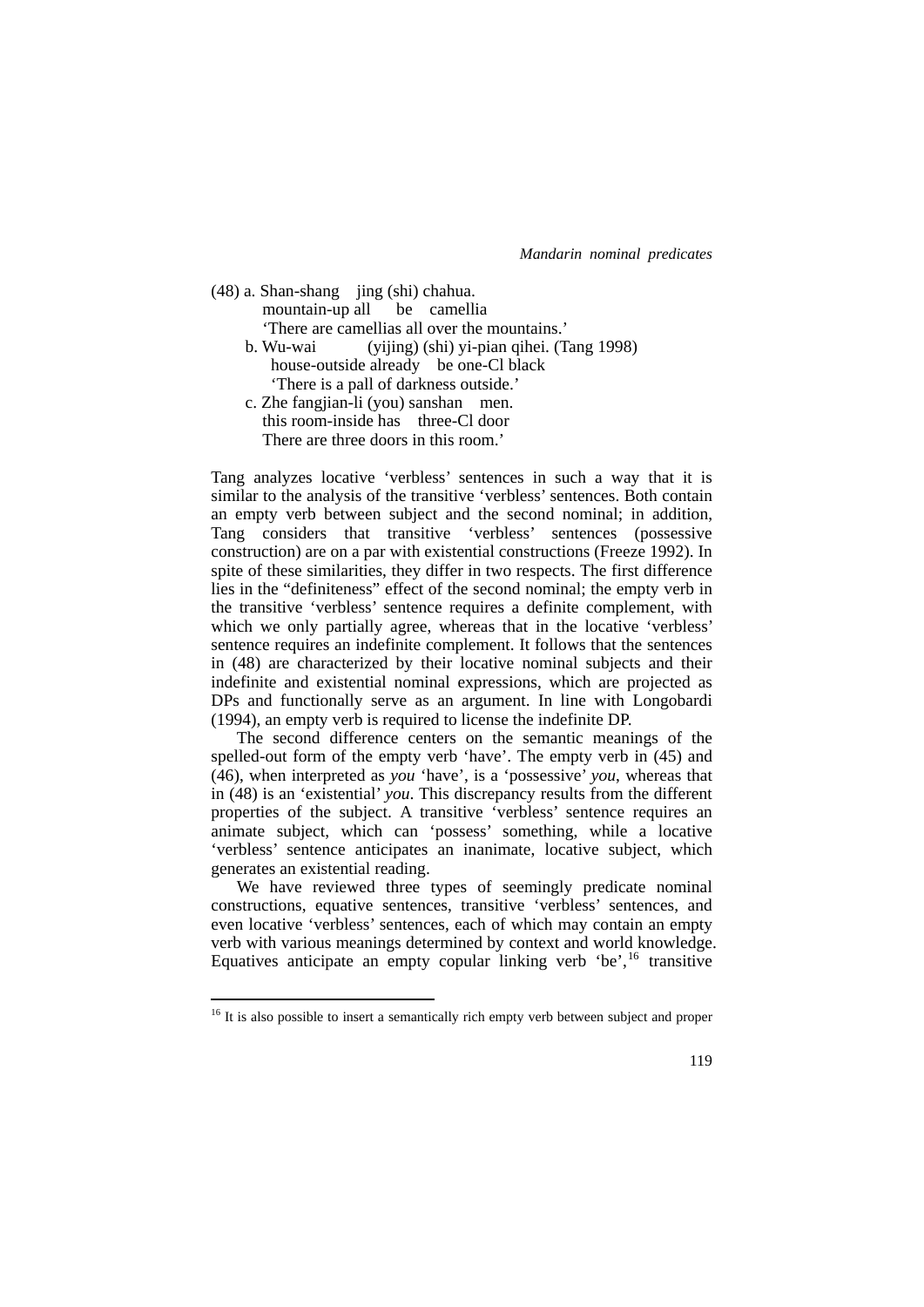'verbless' sentences, an empty verb the meaning of which is determined by context/world knowledge, and locative 'verbless' sentences, an existential-reading *you* 'have' or other semantically matching verbs. Although they are not the nominal predicate constructions that we are concerned with, they do shed some light on the analysis of nominal predicate constructions.

### **5. A REINTERPRETATION OF SOME "BARENESS" EFFECTS**

 In this section, we will focus on the reinterpretation of the evidence  $((5)-(9))$ , repeated below, that supports Tang's  $(1998)$  "bare matrix SC" and we further challenge Tang's light nP account (2005a, b).

# **5.1 Reinterpretation**

- (5) a. Wo shi yige Zhongguoren.
	- I be one-Cl Chinese
	- 'I am (a) Chinese.'
	- b. \*Wo yige Zhongguoren. I one-Cl Chinese
- (6) a. Ta yexu shi Zhangsan. he maybe be Zhangsan 'Maybe he is Zhangsan.'
	- b. Ta zhi shi haizi. he only be child 'He is only a child.'
- c. \*Ta yexu Zhangsan. he maybe Zhangsan
	- d. \*Ta zhi haizi. he only child
- (7) a. \*Ta qiongguangdan laizhe. he poor-empty-egg Par
	- b. (?)Ta shi qiongguangdan laizhe. he be poor-empty-egg Par 'He is a poor guy!'

1

name, such as *jiao* 'call' and *xuan* 'elect'. In this case, it cannot be called an equative sentence but a transitive 'verbless' sentence, because subject and complement cannot be reversed freely.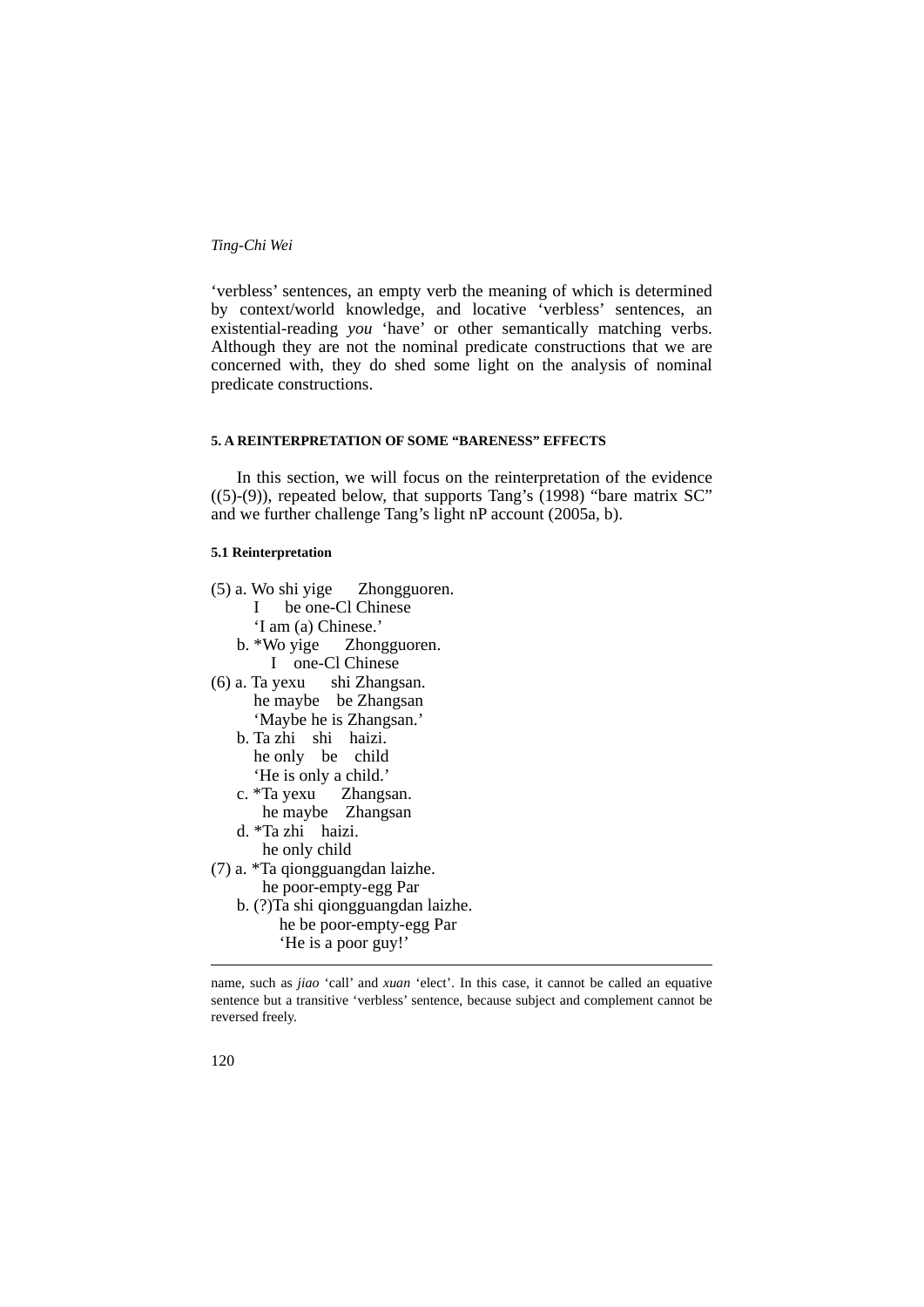| $(8)$ a. *Qunian, ta qiongguangdan.            |
|------------------------------------------------|
| last-year he poor-empty-egg                    |
| b. Qunian, ta shi qiongguangdan.               |
| last-year he be poor-empty-egg                 |
| 'Last year, he was a poor man.'                |
| (9) a. Wo Zhongguoren, ni Aozhouren.           |
| I Chinese you Australian                       |
| 'I am (a) Chinese, and you are an Australian.' |
| b. # Wo shi Zhongguoren, ni shi Aozhouren.     |
| I be Chinese you be Australian                 |

 First of all, we have already discussed the reason why (5b) is ungrammatical. It is because in a sense the sentence is apt to be interpreted as a kind of "broadly-defined" equative sentence, indicating that in spite of its being an equative, the subject and predicate positions can not freely be reversed (in comparison with the strict, freely-reversed equative sentence, e.g., *ta Zhangsan* 'He is Zhangsan' and *Zhangsan ta* 'Zhangsan is he'). In this case, the sequence *yige Zhongguo ren* '(a) Chinese' is still realized as an indefinite DP. However, unlike sentences with a proper name as the predicate, locative 'verbless' sentences, and transitive possessive 'verbless' sentences, there is no pivotal 'empty verb' inserted between the subject and predicate positions to avoid the ECP violation (Longobardi 1994). In addition, from the perspective of Rapoport (1987) and Rothstein (1995), one of the prerequisites of an equative is the existence of two referential noun phrases. The indefiniteness of *yige Zhongguo ren* '(a) Chinese' is incompatible with this requirement because the sequence in question is non-referential. Thus, (5b) is not a well-qualified equative sentence. Moreover, *yige Zhongguo ren* '(a) Chinese' cannot be a NumP, either, because a quantity-denoting NumP expresses a kind of possessive relation between the subject *wo* 'I' and the NP *zhongguo ren* 'Chinese', which is hard to capture in (5b). Even though *yige Zhongguo ren* '(a) Chinese' conforms to the modifier-modifiee pattern, the well-formedness of the phrase still depends on its interaction with the subject in the sentence-internal fitting context as shown in (49) below. In (49a), it is a DP complement of the empty verb in a locative 'verbless' sentence. (49b) shows that the phrase, interacting with a quantifier subject, acts as an existential DP argument after an empty verb or as a NumP predicate. In (49c), the quantity-denoting NumP, *yiqun* Z*hongguo ren* 'a group of Chinese', is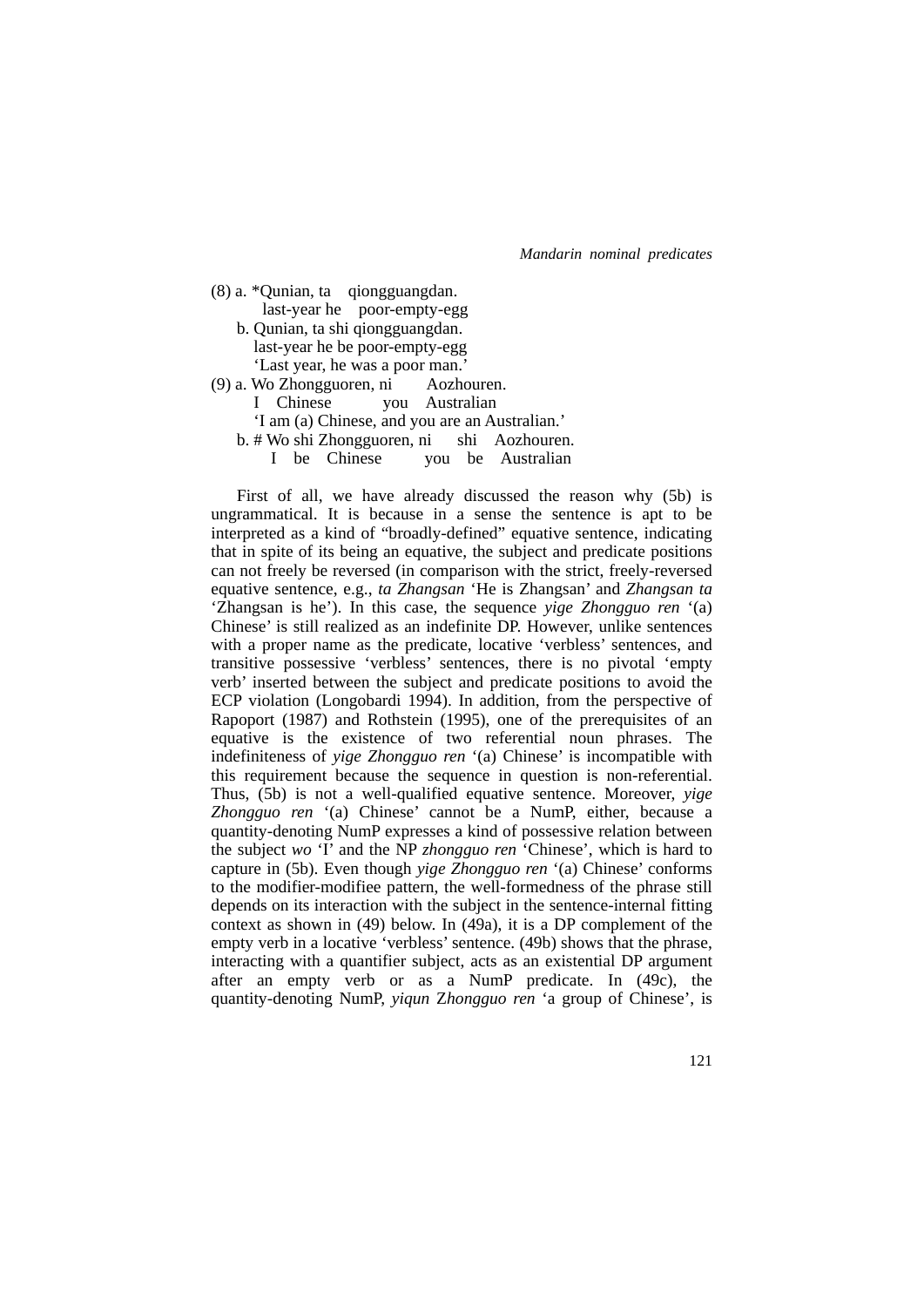predicated of the matrix subject. Therefore, we conclude that the ungrammaticality of (5b) is not due to the "bareness" requirement of nominal predicates, as Tang claims, but due to a syntactic and semantic conflict between the matrix subject and the following nominal.

| (49) a. Men-wai [e] yige Zhongguo ren. (DP)   |                               |                                                                  |
|-----------------------------------------------|-------------------------------|------------------------------------------------------------------|
| door-outside one-Cl Chinese person            |                               |                                                                  |
| 'There is a Chinese person outside the door.' |                               |                                                                  |
|                                               |                               | b. Yige laoshi yige Zhongguo xuesheng. (DP or NumP)              |
| one-Cl teacher one-Cl Chinese student         |                               |                                                                  |
| (i) 'A teacher has one Chinese student.'      |                               |                                                                  |
|                                               |                               | (ii) 'The number of Chinese students that a teacher has is one.' |
| c. Tamen yiqun Zhongguo ren.                  |                               | (NumP)                                                           |
|                                               | they one-group Chinese person |                                                                  |
| 'They are a group of Chinese.'                |                               |                                                                  |

As to the contrast in  $(6)$ , it is found that  $(6c, d)$  will not pose a problem to our analysis. In the first place, we argue that the ungrammaticality of  $(6c)$  is not due to the bareness of this sentence, as Tang claims, but due to the semantic conflict between equative sentences with an empty verb and the adverbs such as *yexu* 'perhaps' and *dagai* 'probably'. An equative sentence with an empty verb expresses a straightforward correlation between the referential subject and the referential object. However, adverbs such as *yexu* 'perhaps' and *dagai* 'probably' convey a kind of non-straightforward denotation and this uncertainty makes the sentence sound unnatural. Replacing these adverbs with those with a straightforward and affirmative mood will improve the sentences a lot as in (50).

(50) a. Ta tieding Zhangsan. he definitely Zhangsan 'He is definitely Zhangsan.' b. Ta yiding Zhangsan. he certainly Zhangsan. 'He is certainly Zhangsan.'

Here, a problem arises: "Why does a fully-fledged equative like (6a) tolerate adverbs with an uncertain denotation?" It is probable that the covert and overt form of *shi* 'be' go with different degrees of certainty of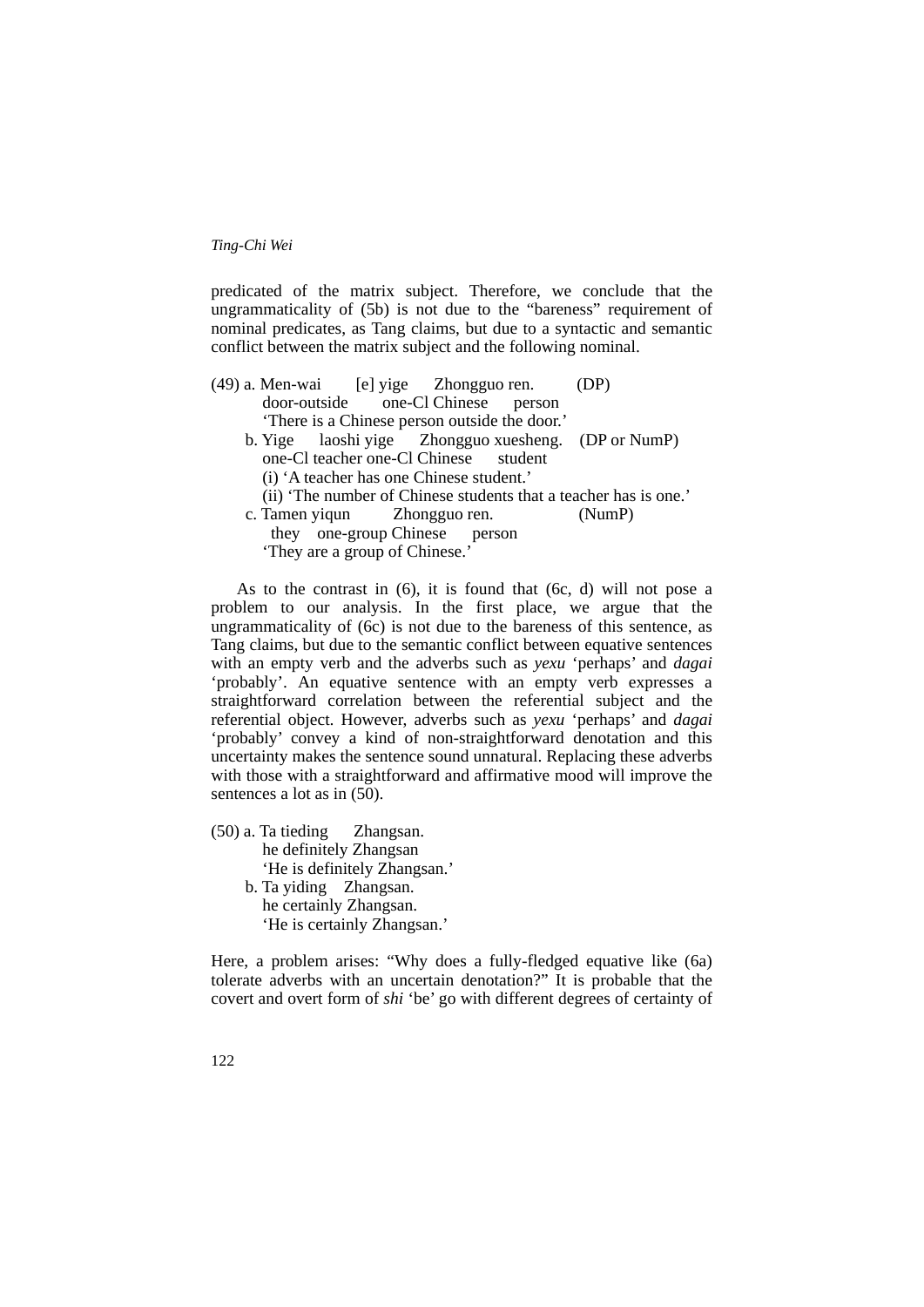adverbs, since the overt form of *shi* can bear and load more specific information than the covert form, so that the overt *shi* can tolerate different levels of uncertainty, while the covert form of *shi* cannot. This may account for the grammaticality of (6a) with the uncertain adverbs such as *yexu* 'maybe'. As to (6d), without the adverb *zhi* 'only', the sequence *\*ta haizi* 'he-child' is still unacceptable in Mandarin. Moreover, *zhi* 'only' also cannot occur with the legitimate predicate nominal in Chinese as in (51a). But when it is replaced by another adverb *cai* 'just', the sentence becomes acceptable as (51b).

- (51) a. \*Ta *zhi* xiao xuesheng. he only little/primary student
	- b. Ta *cai* xiao xuesheng (eryi). he just little/primary student that-is-all(Par) 'He is just a primary school student; (that's all).'

From (51), it is found that *zhi* 'only' can not precede the nominal predicate, but another adverb *cai* 'just' can. Hence, (6c, d) cannot be taken as evidence to argue that it is their bare structures which cause awkwardness. Instead, it is the semantic interaction between the nominal predicate sentence and the adverb that determines the occurrence of adverbs, not the "bareness" of the structure.

 Abundant counter-examples of (7a) and (8a) can be identified to argue against the "bare" structure of predicate nominal constructions. Sentences in (52) contain adverbs, like *yiqian* 'before', *congqian* 'before', *xianzai* 'now', *yijing* 'already' and *dou* 'all', the NP-time adverb *zuotian* 'yesterday', and the final particle *le*.

(52) a. Ta *zuotian* yeduzi qi.

he yesterday one-belly anger

'He was full of anger yesterday.'

- b. Wo *yiqian* wuchi bacun, *xianzai* liuchi.
	- I before five-feet eight-inches now six-feet
	- 'I was five feet eight inches tall before, and six feet now.'
- c. Zhe xiaohai *congqian* huang toufa, *xianzai* bai toufa. the child before yellow hair now white hair
	- 'The child had yellow hair before, and now white hair.'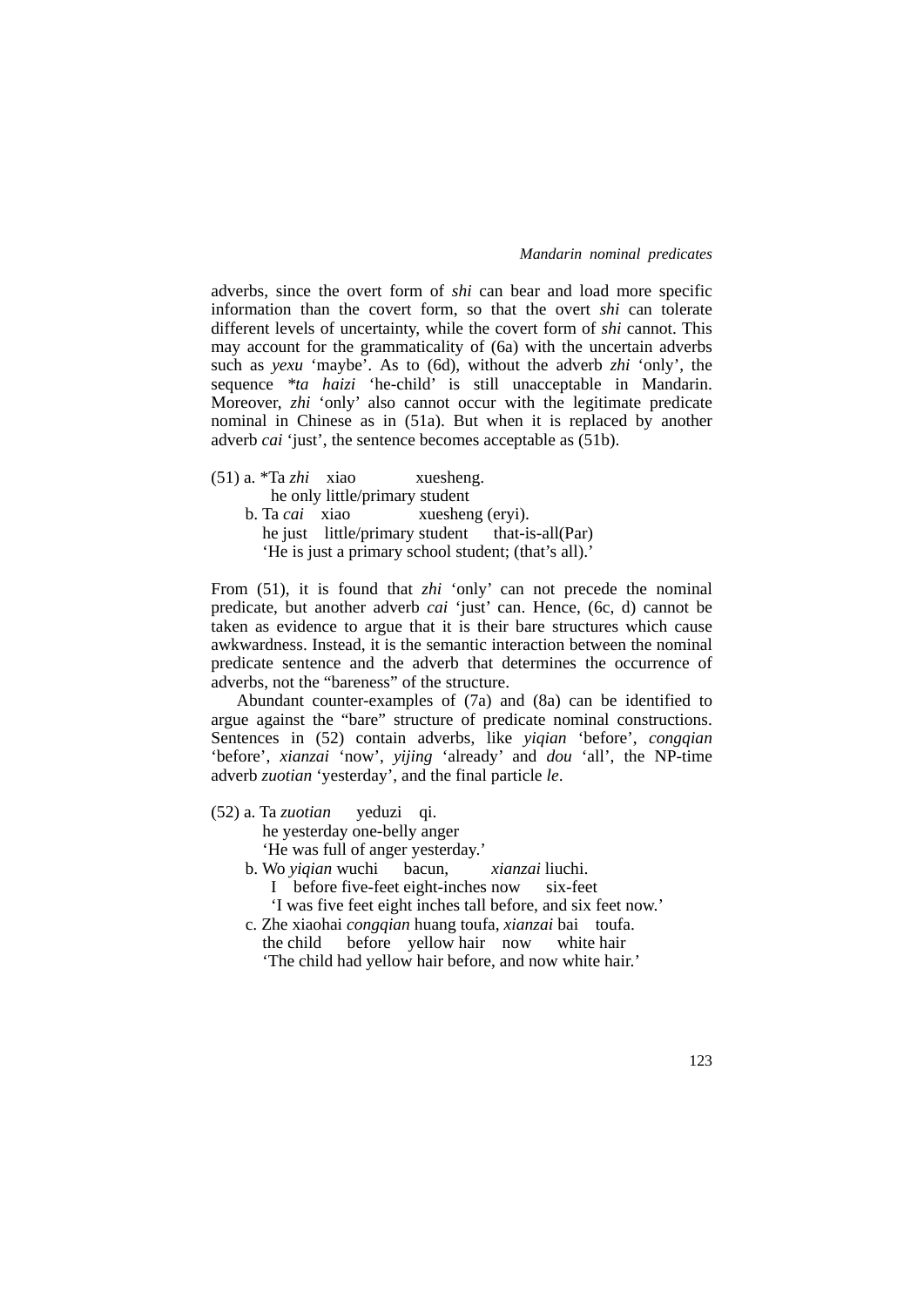d. Ta *yijing/dou* ershi sui le. he already/all twenty age Par 'He is already twenty years old.'

 Finally, we suspect that categorial judgment can be considered as a criterion to separate (9a) from (9b). From my informants, it seems (9b) also has the same reading as (9a).

 From the above discussion, we cast doubt on Tang's five pieces of evidence distinguishing the 'bare matrix SCs' from sentences with *shi*. We do not intend to prove that the former is as a result of the omission of *shi* in the latter, but just attempt to reaffirm that, structurally speaking, nominal predicate constructions are actually "not-so-bare". Note that most nominal predicate sentences can have *shi* 'be' inserted between the subjects and the nominal predicates. When the insertion occurs, we assume that it will add focus to the meaning of the sentence. That is to say, the optional *shi* 'be' preceding a nominal predicate is like an emphatic marker (Shi 1994) or even a raising verb (Huang 1988) as follows.

 $(53)$  [ [<sub>IP</sub> wo<sub>*i*</sub> [<sub>VP</sub> *shi* [<sub>IP</sub> t<sub>*i*</sub> [<sub>PreP</sub> [Taiwan [ ren]]]]]]]. |\_\_\_\_\_\_\_\_\_\_| I be Taiwan people 'I am (a) Taiwanese.'

### **5.2 Light** *n***P Account**

 Tang (2005a, b) re-analyzes the Chinese SC as being not-so-bare, as represented in (54). The light *n*P system is permitted in the bare phrase structure theory and the head *n* can be either phonetically null or overtly realized as a classifier as *ge* in (55a), which excludes the possibility of the existence of another projection Num (55b). What is more, *n*P also provides a position for an adverb *via* adjunction. Besides, a not-so-bare SC also tolerates the existence of C, *ma* in (55c).

(54)  $\left[$ <sub>nP</sub> Subject  $\left[$ <sub>n'</sub> *n* NP]] (55) a. Ni ge sha dongxi! you Cl silly thing 'You fool!'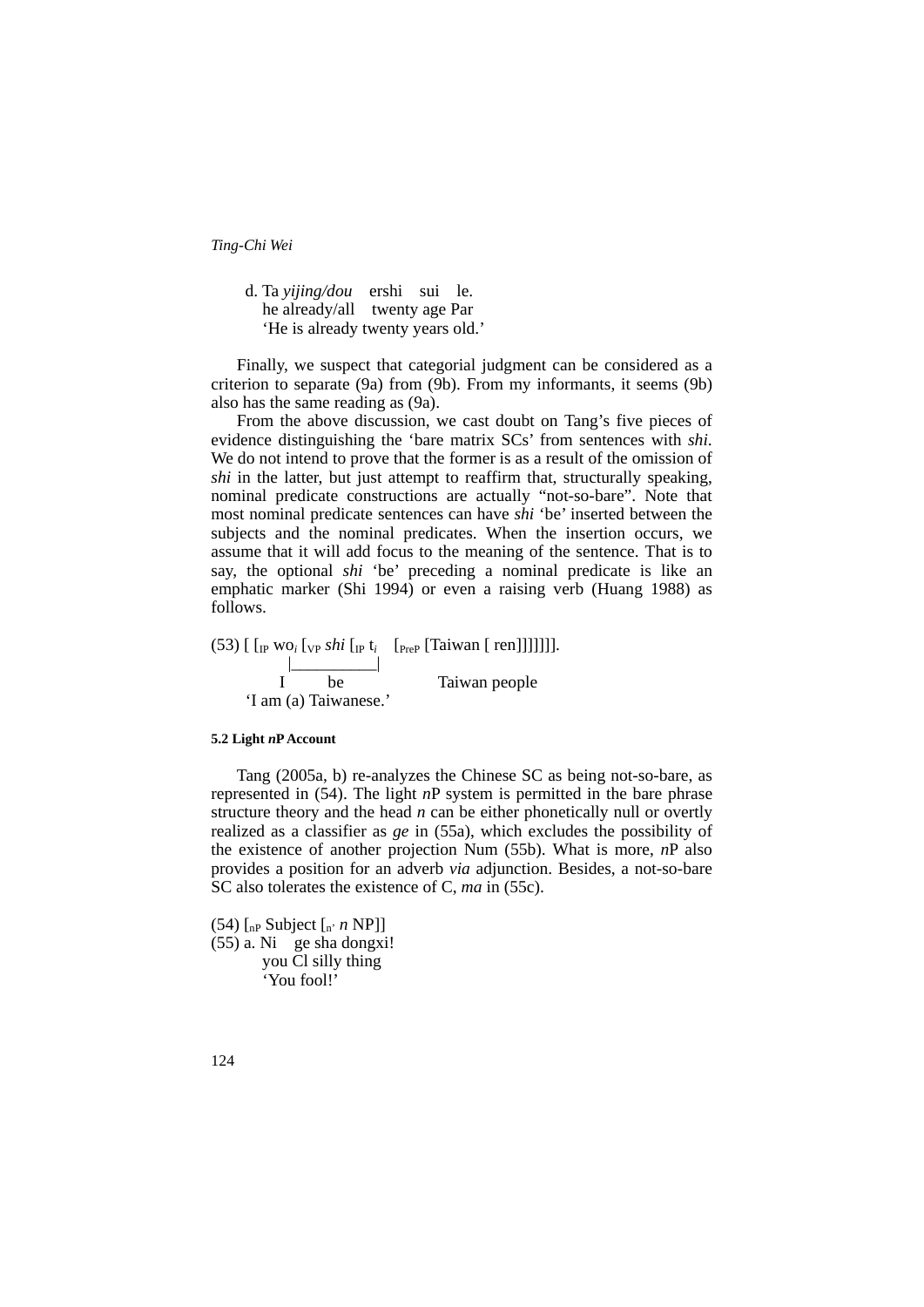b. \*Ni yi-ge shagua. you one-Cl fool 'You are a fool.' c. Ni xuesheng ma? you student Q 'Are you a student?'

Even though this *n*P analysis is quite promising in providing evidence of the existence of light *n* in Chinese, it still cannot account for the following crucial contrast (56), which implies that the licensing of SC depends on factors such as the modifiee-modifier relation within the nominal predicate.

(56) a. \*Ni xuesheng. you student b. Ni hao-xuesheng. you good-student 'You are a good student.'

 One of the reviewers of this paper questioned the contrast in (56) by pointing out that when a nominal predicate is informative enough, even a very bare NP such as *xuesheng* 'student' and *ren* 'person' can be a nominal predicate as in (57a, b).

| $(57)$ a. Ta xuesheng *(ma!/a!) |
|---------------------------------|
| he student Part                 |
| 'He is a student.'              |
| b. Ta ren $*(ma)$ ? (cf. 55c)   |
| he person                       |
| 'Is he a human being?'          |
| c. Zhangsan $[OP$ [shagua]].    |
| Zhangsan fool                   |
| 'Zhangsan is a fool.'           |
|                                 |

We do not think of  $(57)$  as challenges to our analysis for two reasons. First, the so-called informativeness within the nominal predicate in question is actually derived from the exclamatory and question particles, each of which conveys a strong evaluative (skeptical) and subjective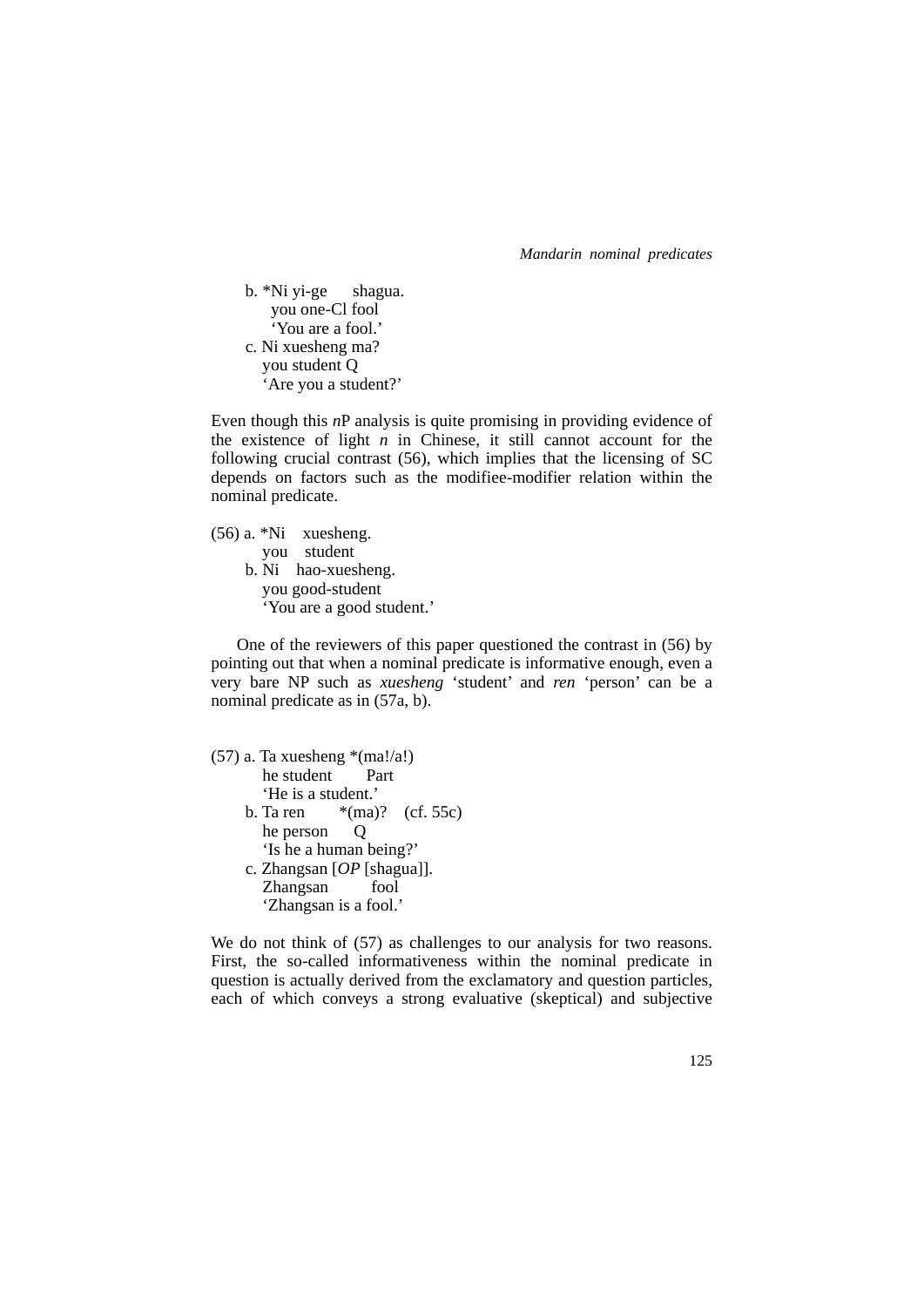denotation, similar to that of the inseparable epithet *shagua* 'fool' in (18), repeated as (57c), in spite of the difference in the type of evaluative trigger. In (57a, b), it is the final particles that arouse the speaker's subjective attitude (modifier) toward the objective *xuesheng* 'student' (modifiee); thus, without them the sentences are still illicit. By contrast, in (57c) the epithet *shagua* projects the evaluative meaning from itself, forming a modifier-modifiee pattern. Second, the exclamatory or question particle still cannot be used to prove the legitimacy of a bare structure such as \**ta ren* 'he person', because they can be attached to any non-clausal element and "repair" them as a full clause in certain contexts as in  $(58)$ .<sup>[17](#page-41-0)</sup> Thus, the attachment of the particles in  $(57a, b)$  does not imply that the bare nominal predicates in question are licit.

(58) a. [A mother tries to identify the boyfriend of her daughter from a

 picture.] he ma?/ma! he Q Part 'Is He?/He is!'

- b. [A hunter tries to make sure whether a moving object in the dark is a human being or prey.] ren ma?/ma!
	- person Q Part

'Is it a human being or something else?/It is just a human being.'

# **6. CONCLUSION**

The conclusions of this chapter are tabulated and listed below.

(i) a. Ta xuesheng, ni laoshi.

- he student you teacher 'He is a student and you are a teacher.'
- b. Ta ren, ni shen. he human you god

<u>.</u>

<span id="page-41-0"></span> $17$  According to Tang (2001b), another popular salvaging device is contrast.

 <sup>&#</sup>x27;He is a human being and you are a god.'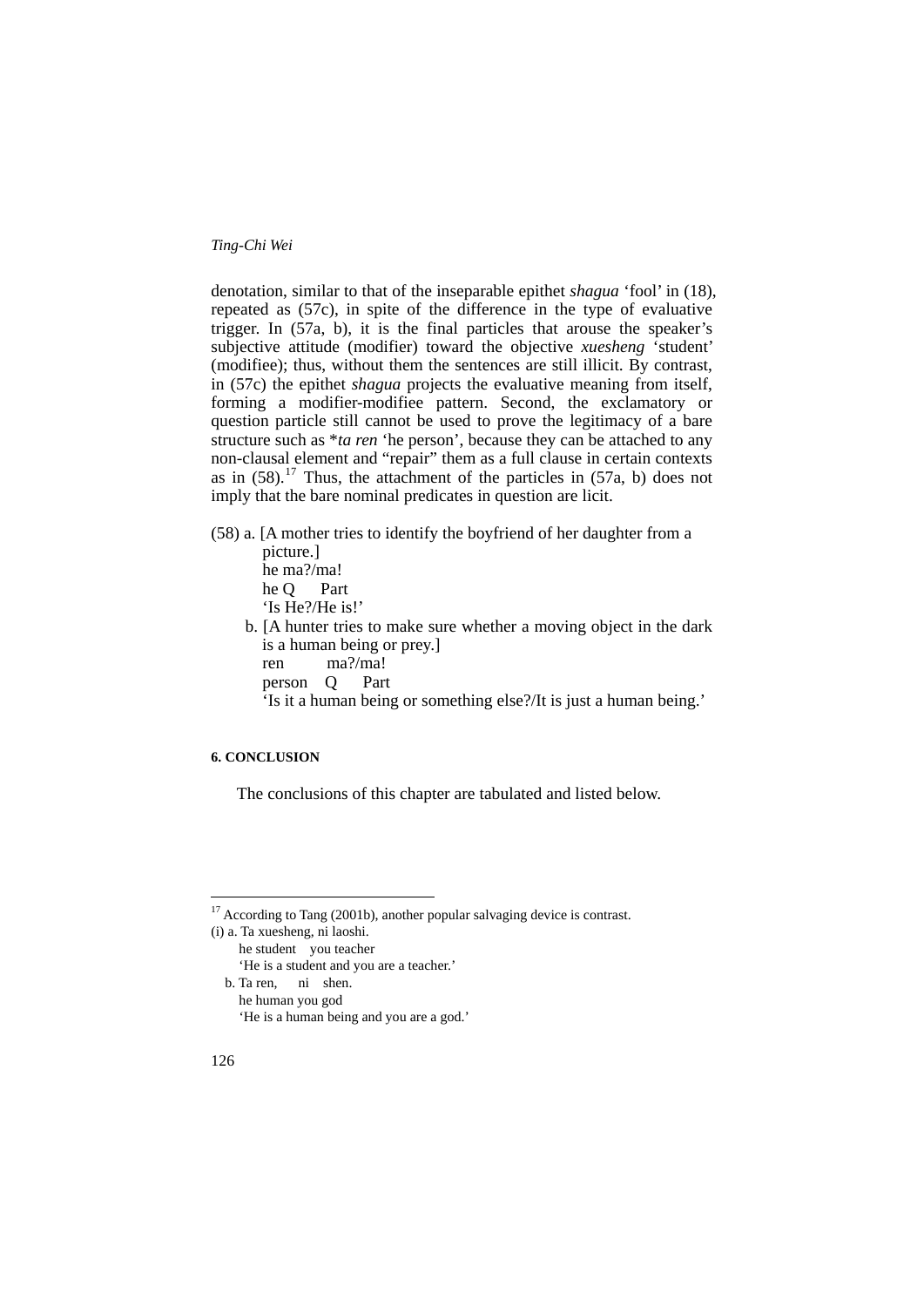|                 | Matrix SCs  | The Structure of          |
|-----------------|-------------|---------------------------|
|                 |             | <b>Nominal Predicates</b> |
| Tang (1998)     | Bare        | <b>Bare NP</b>            |
| Tang (2005a, b) | Not-so-bare |                           |
| Our analysis    | Not-so-bare | Bare NP                   |
|                 |             | Not-so-bare Nominal       |

The structure of a nominal predicate can be as a bare NP (e.g., *shagua* 'fool') or as a "not-so-bare" Num-Massifier-NP (denoting quantity), a Num-Count classifier-NP (denoting quantity), or an NP modified by an adjectival with a *–de* affix. All the nominal predicates manifest a kind of modifier-modifiee pattern, which is 'modificationally predicated' of the subject. The modifier modifies an implicit verb, implementing modification and predication within the modifier-modifiee phrase, which later as a whole is predicated of the matrix subject *via* either an identification or a possession relation. Accordingly, the matrix SC is structurally "not-so-bare" rather than "bare". Finally, this analysis strengthens the claim that an indefinite/definite DP is an argument, not a predicate in Mandarin Chinese.

### **REFERENCES**

(59)

- Abney, Steve. 1987. *The English noun phrase and its sentential aspect*. Ph.D. Dissertation, MIT.
- Akmajian, A. 1970. *Aspects of the grammar of focus in English*. Ph.D. Dissertation, MIT. Bowers, John. 1993. The syntax of predication. *Linguistic Inquiry* 24: 591-656.
- Chao, Yuen-Ren. 1968. *A grammar of spoken Chinese*. Berkeley and Los Angeles: University of California Press.
- Cheng, Lisa L.-S. and Rint Sybesma. 1998. Yi-wan tang, yi-ge tang: Classifiers and massifiers. *The Tsing Hua Journal of Chinese Studies*, New Series Vol. 28.3: 385-412.
- Cheng, Lisa L.-S. and Rint Sybesma. 1999. Bare and not-so-bare nouns and the structure of NP. *Linguistic Inquiry* 30.4: 509-542.
- Chomsky, Noam. 1993. A minimalist program for linguistic theory. In Kenneth Hale and Samuel Jay Keyser, eds., *The view from building 20: Essays in linguistics in honor of Sylvain Bromberger*, 1-52. Cambridge, Mass.: The MIT Press.

Chomsky, Noam. 1995. *The minimalist program*. Cambridge, Mass.: The MIT Press.

Croft, William. 1994. Semantic universals in classifier systems. *Word* 45: 145-171.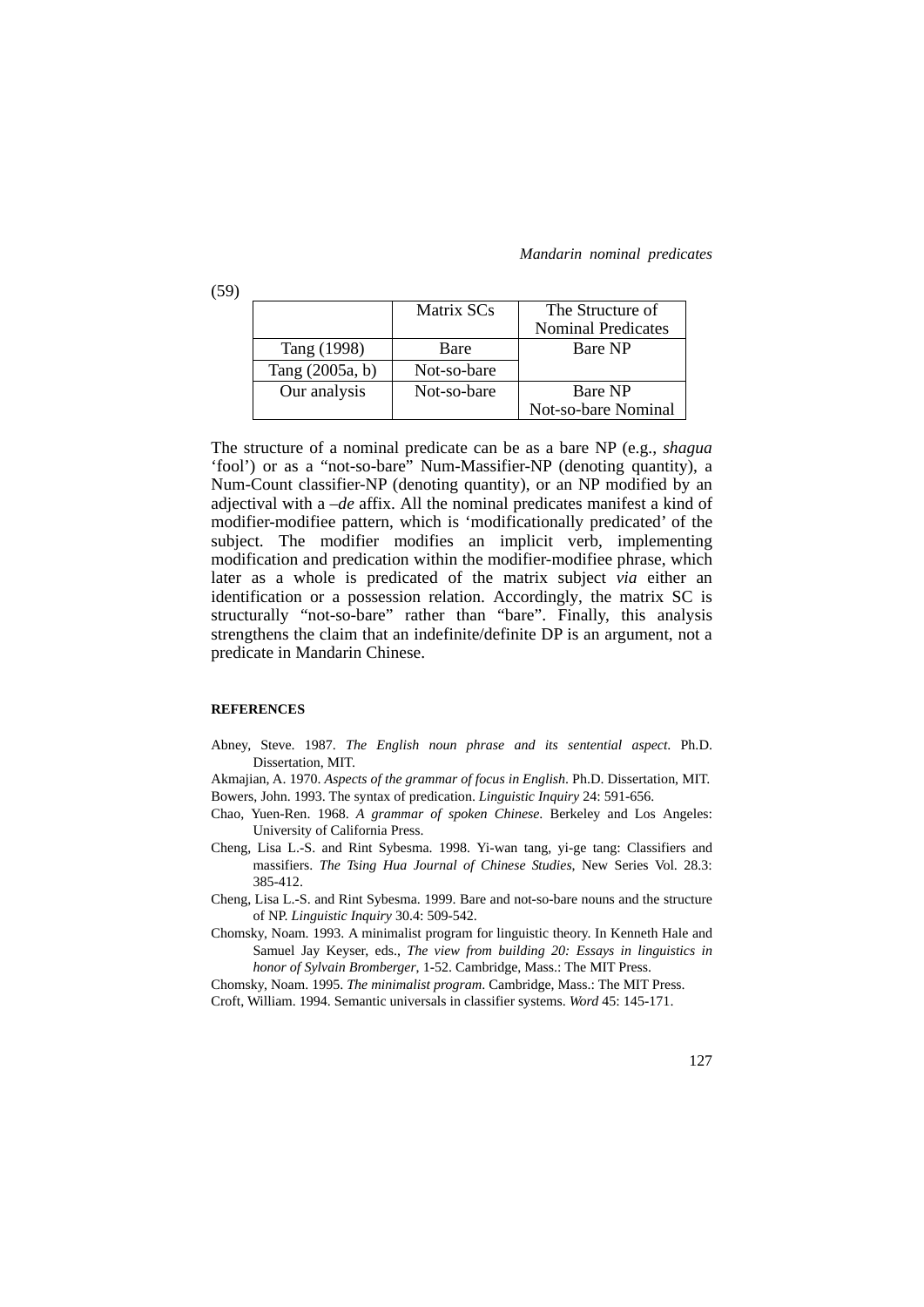- Davidson, Donald. 1967. The logical form of action sentences. In N. Rescher, ed., *The logical of decision and action*, University of Pittsburgh Press, Pittsburgh.
- Déchaine, Rose-Marie. 1993. *Predicates across categories*. Ph.D. Dissertation, University of Massachusetts, Amherst.
- Freeze, R. 1992. Existentials and other locatives. *Language* 68: 553-596.
- Grimshaw, Jane. 1991. Extended projection. Ms., Brandeis University.
- Higginbotham, James. 1985. On semantics. *Linguistic Inquiry* 16: 547-593.
- Higginbotham, James. 1987. Indefiniteness and predication. In Eric J. Reuland and Alice G. B. ter Meulen, eds., *The representation of (in)definite*, 43-70. Cambridge: Cambridge University Press.
- Hornstein, Norbert, and David Lightfoot. 1987. Predication and PRO. *Language* 63: 23-52.
- Huang, C.-T. James. 1988. Shuo '*shi*' he '*you*' (On 'be' and 'have' in Chinese). The *Bulletin of the Institute of History and Philology, Academia Sinica* 59.1: 43-64.
- Iljic, Robert. 1994. Quantification in Mandarin Chinese: Two markers of plurality. *Linguistics* 32: 91-116.
- Kitagawa, Yoshihisa. 1985. Small but clausal. In William H. Eilfort, Paul D. Kroeber, and Karen L. Peterson, eds., *Papers from the General Session at the Twenty First Regional Meeting of Chicago Linguistics Society*, 210-220. Chicago: Chicago Linguistics Society.
- Kuroda, S.-Y. 1992. Judgment forms and sentence forms. In *Japanese syntax and semantics: Collected papers*. 13-77. Dordrecht: Kluwer Academic Publishers.
- Laka, Itziar. 1994. *On the syntax of negation*. New York and London: Garland Publishing, Inc.
- Li, Yen-hui Audrey. 1998. Argument determiner phrases and number phrases. *Linguistic Inquiry* 29: 693-702.
- Li, Yen-hui Audrey. 1999. Form-function correspondence: Structures and interpretations of nominal expressions. In Yukinori Takubo, ed., *Comparative syntax of Japanese, Korean, Chinese, and English*, 147-186. Report of the International Scientific Research program. Kyushu University.
- Longobardi, Giuseppe. 1994. Reference and proper names: A theory of N-movement in syntax and logical form. *Linguistic Inquiry* 25.4: 609-665.
- Lü, Shuxiang. 1941. *Zhongguo wenfa yaolue*. (Key points in Chinese grammar). Beijing: Commercial Press.
- Lü, Shuxiang, et al. 1980. *Xiangdai Hanyu babaici* (800 words in modern Chinese). Beijing: Commercial Press.
- Nakayama, Mineharu. 1988. Empty copulas. In Yukio Stsu ed., *Mita Working Papers in Psycholinguistics I*, 121-128. Tokyo: Mita Psycholinguistics Circle, Keio University.
- Paris, Marie-Claude. 1981. *Problèmes de syntaxe et de sémantique en linguistique chinoise* (Problems of syntax and semantics in Chinese linguistics). Collège de France, Paris.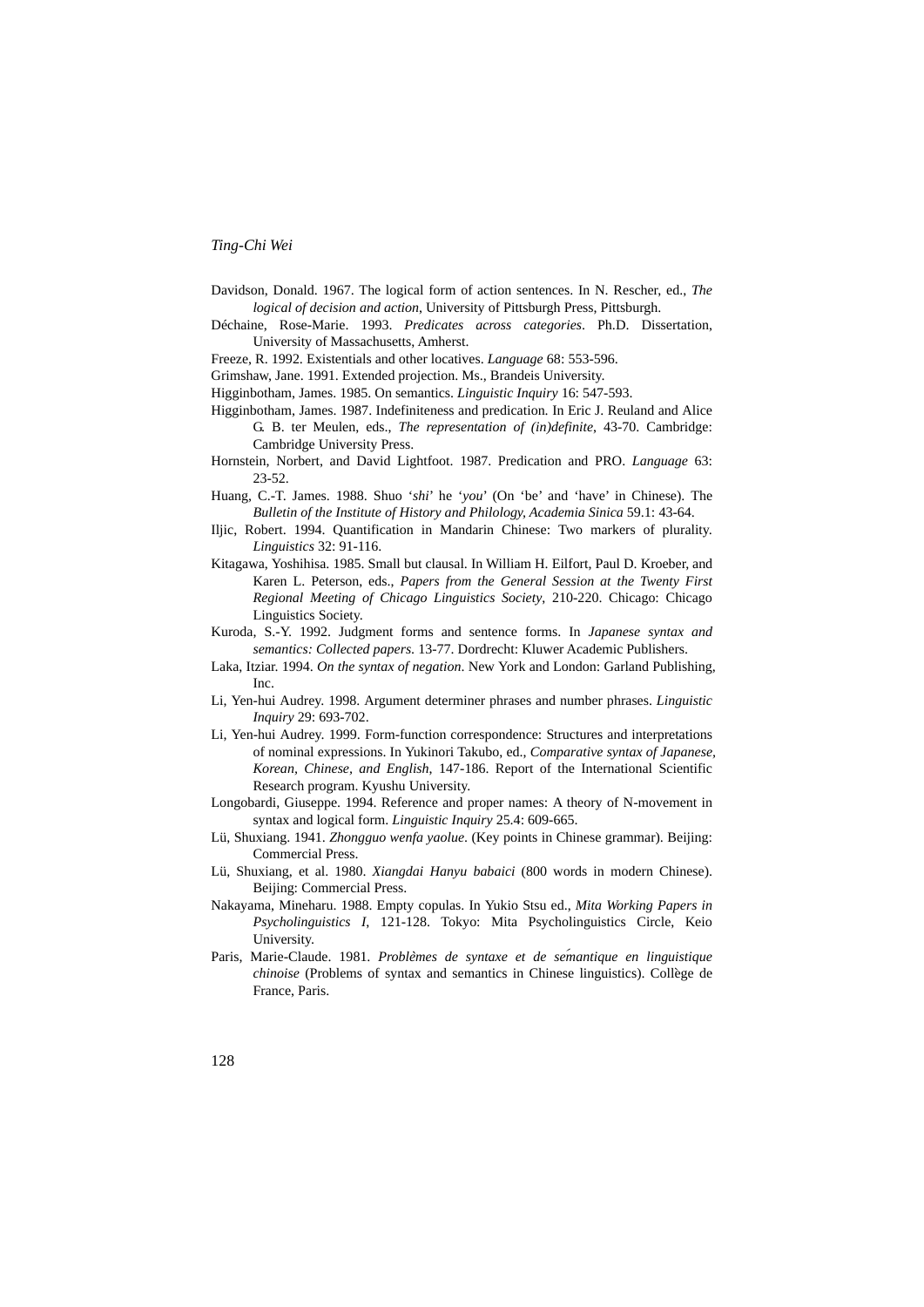- Parsons, Terence. 1990. *Events in the semantics of English: A study in subatomic semantics*. Cambridge: The MIT Press.
- Rapoport, T. 1987. *Copular, nominal and small clauses: A study of Israeli Hebrew*. Ph.D. Dissertation, MIT.
- Ritter, Elizabeth. 1995. On the syntactic category of pronouns and agreement. *Natural Language & Linguistic Theory* 13: 405-443.
- Rothstein, S. 1983. *The syntactic forms of predication*. Ph.D. Dissertation, MIT.
- Rothstein, S. 1995. Small clauses and copular constructions. In A. Cardinaletti and T. Guasti eds., *Small clauses, syntax and semantics 28*, New York: Academic Press.
- Shi, Dingxu. 1994. The nature of Chinese emphatic sentences. *Journal of East Asian Linguistics* 3: 81-100.
- Stowell, Tim. 1989. Subjects, specifiers, and X-bar theory. In Mark R. Baltin and Anthony S. Kroch, eds., *Alternative conceptions of phrase structure*, 232-262. Chicago: University of Chicago Press.
- Stowell, Tim. 1991a. Small clause restructuring, In R. Freidin, ed., *Principles and parameters in comparative grammar*, 182-218. Cambridge, Mass.: MIT Press.
- Stowell, Tim. 1991b. The alignment of arguments in adjective phrases. In S. Rothstein, ed., *Perspectives on phrase structure: Heads and licensing. Syntax and semantics 25*. New York: Academic Press.
- Szabolcsi, Anna. 1987. Functional categories in the noun phrase. In Istvan Kenesei, ed., *Approaches to Hungarian 2*, 167-190. Szeged: JATE.
- Szabolcsi, Anna. 1992. Subordination: Articles and complementizers. In I. Kenesei and Cs. Pleèh, eds., *Approaches to Hungarian 4: the structure of Hungarian*, 123-137. Szeged: JATE.
- Szabolcsi, Anna. 1994. The noun phrase. In Ferenc Kiefer and Katalin Kiss, eds., *Syntax and semantics 27: the syntactic structure of Hungarian*, 179-274. San Diego, Calif.: Academic Press.
- Tai, James and Lianqing Wang. 1990. A semantic study of the classifier *tiao*. *Journal of the Chinese Language Teachers Association* 25: 35-56.
- Tang, Chih-Chen Jane. 1990. *Chinese phrase structure and the extended X'-theory*. Ph.D. Dissertation, Cornell University.
- Tang, Sze-Wing. 1998. *Parametrization of features in syntax*. Ph.D. Dissertation, University of California, Irvine.
- Tang, Sze-Wing. 2001a. The (non-)existence of gapping in Chinese and its implications for the theory of gapping. *Journal of East Asian Linguistics* 10: 201-224.
- Tang, Sze-Wing. 2001b. Nominal predication and focus anchoring. In Gerhard Jäger, Anatoli Strigin, Chris Wilder, and Niina Zhang, eds., *ZAS Papers in Linguistics* 22: 159-172.
- Tang, Sze-Wing. 2002a. Economy principles and Chinese verbless sentence. *Modern Foreign Languages* 95: 1-13.
- Tang, Sze-Wing. 2002b. Some constraints on temporal predicative sentences in Chinese. *Zhongguoyuwen* 2002.3(288): 217-221.